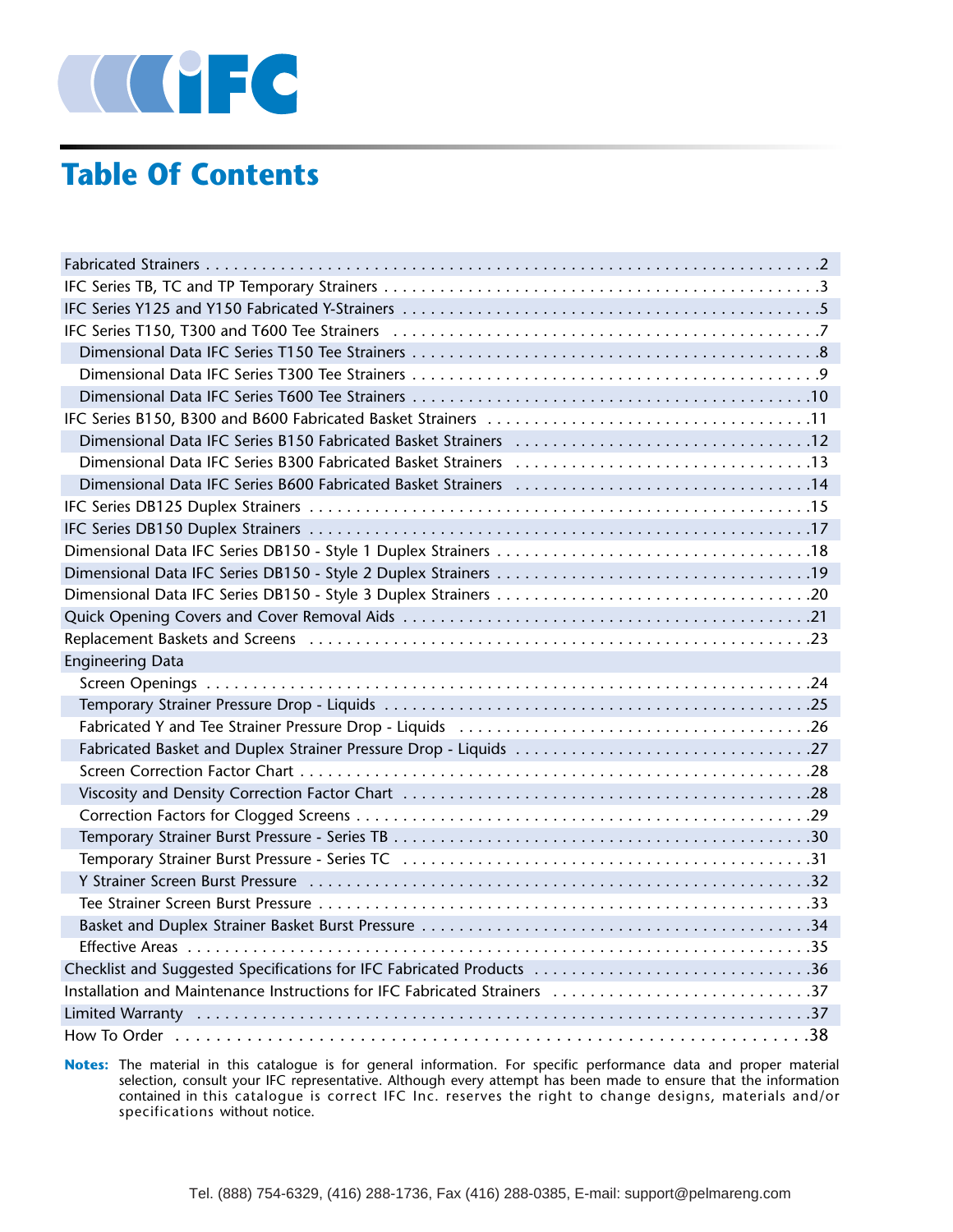

# **Fabricated Strainers**

### **Available Materials of Construction:**

 $\triangleright$  Carbon Steel

- ➢ Low Temp Carbon Steel
- $\triangleright$  Stainless Steel
- ➢ Chrome Molly
- ➢ Monel
- $>$  Alloy 20
- $>$  Hastelloy
- $\triangleright$  Titanium

### **End Connections:**

- $\blacktriangleright$  Flat Faced
- $\triangleright$  Raised Face
- ➢ RTJ Flanged
- $\triangleright$  Butt-weld
- ➢ Grooved
- ➢ Threaded (NPT)
- $\triangleright$  Socket Weld

## **Size range:**

 $>1/4''$  (8mm) and larger

### **Applications:**

- ➢ Process Industry
- ➢ Power Industry
- $\triangleright$  Chemical Industry
- $\triangleright$  Oil and Gas
- ➢ Pulp and Paper
- $\triangleright$  Metals and Mining
- ➢ Water and Waste

### **Products:**

- ➢ Standard line of Temporary, Tee, Y, Basket and Duplex strainers.
- ➢ Custom strainers to meet individual space or performance requirements.
- ➢ Automated self-cleaning strainers/systems.
- $\triangleright$  Screens and baskets.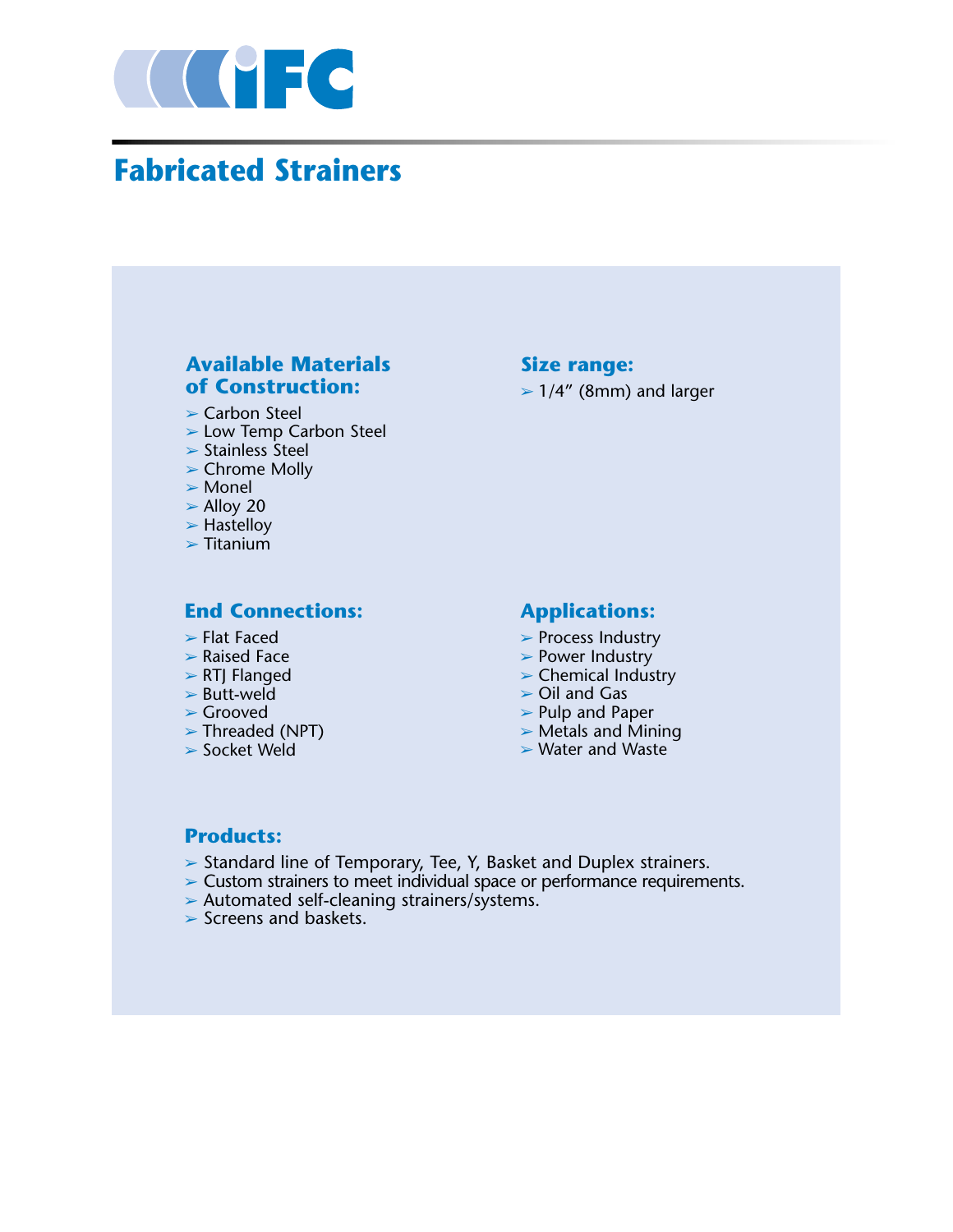

# **IFC Series TB, TC and TP Temporary Strainers**



### **Standard Features**

- $\triangleright$  Standard sizes from 3/4" 48".
- $\triangleright$  Used primarily for new pipeline start-up or where solid loading is minimal.
- $\triangleright$  Filtration as fine as 40 microns available.
- $\triangleright$  Available in conical, basket and plate configurations.
- $\triangleright$  Available flat faced, raised face or RTJ with or without face serrations.
- $\triangleright$  All 304 SS construction is standard. Construction in other materials is available (i.e carbon steel, monel, hastelloy, titanium, etc.).
- $\triangleright$  May be installed in horizontal or vertical pipelines with cone pointed upstream or downstream.
- $\triangleright$  Strainer size and pressure rating is stamped on handle.

### **Standard Construction Details**





# **MESH INSIDE FLOW INSIDE TO OUT PERFORATED PLATE MESH MESH LINED BI-DIRECTIONAL FLOW PERFORATED PLATE MESH**

**HEAVY SUPPORT** 

**MESH** 

### **Parts List and Standard Materials**

| <b>Part</b>             | <b>Carbon Steel</b> | <b>304 Stainless Steel</b> |  |  |  |
|-------------------------|---------------------|----------------------------|--|--|--|
| Ring                    | A36                 | A240-304                   |  |  |  |
| Handle                  | A36                 | A240-304                   |  |  |  |
| <b>Perforated Plate</b> | A36                 | A <sub>240-304</sub>       |  |  |  |
| Mesh $(1)$              | A276-304            | A276-304                   |  |  |  |

(1) When required and when used.

### **General:**

- 1. Strainers suitable for large differential pressures are available. Please see page 30 for standard ratings.
- 2. Mesh lined strainers manufactured for unidirectional flow cannot be used for bi-directional flow. Please specify the bi-directional flow requirement when ordering.
- 3. Please specify if handles are to be stamped with tag numbers when ordering.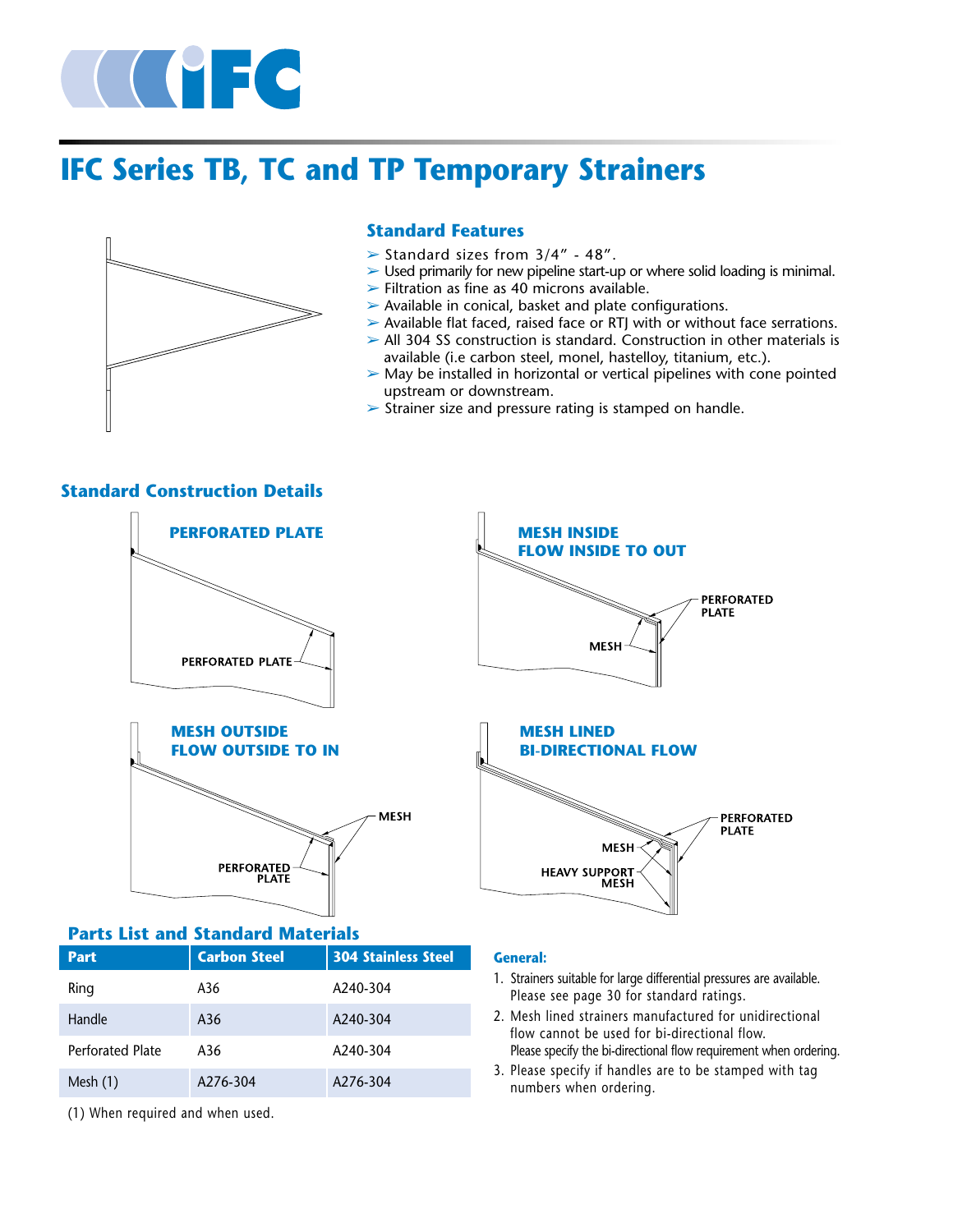

# **IFC Series TB, TC and TP Temporary Strainers**





**BASKET TYPE (TB) CONICAL TYPE (TC) PLATE TYPE (TP)**



### **Standard Screens**

| <b>Size Range</b>         | Openina                        | <b>Gauge Thickness</b> |
|---------------------------|--------------------------------|------------------------|
| $3/4"$ - 8" (20mm-200mm)  | $0.125$ in. $(3.2 \text{ mm})$ |                        |
| $10"$ - 24" (250mm-600mm) | $0.125$ in. $(3.2 \text{ mm})$ |                        |

### **Dimensional Data**

| <b>Size</b><br>in<br>(mm) |          |       | A(0.D.)<br>in<br>(mm) |       | B(1.D.)<br>in<br>(mm) | $\mathsf{C}$<br>in<br>(mm) | <b>D</b> (Basket Length)<br>in |       | <b>E</b> (Cone Length)<br>F(2)<br>in<br>in<br>(mm)<br>(mm)<br>(mm) |       |       |       |       | <b>Weight</b><br>Lb.<br>(Kg.) |                |                |
|---------------------------|----------|-------|-----------------------|-------|-----------------------|----------------------------|--------------------------------|-------|--------------------------------------------------------------------|-------|-------|-------|-------|-------------------------------|----------------|----------------|
|                           | 150/300# | 600#  | 900#                  | 1500# |                       |                            | 100%                           | 150%  | 200%                                                               | 300%  | 100%  | 150%  | 200%  | 300%                          |                |                |
| 3/4                       | 2.13     | 2.50  | 2.63                  | 2.63  | 0.63                  | 0.31                       | 0.75                           | 1.13  | 1.50                                                               | 2.25  | 1.13  | 1.69  | 2.25  | 3.38                          | 0.13           | 0.5            |
| 20                        | 54       | 64    | 67                    | 67    | 16                    | 8                          | 19                             | 29    | 38                                                                 | 57    | 29    | 43    | 57    | 86                            | $\overline{3}$ | 0.2            |
| 1                         | 2.50     | 2.75  | 3.00                  | 3.00  | 0.75                  | 0.38                       | 1.13                           | 1.69  | 2.25                                                               | 3.38  | 1.63  | 2.50  | 3.31  | 5.00                          | 0.13           | 0.5            |
| 25                        | 64       | 70    | 76                    | 76    | 19                    | 10                         | 29                             | 43    | 57                                                                 | 86    | 41    | 64    | 84    | 127                           | 3              | 0.2            |
| $1 - 1/2$                 | 3.25     | 3.63  | 3.75                  | 3.75  | 1.25                  | 0.63                       | 1.50                           | 2.25  | 3.00                                                               | 4.50  | 2.19  | 3.38  | 4.50  | 6.75                          | 0.13           | 0.5            |
| 40                        | 83       | 92    | 95                    | 95    | 32                    | 16                         | 38                             | 57    | 76                                                                 | 114   | 56    | 86    | 114   | 171                           | $\overline{3}$ | 0.2            |
| 2                         | 4.00     | 4.25  | 5.50                  | 5.50  | 1.75                  | 0.88                       | 2.00                           | 3.00  | 4.00                                                               | 6.00  | 3.00  | 4.50  | 6.00  | 9.13                          | 0.13           | 0.5            |
| 50                        | 102      | 108   | 140                   | 140   | 44                    | 22                         | 51                             | 76    | 102                                                                | 152   | 76    | 114   | 152   | 232                           | 3              | 0.2            |
| $2 - 1/2$                 | 4.75     | 5.00  | 6.38                  | 6.38  | 2.25                  | 1.13                       | 2.19                           | 3.37  | 4.50                                                               | 6.75  | 3.19  | 5.00  | 6.69  | 10.13                         | 0.13           | $\mathbf{1}$   |
| 65                        | 121      | 127   | 162                   | 162   | 57                    | 29                         | 56                             | 86    | 114                                                                | 171   | 81    | 127   | 170   | 257                           | $\overline{3}$ | 0.5            |
| 3                         | 5.25     | 5.75  | 6.50                  | 6.75  | 2.75                  | 1.38                       | 2.75                           | 4.25  | 5.69                                                               | 8.50  | 4.00  | 6.25  | 8.50  | 12.75                         | 0.13           | 0.5            |
| 80                        | 133      | 146   | 165                   | 171   | 70                    | 35                         | 70                             | 1.08  | 145                                                                | 216   | 102   | 159   | 216   | 324                           | 3              |                |
| 4                         | 6.75     | 7.50  | 8.00                  | 8.13  | 3.75                  | 1.88                       | 3.50                           | 5.32  | 7.19                                                               | 11.00 | 5.13  | 7.88  | 10.63 | 17.00                         | 0.13           | $\overline{2}$ |
| 100                       | 171      | 191   | 203                   | 206   | 95                    | 48                         | 89                             | 13.5  | 183                                                                | 279   | 130   | 200   | 270   | 432                           | $\overline{3}$ | 0.9            |
| 5                         | 7.63     | 9.38  | 9.63                  | 9.88  | 4.63                  | 2.31                       | 4.50                           | 6.75  | 9.13                                                               | 14.00 | 6.50  | 10.13 | 14.00 | 21.00                         | 0.13           | $\overline{2}$ |
| 125                       | 194      | 238   | 244                   | 251   | 117                   | 59                         | 114                            | 171   | 232                                                                | 356   | 165   | 257   | 356   | 533                           | 3              | 0.9            |
| 6                         | 8.63     | 10.37 | 11.25                 | 11.00 | 5.38                  | 2.69                       | 5.50                           | 8.50  | 11.37                                                              | 17.00 | 8.13  | 13.00 | 17.00 | 26.00                         | 0.13           | $\overline{3}$ |
| 150                       | 219      | 263   | 286                   | 279   | 137                   | 68                         | 140                            | 216   | 289                                                                | 432   | 207   | 330   | 432   | 660                           | $\overline{3}$ | 1.4            |
| 8                         | 10.87    | 12.50 | 14.00                 | 13.75 | 7.38                  | 3.69                       | 7.00                           | 10.69 | 15.00                                                              | 22.00 | 10.19 | 16.00 | 22.00 | 33.00                         | 0.13           | 5              |
| 200                       | 276      | 318   | 356                   | 349   | 187                   | 94                         | 178                            | 272   | 381                                                                | 559   | 259   | 406   | 559   | 838                           | $\overline{3}$ | 2.3            |
| 10                        | 13.25    | 15.63 | 17.00                 | 17.00 | 9.38                  | 4.69                       | 8.63                           | 14.00 | 18.00                                                              | 27.00 | 13.00 | 20.00 | 27.00 | 40.00                         | 0.13           | $\overline{7}$ |
| 250                       | 337      | 397   | 432                   | 432   | 238                   | 119                        | 219                            | 356   | 457                                                                | 686   | 330   | 508   | 686   | 1016                          | $\overline{3}$ | 3.2            |
| 12                        | 16.00    | 17.87 | 19.50                 | 20.37 | 11.00                 | 5.50                       | 10.50                          | 17.00 | 22.00                                                              | 33.00 | 16.00 | 24.00 | 33.00 | 49.00                         | 0.13           | 11             |
| 300                       | 406      | 454   | 495                   | 517   | 279                   | 140                        | 267                            | 432   | 559                                                                | 838   | 406   | 610   | 838   | 1245                          | 3              | 5.0            |
| 14                        | 17.37    | 19.00 | 20.37                 | 22.62 | 12.25                 | 6.13                       | 11.50                          | 18.00 | 24.00                                                              | 36.00 | 17.00 | 27.00 | 36.00 | 54.00                         | 0.13           | 12             |
| 350                       | 441      | 483   | 517                   | 575   | 311                   | 156                        | 292                            | 457   | 610                                                                | 914   | 432   | 686   | 914   | 1372                          | $\overline{3}$ | 5.4            |
| 16                        | 20.12    | 21.87 | 22.50                 | 25.13 | 14.00                 | 7.00                       | 14.00                          | 21.00 | 28.00                                                              | 42.00 | 20.00 | 31.00 | 41.00 | 62.00                         | 0.13           | 16             |
| 400                       | 511      | 555   | 572                   | 638   | 356                   | 178                        | 356                            | 533   | 711                                                                | 1067  | 508   | 787   | 1041  | 1575                          | 3              | 7.3            |
| 18                        | 21.25    | 23.75 | 25.00                 | 27.63 | 15.75                 | 7.88                       | 16.00                          | 24.00 | 32.00                                                              | 47.00 | 23.00 | 35.00 | 47.00 | 71.00                         | 0.13           | 20             |
| 450                       | 540      | 603   | 635                   | 702   | 400                   | 200                        | 406                            | 610   | 813                                                                | 1194  | 584   | 889   | 1194  | 1803                          | $\overline{3}$ | 9.1            |
| 20                        | 23.50    | 26.62 | 27.38                 | 29.63 | 17.50                 | 8.75                       | 17.00                          | 27.00 | 35.00                                                              | 53.00 | 25.00 | 39.00 | 53.00 | 79.00                         | 0.13           | 26             |
| 500                       | 597      | 676   | 695                   | 753   | 445                   | 222                        | 432                            | 686   | 889                                                                | 1346  | 635   | 991   | 1346  | 2007                          | 3              | 11.8           |
| 24                        | 27.87    | 30.87 | 32.88                 | 35.38 | 21.25                 | 10.63                      | 21.00                          | 32.00 | 42.00                                                              | 64.00 | 30.00 | 47.00 | 63.00 | 95.00                         | 0.13           | 30             |
| 600                       | 708      | 784   | 835                   | 899   | 540                   | 270                        | 533                            | 813   | 1067                                                               | 1626  | 762   | 1194  | 1600  | 2413                          | 3              | 13.6           |

OA% =  $\sqrt{\text{Screen Area} \times 0.4}$   $\sqrt{\text{times 100}}$ **Notes:** (1) The Open Area % is calculated as follows:

(2) Thicker material available upon request. Please contact factory.  $(3)$  Strainers are available in many materials with many different screen openings. Please consult factory.

Area of Sch. 40/std. pipe.

**General:**

(4) Other sizes available on request.

- 1. For further optional features see pages 21-22.
- 2. Other perforations and screen materials available. Please see page 24.
- 3. For pressure loss information see page 25. 4. For ordering information please see page 38.
- 5. Dimensions shown are subject to change.
- Contact factory for certified prints when required.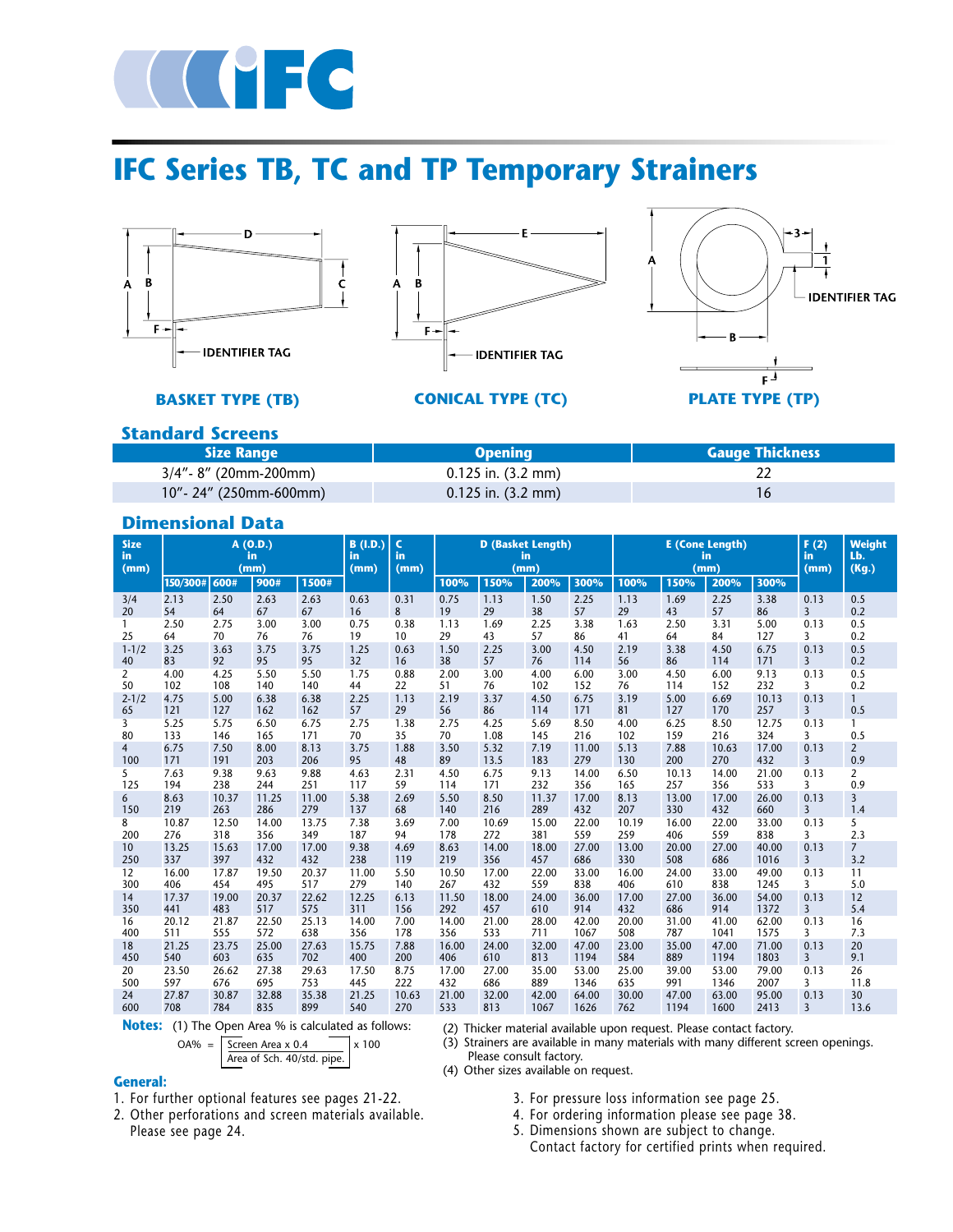

# **IFC Series Y125 and Y150 Fabricated Y-Strainers**



### **Standard Features**

- $\triangleright$  Standard sizes from 2" 24".
- ➢ Available with RF or RTJ flanged (ASME B16.5), Buttweld (ASME B16.9) or grooved end connections.
- ➢ Standard thru bolt or grooved cover design.
- $\triangleright$  Custom modifications are available.
- $\triangleright$  May be installed in horizontal or vertical pipelines.
- $\triangleright$  All welders are qualified to ASME Section IX.
- ➢ Strainers designed to meet the requirements of ASME B31.1 and/or ASME B31.3.
- ➢ 304 SS perforated screens are standard.
- $\triangleright$  Drains connections are standard and are furnished with plug.
- ➢ Vents, differentials and special covers are optional.

#### **Parts List and Standard Materials (Flanged End)**

| <b>Part</b>            | <b>Carbon Steel</b> | <b>Stainless Steel (1)</b> |
|------------------------|---------------------|----------------------------|
| Shell & Nozzles        | A53 E/B / A106-B    | A312                       |
| Reinforcement Pads (3) | A516-70             | A240                       |
| Flanges                | A105                | A182                       |
| Coupling/threadolets:  | A105                | A182                       |
| Plug                   | A105                | A182                       |
| Screen Retainer Ring   | A36                 | A240                       |
| Screen (2)             | 304 SS              | 304 SS                     |
| Gasket (2)             | 304 SS Spiral Wound | 304 SS Spiral Wound        |
| Stud                   | A193-B7             | A193-B8-1                  |
| <b>Nut</b>             | A194-2H             | A194-8                     |

(1) 304 SS strainers use 304 grade material. 316 SS strainers use 316 grade material. Dual rated material may be used.

(2) Recommended Spares.

(3) When required and when used.

#### **Parts List and Standard Materials (Grooved End)**

| <b>Part</b>                   | <b>Stainless Steel</b>                |  |  |  |  |
|-------------------------------|---------------------------------------|--|--|--|--|
| Shell & Nozzles               | A312-304                              |  |  |  |  |
| <b>Flanges</b>                | A36 Zinc Plated                       |  |  |  |  |
| Plug                          | B584 Brass                            |  |  |  |  |
| Cover                         | Sizes 2-1/2" - 5" & 12": Ductile Iron |  |  |  |  |
|                               | Sizes 6" - 10": 304 SS                |  |  |  |  |
| Screen (1)                    | 304 SS                                |  |  |  |  |
| Gasket (1)                    | <b>EPDM</b>                           |  |  |  |  |
| <b>Bolts</b>                  | B633                                  |  |  |  |  |
| <b>Nuts</b>                   | B633                                  |  |  |  |  |
| $(1)$ December of ded Concern |                                       |  |  |  |  |

(1) Recommended Spares.

(2) Lead-free construction complies with California Prop. 65 and

proposed Federal Government lead-free standards.

(3) Single, two-bolt, grooved style cover provides quick and easy access to screen.

### **Upper Pressure Limits (Non-Shock) and Lower Temperature Limits (Unless otherwise specified)**

| <b>IFC Model</b>          | <b>Body Material   Size Range</b> | in. (mm)                                                 | <b>Maximum Design</b><br><b>Pressure psig (Bars) (1)</b> | <b>Low Temperature Limit -</b><br>M.D.M.T. $-$ °F (°C) |
|---------------------------|-----------------------------------|----------------------------------------------------------|----------------------------------------------------------|--------------------------------------------------------|
| Y125FSBW                  | Carbon Steel                      | $2'' - 12''$ (50 - 300 mm)<br>14" - 24" (350 - 600 mm)   | 200 (13.79) (2)<br>150(10.34)(2)                         | $-20$ $(-28.9)$<br>$-20$ ( $-28.9$ )                   |
| Y125GSS4GW                | 304 SS                            | 2 1/2" - 12" (65 -300 mm) 200 (13.79) (2)                |                                                          | $-20$ $(-28.9)$                                        |
| Y125FSS4BW / Y125FSS6BW   | 304 / 316 SS                      | $2'' - 12''$ (50 - 300 mm)<br>$14" - 24"$ (350 - 600 mm) | 200(13.79)(2)<br>150(10.34)(2)                           | $-20$ $(-28.9)$<br>$-20$ ( $-28.9$ )                   |
| Y125FSS4LBW / Y125FSS6LBW | 304L / 316L SS                    | $2'' - 12''$ (50 - 300 mm)<br>14" - 24" (350 - 600 mm)   | 200(13.79)(2)<br>150 (10.34) (2)                         | $-20$ $(-28.9)$<br>$-20$ ( $-28.9$ )                   |
| Y150FSBW                  | Carbon Steel                      | $2'' - 12''$ (50 - 300 mm)                               | 285 (19.65) (3)                                          | $-20$ $(-28.9)$                                        |
| Y150FSS4BW / Y150FSS6BW   | 304 / 316 SS                      | $2'' - 12''$ (50 - 300 mm)                               | 275 (18.96) (3)                                          | $-20$ $(-28.9)$                                        |
| Y150FSS4LBW / Y150FSS6LBW | 304L / 316L SS                    | $2'' - 12''$ (50 - 300 mm)                               | 230(15.86)(3)                                            | $-20$ $(-28.9)$                                        |

(1) All strainers will be designed to the maximum design pressure unless an alternative design pressure / temperature combination is specified. In many cases a cost savings will result if lower design pressures are acceptable.

(2) M.A.W.P. at 150°F.

(3) M.A.W.P. at 100°F.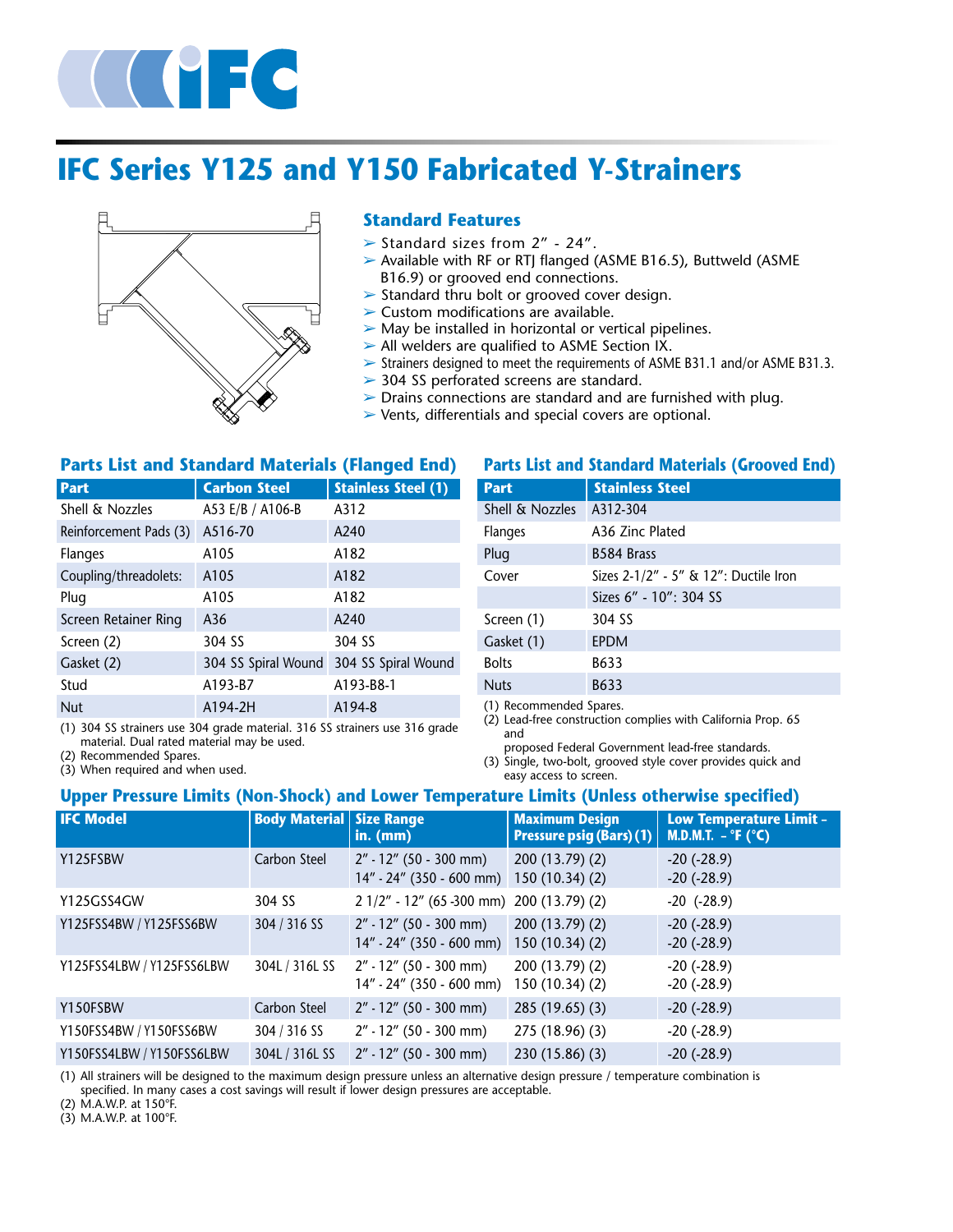

**IFC Series Y125, Y150 and YG125SS4GW Dimensions**





### **Standard Screens**

| Flanged End       |                                                 |         |                    | <b>Grooved End</b> |                                                   |         |  |  |  |
|-------------------|-------------------------------------------------|---------|--------------------|--------------------|---------------------------------------------------|---------|--|--|--|
| <b>Size Range</b> |                                                 | Opening |                    | Size range         |                                                   | Opening |  |  |  |
|                   | $2'' - 8''$ (50 mm - 200 mm) 0.125 in. (3.2 mm) |         |                    |                    | $2.5'' - 5''$ (65 mm - 125 mm) 0.063 in. (1.5 mm) |         |  |  |  |
|                   | 10"-12" (250 mm - 300 mm) 0.125 in. (3.2 mm)    |         |                    |                    | $6''-8''$ (150 mm - 200 mm) 0.125 in. (3.2 mm)    |         |  |  |  |
|                   | 14"-24" (350 mm - 600 mm) 0.188 in.             |         | $(4.8 \text{ mm})$ |                    | $10"$ -12" (250 mm - 300 mm) 0.188 in. (4.8 mm)   |         |  |  |  |

### **Dimensional Data**

| <b>Size</b><br>in.    | A<br>B<br>in<br>in |                | $\mathsf{C}$<br>$\mathbf{D}$<br>in<br>in |                |                | Weight Lb. (kg.) |                      |                |                     |                       |                |                |
|-----------------------|--------------------|----------------|------------------------------------------|----------------|----------------|------------------|----------------------|----------------|---------------------|-----------------------|----------------|----------------|
| (mm)                  | (mm)               |                | (mm)                                     |                | (mm)           |                  | (mm)                 |                | <b>Cover</b>        |                       | <b>Unit</b>    |                |
| <b>End type</b>       | <b>Flanged</b>     | <b>Grooved</b> | <b>Flanged</b>                           | <b>Grooved</b> | <b>Flanged</b> | <b>Grooved</b>   | <b>Flanged</b>       | <b>Grooved</b> | <b>Flanged</b>      | <b>Grooved</b>        | <b>Flanged</b> | <b>Grooved</b> |
| $\overline{2}$<br>50  | 10.81<br>275       | N/A            | 8.25<br>210                              | N/A            | 13.25<br>337   | N/A              | 1/2<br>15            | N/A            | 5<br>$\overline{c}$ | N/A                   | 28<br>13       | N/A            |
| 2.5<br>65             | 13.38<br>340       | 9.5<br>241     | 10.25<br>260                             | 8.81<br>224    | 16.44<br>418   | 14.06<br>357     | 1<br>25              | 1/2<br>15      | 9<br>$\overline{4}$ | 0.45                  | 81<br>37       | 21<br>10       |
| $\overline{3}$<br>80  | 13.38<br>340       | 9.63<br>244    | 10.25<br>260                             | 9.25<br>235    | 16.44<br>418   | 14.75<br>375     | 1<br>25              | 1/2<br>15      | 9<br>4              | 1.2<br>0.54           | 81<br>37       | 26<br>12       |
| $\overline{4}$<br>100 | 14.75<br>375       | 11.63<br>295   | 10.50<br>267                             | 11.25<br>286   | 16.75<br>425   | 18.50<br>470     | $1 - 1/2$<br>40      | 1/2<br>15      | 17<br>$\bf 8$       | 2.5<br>1.13           | 85<br>39       | 33<br>15       |
| 5<br>125              | 17.25<br>438       | 15.13<br>384   | 12.50<br>318                             | 13.25<br>337   | 20.00<br>508   | 21.00<br>533     | $1 - 1/2$<br>40      | 1/2<br>15      | 20<br>9             | 4.6<br>2.08           | 110<br>50      | 46<br>21       |
| 6<br>150              | 22.00<br>559       | 18.00<br>457   | 14.00<br>356                             | 15.81<br>402   | 22.44<br>570   | 25.75<br>654     | $\overline{2}$<br>50 | 3/4<br>20      | 26<br>12            | 1.6<br>0.72           | 145<br>66      | 70<br>32       |
| 8<br>200              | 24.00<br>610       | 21.13<br>537   | 17.75<br>451                             | 19.63<br>499   | 28.44<br>722   | 32.31<br>821     | $\overline{2}$<br>50 | 3/4<br>20      | 45<br>20            | 3.1<br>6              | 256<br>116     | 91<br>41       |
| 10<br>250             | 31.50<br>800       | 25.50<br>648   | 22.00<br>559                             | 24.69<br>627   | 35.25<br>895   | 41.00<br>1041    | $\overline{2}$<br>50 | 3/4<br>20      | 70<br>32            | 4.6<br>$\overline{2}$ | 380<br>172     | 134<br>61      |
| 12<br>300             | 32.75<br>832       | 29.38<br>746   | 25.00<br>635                             | 27.88<br>708   | 40.00<br>1016  | 47.00<br>1194    | $\overline{2}$<br>50 | 3/4<br>20      | 110<br>50           | 36<br>16              | 700<br>317     | 225<br>102     |
| 14<br>350             | 39.75<br>1010      | N/A            | 27.00<br>686                             | N/A            | 43.25<br>1099  | N/A              | $\overline{2}$<br>50 | N/A            | 140<br>63           | N/A                   | 750<br>340     | N/A            |
| 16<br>400             | 45.25<br>1149      | N/A            | 30.88<br>784                             | N/A            | 49.50<br>1257  | N/A              | $\overline{a}$<br>50 | N/A            | 180<br>82           | N/A                   | 905<br>410     | N/A            |
| 18<br>450             | 48.50<br>1232      | N/A            | 33.88<br>861                             | N/A            | 54.25<br>1378  | N/A              | $\overline{2}$<br>50 | N/A            | 220<br>100          | N/A                   | 1125<br>510    | N/A            |
| 20<br>500             | 53.75<br>1365      | N/A            | 39.00<br>991                             | N/A            | 62.50<br>1588  | N/A              | $\overline{a}$<br>50 | N/A            | 285<br>129          | N/A                   | 1415<br>641    | N/A            |
| 24<br>600             | 64.00<br>1626      | N/A            | 44.00<br>1118                            | N/A            | 70.50<br>1791  | N/A              | $\overline{a}$<br>50 | N/A            | 430<br>195          | N/A                   | 1825<br>827    | N/A            |

**Notes:** (1) Differentials are optional. (2) Buttweld dimensions are same as flanged.

#### **General:**

1. For further optional features see pages 21-22.

2. Other perforations and screen materials available. Please see page 24.

- 3. For pressure loss information see page 26.
- 4. For ordering information please see page 38.
- 5. Dimensions shown are subject to change. Contact factory for certified prints when required.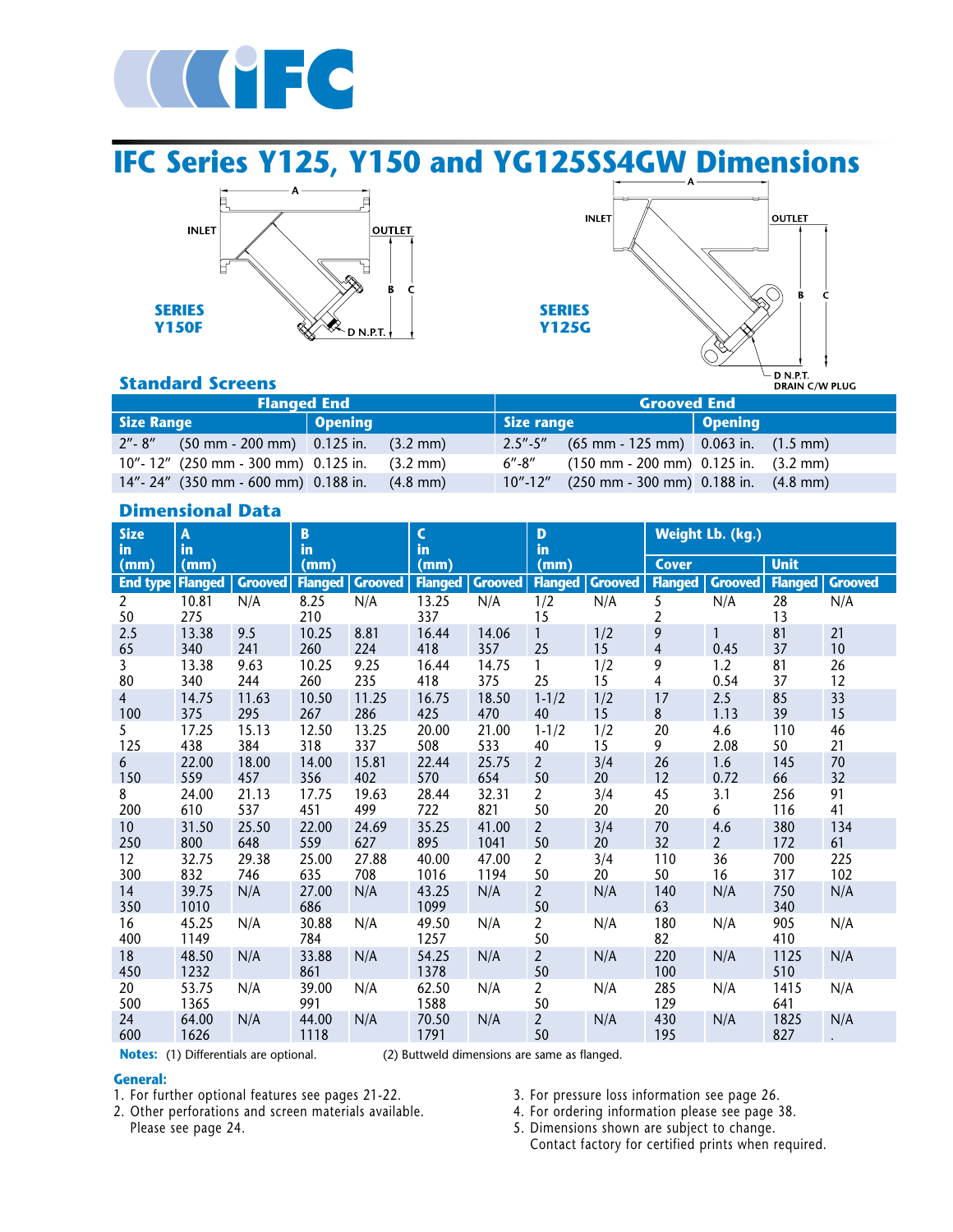

# **IFC Series T150, T300 and T600 Tee Strainers**



### **Standard Features**

- ➢ Standard Sizes from 2" 24". Larger sizes available upon request.
- ➢ Available with RF or RTJ flanged (ASME B16.5) or Buttweld (ASME B16.9) end connections.
- $\triangleright$  Standard thru bolt cover design.
- $\triangleright$  Three flow configurations are available.
- ➢ 304 SS perforated screens are standard.
- ➢ Upstream and downstream screen supports allow for bi-directional flow (1).
- $\triangleright$  May be installed in horizontal or vertical pipelines.
- $\triangleright$  All welders are qualified to ASME Section IX.
- $\geq$  Strainers designed to meet the requirements of ASME B31.1, ASME B31.3 and/or ASME Section VIII, Div. 1.
- ➢ Drains, vents, differentials and special covers are optional.
- (1) This requirement must be specified for strainer screens requiring mesh lining.

### **Parts List and Standard Materials**

| <b>Part</b>               | <b>Carbon Steel</b> | Low Temp. Carbon Steel (-50°F) | <b>Stainless Steel (1)</b> |
|---------------------------|---------------------|--------------------------------|----------------------------|
| Body                      | A234-WPB            | A420-WPL6                      | A403-WP                    |
| Flanges                   | A105                | A350-LF2                       | A182                       |
| Screen (2)                | 304 SS              | 304 SS                         | 304 SS                     |
| Internal support ribs:    | Carbon Steel        | 304 SS                         | 304 SS                     |
| Coupling/threadolets      | A105                | A350-LF2                       | A182                       |
| Plug $(3)$                | A105                | A350-LF2                       | A182                       |
| Gasket (2)                | 304 SS Spiral Wound | 304 SS Spiral Wound            | 304 SS Spiral Wound        |
| Stud                      | A193-B7             | A193-B7                        | A193-B8-1                  |
| <b>Nut</b>                | A194-2H             | A194-2H                        | A194-8                     |
| $(4)$ $20$ $100$ $1$<br>. |                     |                                |                            |

(1) 304SS strainers use 304 grade material. 316SS strainers use 316 grade material. Dual rated material may be used.

(2) Recommended Spares.

(3) When required and when used.

(4) NACE MR01-75 qualification available upon request. Material specifications will change.

(5) Also available in other alloys.

### **Upper Pressure Limits (Non-Shock) and Lower Temperature Limits (Unless otherwise specified)**

| <b>IFC Model (RF Flanged)</b> | <b>Body Material</b>   | <b>Maximum Design Pressure -</b><br>at 100°F - psig (Bars) (1) | <b>Lower Temperature Limit -</b><br>M.D.M.T. $-$ °F ( $\degree$ C) |
|-------------------------------|------------------------|----------------------------------------------------------------|--------------------------------------------------------------------|
| T150FSBW                      | Carbon Steel           | 285 (19.65)                                                    | $-20$ $(-28.9)$                                                    |
| T150FLCBW                     | Low Temp. Carbon Steel | 285 (19.65)                                                    | $-50$ ( $-45.6$ )                                                  |
| T150FSS4BW / T150FSS6BW       | 304 / 316 SS           | 275 (18.96)                                                    | -20 (-28.9) Optional -425 (-253.9)                                 |
| T150FSS4LBW / T150FSS6LBW     | 304L / 316L SS         | 230 (15.86)                                                    | -20 (-28.9) Optional -425 (-253.9)                                 |
| T300FSBW                      | Carbon Steel           | 740 (51.02)                                                    | $-20$ $(-28.9)$                                                    |
| T300FLCBW                     | Low Temp. Carbon Steel | 740 (51.02)                                                    | $-50$ ( $-45.6$ )                                                  |
| T300FSS4BW / T300FSS6BW       | 304 / 316 SS           | 720 (49.64)                                                    | -20 (-28.9) Optional -425 (-253.9)                                 |
| T300FSS4LBW / T300FSS6LBW     | 304L / 316L SS         | 600 (41.37)                                                    | -20 (-28.9) Optional -425 (-253.9)                                 |
| T600FSBW                      | Carbon Steel           | 1480 (102.04)                                                  | $-20$ $(-28.9)$                                                    |
| T600FLCBW                     | Low Temp. Carbon Steel | 1480 (102.04)                                                  | $-50$ ( $-45.6$ )                                                  |
| T600FSS4BW / T600FSS6BW       | 304 / 316 SS           | 1440 (99.28)                                                   | -20 (-28.9) Optional -425 (-253.9)                                 |
| T600SS4LBW / T600FSS6LBW      | 304L / 316L SS         | 1200 (82.74)                                                   | -20 (-28.9) Optional -425 (-253.9)                                 |

(1) All strainers will be designed to the maximum design pressure at 100°F unless an alternative design pressure / temperature combination is specified. (2) Lower and higher M.D.M.T.s are available upon request.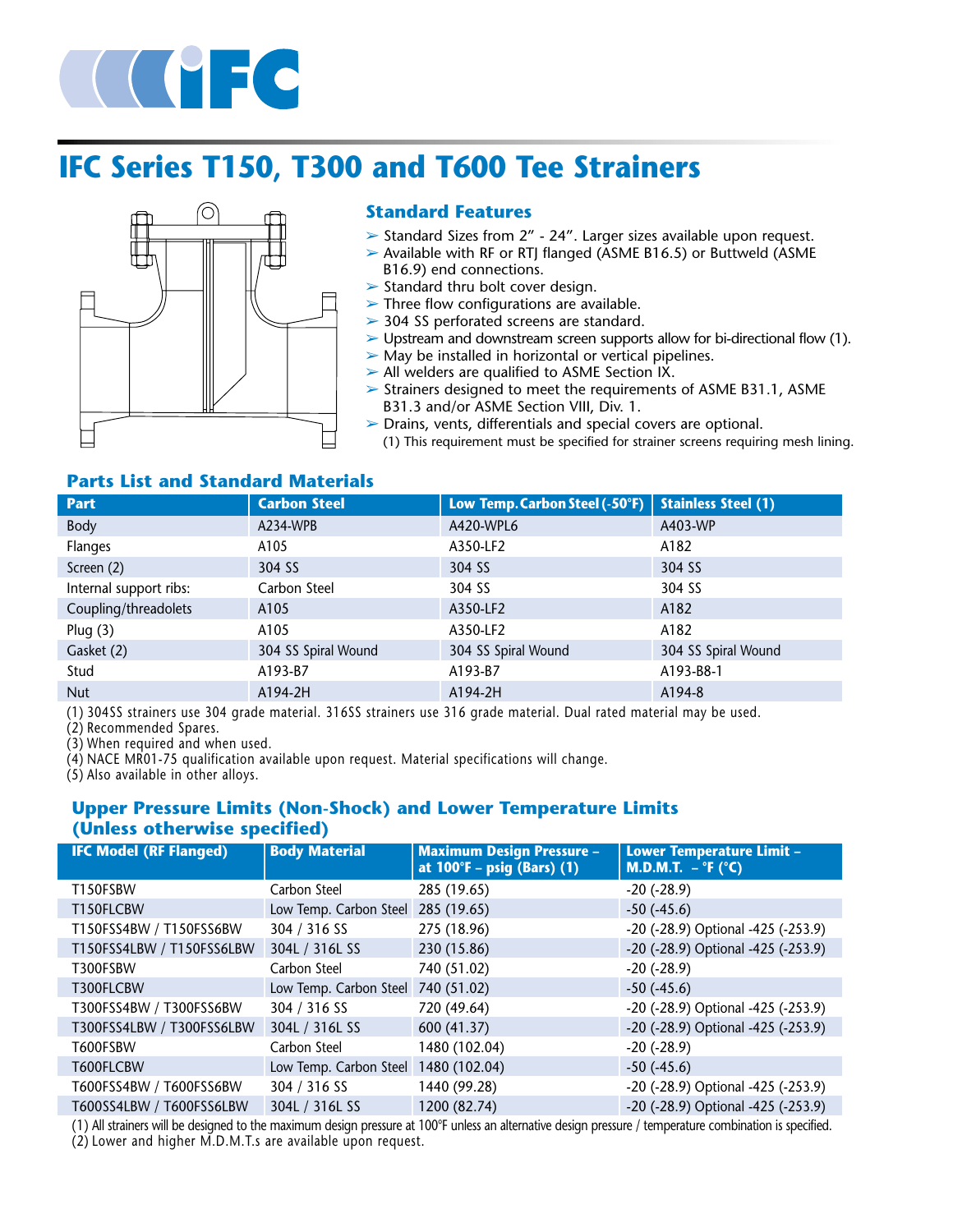

# **IFC Series T150 Dimensional Data**







**Standard Screens**

|             | <b>Size Range</b> | <b>Opening</b> | <b>Gauge Thickness</b> |  |  |  |  |  |  |  |
|-------------|-------------------|----------------|------------------------|--|--|--|--|--|--|--|
| $2'' - 8''$ | $(50mm-200mm)$    | $0.125$ in.    | $(3.2 \text{ mm})$     |  |  |  |  |  |  |  |
| $10"$ - 12" | (250mm-300mm)     | $0.125$ in.    | (3.2 mm)               |  |  |  |  |  |  |  |
| $14" - 24"$ | $(350mm - 600mm)$ | $0.188$ in.    | $(4.8 \text{ mm})$     |  |  |  |  |  |  |  |

### **Dimensional Data**

| <b>Size</b>    | A            | $\overline{\mathbf{B}}$ | $\mathsf{C}$ | D            | E            |                | <b>Weight Lb. (kg.)</b> |                 |
|----------------|--------------|-------------------------|--------------|--------------|--------------|----------------|-------------------------|-----------------|
| in.            | in           | in                      | in           | in           | in           | <b>Cover</b>   |                         | <b>Unit</b>     |
| (mm)           | (mm)         | (mm)                    | (mm)         | (mm)         | (mm)         |                | <b>Flanged</b>          | <b>Buttweld</b> |
| $\overline{2}$ | 10.00        | 5.00                    | 5.75         | 11.00        | 12.50        | 5              | 28                      | 16              |
| 50             | 254          | 127                     | 146          | 279          | 318          | $\overline{2}$ | 13                      | $7^{\circ}$     |
| $\overline{3}$ | 12.25        | 6.75                    | 7.06         | 13.75        | 15.25        | 9              | 52                      | 32              |
| 80             | 311          | 172                     | 179          | 349          | 387          | 4              | 24                      | 15              |
| $\overline{4}$ | 14.25        | 8.25                    | 8.06         | 16.25        | 18.38        | 17             | 79                      | 49              |
| 100            | 362          | 210                     | 205          | 413          | 467          | 8              | 36                      | 22              |
| 5              | 16.75        | 9.75                    | 9.31         | 19.25        | 21.63        | 20             | 105                     | 67              |
| 125            | 425          | 248                     | 237          | 489          | 549          | 9              | 8                       | 30              |
| 6              | 18.25        | 11.25                   | 10.13        | 21.25        | 23.68        | 26             | 140                     | 92              |
| 150            | 464          | 286                     | 257          | 540          | 606          | 12             | 64                      | 42              |
| 8              | 22.00        | 14.00                   | 12.13        | 26.00        | 29.00        | 45             | 230                     | 152             |
| 200            | 559          | 356                     | 308          | 660          | 737          | 20             | 104                     | 69              |
| 10<br>250      | 25.00<br>635 | 17.00<br>432            | 13.69<br>348 | 30.00<br>762 | 33.50<br>851 | 70<br>32       | 325<br>148              | 221<br>100      |
| 12             | 29.00        | 20.00                   | 15.75        | 35.00        | 39.00        | 110            | 500                     | 340             |
| 300            | 737          | 508                     | 400          | 889          | 991          | 50             | 227                     | 154             |
| 14             | 32.00        | 22.00                   | 17.38        | 39.00        | 43.00        | 140            | 710                     | 490             |
| 350            | 813          | 559                     | 441          | 991          | 1092         | 64             | 322                     | 222             |
| 16             | 34.00        | 24.00                   | 18.44        | 42.00        | 46.00        | 180            | 860                     | 580             |
| 400            | 864          | 610                     | 468          | 1067         | 1168         | 82             | 390                     | 263             |
| 18             | 38.00        | 27.00                   | 20.56        | 47.00        | 51.50        | 220            | 1025                    | 725             |
| 450            | 965          | 686                     | 522          | 1194         | 1308         | 100            | 465                     | 329             |
| 20             | 41.36        | 30.00                   | 22.38        | 51.38        | 56.38        | 285            | 1350                    | 990             |
| 500            | 1051         | 762                     | 568          | 1305         | 1432         | 129            | 613                     | 449             |
| 24             | 46.00        | 34.00                   | 24.88        | 58.00        | 63.00        | 430            | 2100                    | 1580            |
| 600            | 1168         | 864                     | 632          | 1473         | 1600         | 195            | 953                     | 717             |

**Notes:** (1) Drains and differentials are optional.

(2) Cover lifting lug standard on sizes 10" and larger.

#### **General:**

- 1. For further optional features see pages 21-22.
- 2. Other perforations and screen materials available. Please see page 24.
- 3. For pressure loss information see page 26.
- 4. For ordering information please see page 38.
- 5. Dimensions shown are subject to change. Contact factory for certified prints when required.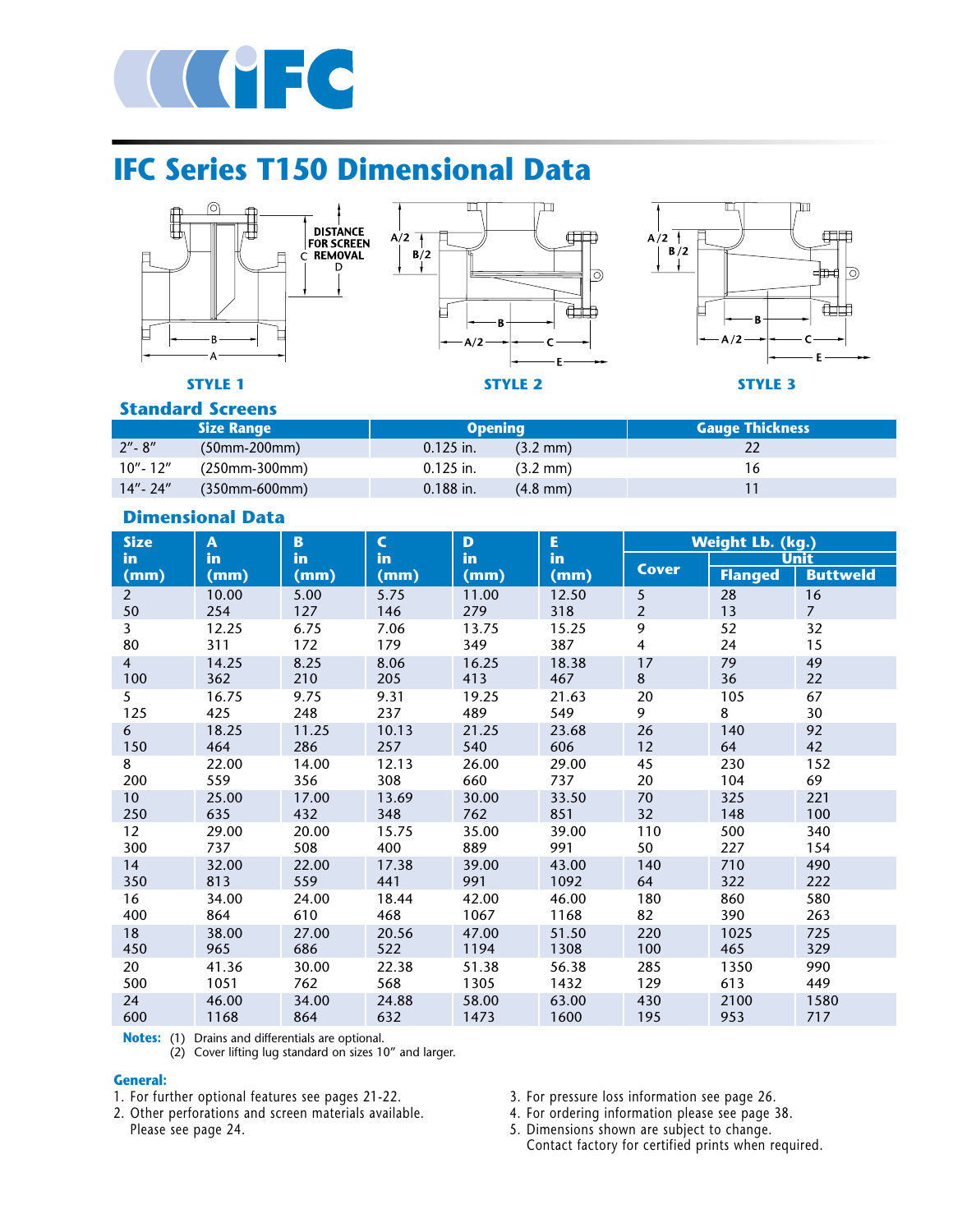

# **IFC Series T300 Dimensional Data**



### **Standard Screens**

|             | <b>Size Range</b>                   | <b>Opening</b> |                    | <b>Gauge Thickness</b> |
|-------------|-------------------------------------|----------------|--------------------|------------------------|
| $2'' - 8''$ | $(50 \text{ mm} - 200 \text{ mm})$  | $0.125$ in.    | $(3.2 \text{ mm})$ | 22                     |
| 10"- 12"    | $(250 \text{ mm} - 300 \text{ mm})$ | $0.125$ in.    | $(3.2 \text{ mm})$ | 16                     |
| $14" - 24"$ | $(350 \text{ mm} - 600 \text{ mm})$ | $0.188$ in.    | $(4.8 \text{ mm})$ |                        |

### **Dimensional Data**

| <b>Size</b>     | A     | $\mathbf{B}$ | $\mathsf{C}$ | $\mathbf{D}$ | E     | <b>Weight Lb. (kg.)</b> |                |                 |
|-----------------|-------|--------------|--------------|--------------|-------|-------------------------|----------------|-----------------|
| <b>in</b>       | in    | in           | in           | in           | in    | <b>Cover</b>            |                | <b>Unit</b>     |
| (mm)            | (mm)  | (mm)         | (mm)         | (mm)         | (mm)  |                         | <b>Flanged</b> | <b>Buttweld</b> |
| $\overline{2}$  | 10.50 | 5.00         | 6.13         | 11.50        | 13.00 | $\bf 8$                 | 42             | 24              |
| 50              | 267   | 127          | 156          | 292          | 330   | $\overline{4}$          | 19             | 11              |
| 3               | 13.00 | 6.75         | 7.63         | 14.50        | 16.00 | 16                      | 72             | 42              |
| 80              | 330   | 172          | 194          | 368          | 406   | $\overline{7}$          | 33             | 19              |
| $\overline{4}$  | 15.00 | 8.25         | 8.75         | 17.00        | 19.13 | 27                      | 125            | 75              |
| 100             | 381   | 210          | 222          | 432          | 486   | 12                      | 57             | 34              |
| 5               | 17.50 | 9.75         | 10.13        | 20.00        | 22.38 | 35                      | 160            | 96              |
| 125             | 445   | 248          | 257          | 508          | 568   | 16                      | 73             | 44              |
| 6               | 19.00 | 11.25        | 10.94        | 22.00        | 24.63 | 50                      | 225            | 141             |
| 150             | 483   | 286          | 278          | 559          | 625   | 23                      | 102            | 62              |
| 8               | 22.75 | 14.00        | 13.00        | 26.75        | 29.75 | 81                      | 350            | 216             |
| 200             | 578   | 356          | 330          | 679          | 756   | 37                      | 159            | 98              |
| 10              | 26.25 | 17.00        | 15.00        | 31.25        | 34.75 | 124                     | 495            | 313             |
| 250             | 667   | 432          | 381          | 794          | 883   | 56                      | 225            | 142             |
| 12 <sup>2</sup> | 30.25 | 20.00        | 17.13        | 36.25        | 40.25 | 185                     | 765            | 485             |
| 300             | 768   | 508          | 435          | 921          | 1022  | 84                      | 347            | 220             |
| 14              | 33.25 | 22.00        | 18.75        | 40.25        | 44.25 | 250                     | 1025           | 665             |
| 350             | 845   | 559          | 476          | 1022         | 1124  | 114                     | 465            | 302             |
| 16              | 35.50 | 24.00        | 20.00        | 43.50        | 47.50 | 295                     | 1320           | 820             |
| 400             | 902   | 610          | 508          | 11.05        | 1207  | 134                     | 599            | 372             |
| 18              | 39.50 | 27.00        | 22.13        | 48.50        | 53.00 | 395                     | 1700           | 1060            |
| 450             | 1003  | 686          | 562          | 1232         | 1346  | 179                     | 772            | 481             |
| 20              | 32.75 | 30.00        | 23.88        | 42.75        | 47.75 | 505                     | 2250           | 1450            |
| 500             | 832   | 762          | 606          | 1086         | 1213  | 229                     | 1022           | 658             |
| 24              | 47.25 | 34.00        | 26.38        | 59.25        | 64.25 | 790                     | 2340           | 2240            |
| 600             | 1200  | 864          | 670          | 1505         | 1632  | 359                     | 1544           | 1017            |

**Notes:** (1) Drains and differentials are optional.

(2) Cover lifting lug standard on sizes 8" and larger.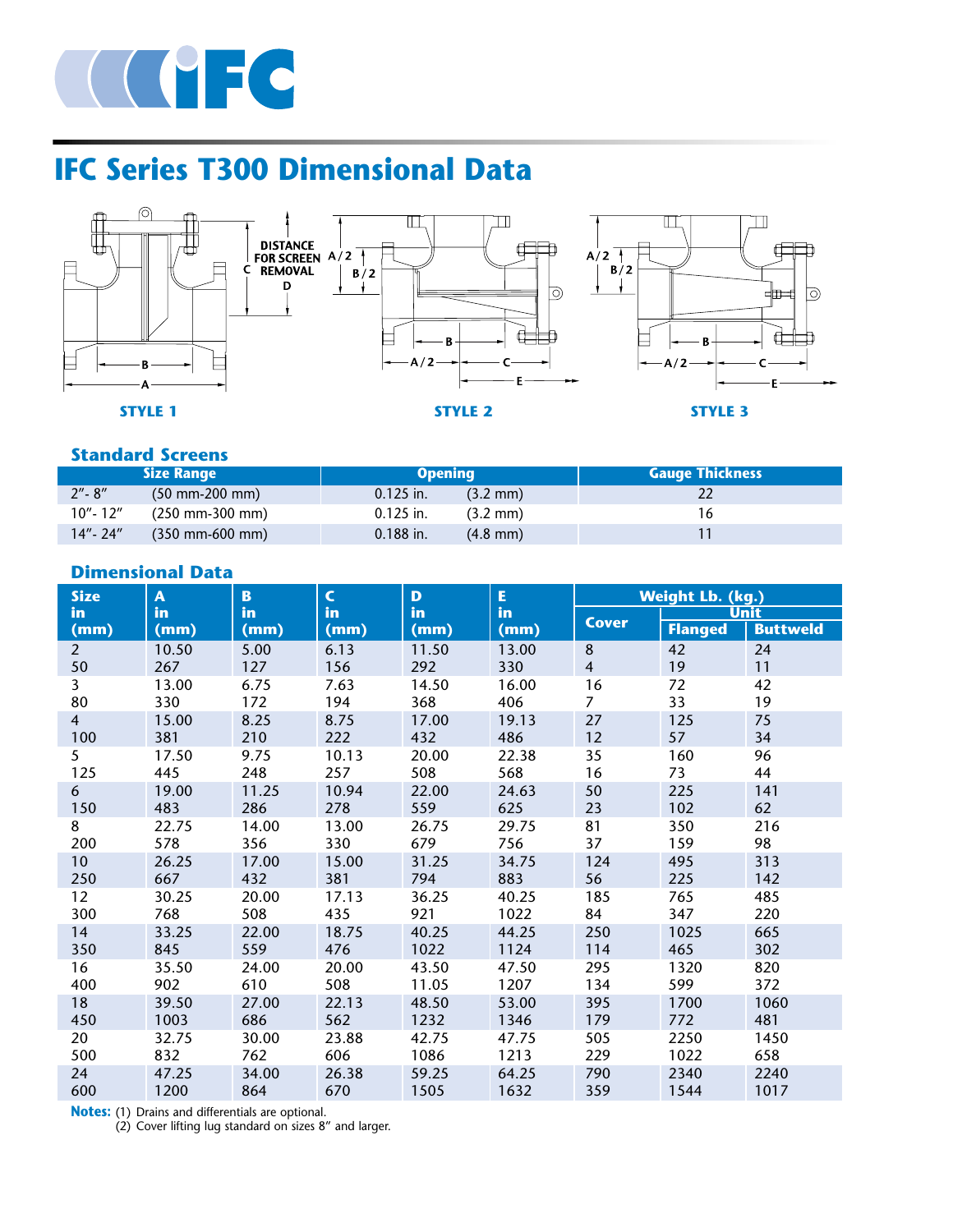

# **IFC Series T600 Dimensional Data**



### **Standard Screens**

|             | <b>Size Range</b>                   |             | <b>Opening</b>     | <b>Gauge Thickness</b> |
|-------------|-------------------------------------|-------------|--------------------|------------------------|
| $2'' - 8''$ | $(50 \text{ mm} - 200 \text{ mm})$  | $0.125$ in. | $(3.2 \text{ mm})$ |                        |
| 10"- 12"    | (250 mm-300 mm)                     | $0.125$ in. | $(3.2 \text{ mm})$ |                        |
| 14"- 24"    | $(350 \text{ mm} - 600 \text{ mm})$ | $0.188$ in. | $(4.8 \text{ mm})$ |                        |

# **Dimensional Data**

| <b>Size</b>    | $\mathbf{A}$ | <b>B</b> | $\mathsf{C}$ | D     | E     | <b>Weight Lb. (kg.)</b> |                |                 |
|----------------|--------------|----------|--------------|-------|-------|-------------------------|----------------|-----------------|
| in             | in.          | in       | in           | in    | in    |                         | <b>Unit</b>    |                 |
| (mm)           | (mm)         | (mm)     | (mm)         | (mm)  | (mm)  | <b>Cover</b>            | <b>Flanged</b> | <b>Buttweld</b> |
| $\overline{2}$ | 11.25        | 5.00     | 6.88         | 12.25 | 13.75 | 10                      | 52             | 28              |
| 50             | 286          | 127      | 175          | 311   | 349   | 5 <sup>5</sup>          | 24             | 13              |
| $\overline{3}$ | 13.75        | 6.75     | 8.38         | 15.25 | 16.75 | 20                      | 100            | 54              |
| 80             | 349          | 172      | 213          | 387   | 425   | 9                       | 45             | 25              |
| $\overline{4}$ | 16.75        | 8.25     | 10.13        | 18.75 | 20.88 | 41                      | 190            | 106             |
| 100            | 425          | 210      | 257          | 476   | 530   | 19                      | 86             | 48              |
| 5              | 19.25        | 9.75     | 11.63        | 21.75 | 24.13 | 68                      | 295            | 159             |
| 125            | 489          | 248      | 295          | 552   | 613   | 31                      | 134            | 72              |
| 6              | 21.00        | 11.25    | 12.63        | 24.00 | 25.63 | 86                      | 365            | 203             |
| 150            | 533          | 286      | 321          | 610   | 676   | 39                      | 166            | 92              |
| 8              | 25.00        | 14.00    | 14.94        | 29.00 | 32.00 | 140                     | 580            | 340             |
| 200            | 635          | 356      | 379          | 737   | 813   | 64                      | 263            | 154             |
| 10             | 29.50        | 17.00    | 17.50        | 34.50 | 38.00 | 230                     | 900            | 520             |
| 250            | 749          | 432      | 445          | 876   | 965   | 104                     | 409            | 236             |
| 12             | 32.75        | 20.00    | 19.25        | 38.75 | 42.75 | 295                     | 1150           | 700             |
| 300            | 832          | 508      | 489          | 984   | 1086  | 134                     | 522            | 318             |
| 14             | 35.50        | 22.00    | 20.75        | 42.50 | 46.50 | 355                     | 1480           | 920             |
| 350            | 902          | 559      | 527          | 1080  | 1181  | 161                     | 672            | 418             |
| 16             | 38.50        | 24.00    | 22.50        | 46.50 | 50.50 | 495                     | 1950           | 1170            |
| 400            | 978          | 610      | 572          | 1181  | 1283  | 225                     | 885            | 531             |
| 18             | 42.00        | 27.00    | 24.50        | 51.00 | 55.50 | 630                     | 2450           | 1500            |
| 450            | 1067         | 686      | 622          | 1295  | 1410  | 286                     | 1112           | 681             |
| 20             | 45.50        | 30.00    | 26.50        | 55.50 | 60.50 | 810                     | 3150           | 1970            |
| 500            | 1156         | 762      | 673          | 1410  | 1537  | 368                     | 1430           | 894             |
| 24             | 50.50        | 34.00    | 29.50        | 62.50 | 67.50 | 1250                    | 4600           | 2940            |
| 600            | 1283         | 864      | 749          | 1588  | 1715  | 568                     | 2088           | 1335            |

**Notes:** (1) Drains and differentials are optional.  $(2)$  Cover lifting lug standard on sizes 6" and larger.

#### **General:**

1. For further optional features see pages 21-22.

2. Other perforations and screen materials available. Please see page 24.

- 3. For pressure loss information see page 26.
- 4. For ordering information please see page 38.
- 5. Dimensions shown are subject to change. Contact factory for certified prints when required.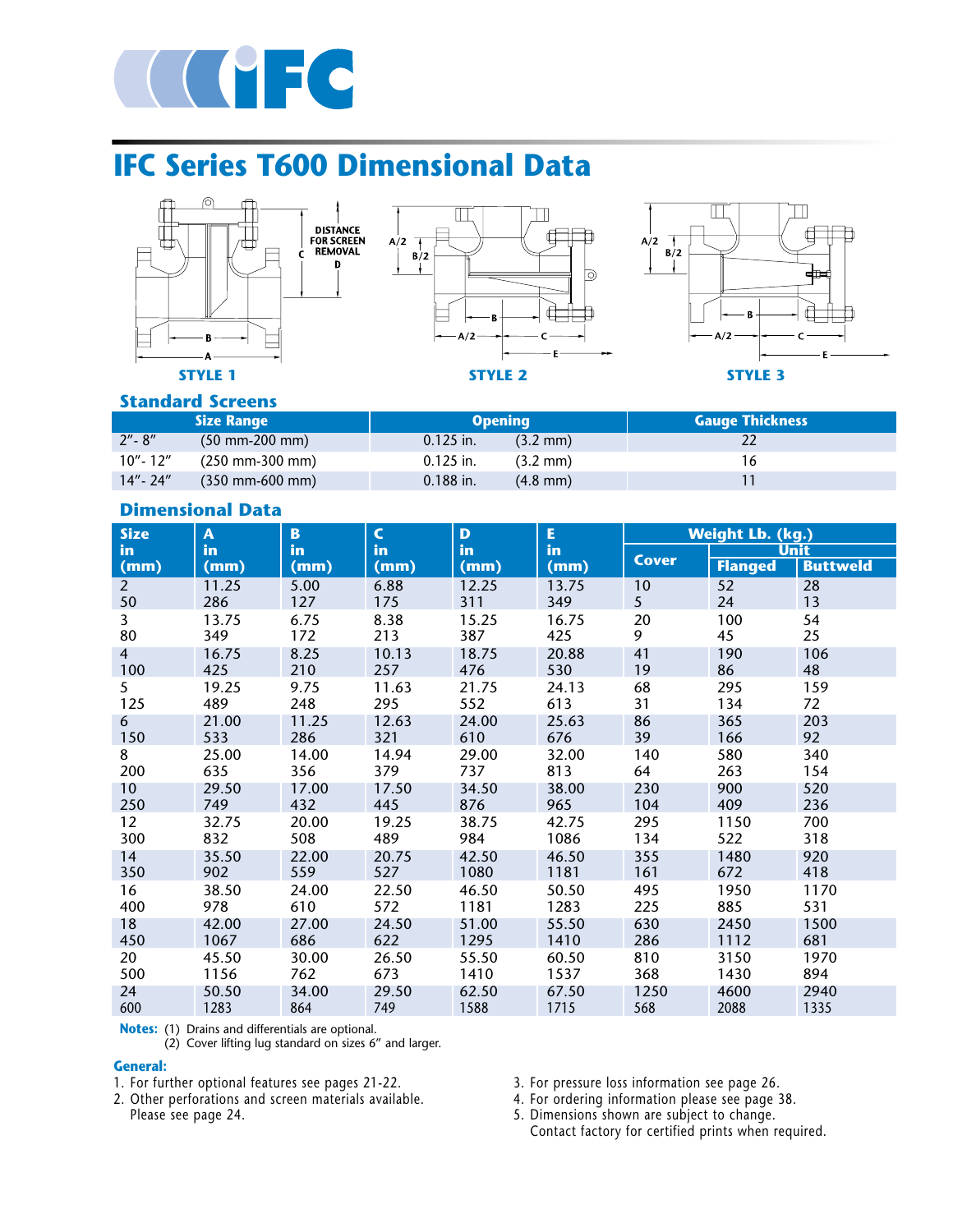

# **IFC Series B125, B150, B300 and B600 Fabricated Basket Strainers**



### **Standard Features**

- ➢ Standard sizes from 2" 24". Larger sizes available upon request.
- ➢ Available with RF or RTJ flanged (ASME B16.5) or Buttweld (ASME B16.9) end connections.
- $\triangleright$  Standard thru bolt cover design.
- $\triangleright$  Custom designs are available.
- ➢ Perforated screens are standard.
- $\triangleright$  May be installed in horizontal pipelines.
- ➢ All welders are qualified to ASME Section IX.
- ➢ Strainers designed to meet the requirements of ASME B31.1, ASME B31.3 and/or ASME Section VIII, Div. 1.
- $\triangleright$  Drain is standard and is complete with plug.
- ➢ Vents, differentials and special covers are optional.

### **Parts List and Standard Materials**

| <b>Part</b>                               | <b>Carbon Steel</b> | LowTemp.CarbonSteel (-50°F) | <b>Stainless Steel (1)</b> |
|-------------------------------------------|---------------------|-----------------------------|----------------------------|
| Shell                                     | A53 E/B / A106-B    | A333-6                      | A312                       |
| Nozzles                                   | A53 E/B / A106-B    | A333-6                      | A312                       |
| Reinforcement Pads (3)                    | A516-70             | A516-70                     | A240                       |
| <b>Flanges</b>                            | A105                | A350-LF2                    | A182                       |
| Heads                                     | A234-WPB / A516-70  | A420-WPL6                   | A403-WP                    |
| Coupling/threadolets                      | A105                | A350-LF2                    | A182                       |
| Plug                                      | A105                | A350-LF2                    | A182                       |
| Basket (2)                                | 304 SS              | 304 SS                      | 304 SS                     |
| Gasket (2)                                | 304 SS Spiral Wound | 304 SS Spiral Wound         | 304 SS Spiral Wound        |
| Stud                                      | A193-B7             | A193-B7                     | A193-B8-1                  |
| <b>Nut</b>                                | A194-2H             | A194-2H                     | A194-8                     |
| $\cdots$ $\cdots$<br>$\sim$ $\sim$ $\sim$ |                     |                             |                            |

(1) 304SS strainers use 304 grade material. 316SS strainers use 316 grade material. Dual rated material may be used.

(2) Recommended Spares.

(3) When required and when used.

 $(4)$  NACE MR01-75 qualification available upon request. Material specifications will change.

 $(5)$  For strainers designed to ASME Section VIII, Div. 1 the "A" designation becomes "SA".

### **Upper Pressure Limits (Non-Shock) and Lower Temperature Limits (Unless otherwise specified)**

| <b>IFC Model (Flanged)</b> | <b>Body Material</b>                      | <b>Maximum Design Pressure</b><br>at 100°F psig (Bars) (1) | <b>Lower Temperature Limit -</b><br><b>M.D.M.T.</b> ${}^{\circ}$ F ( ${}^{\circ}$ C) |  |
|----------------------------|-------------------------------------------|------------------------------------------------------------|--------------------------------------------------------------------------------------|--|
| B125FSBW5                  | Carbon Steel - Epoxy Coated 175 psi Water |                                                            | $-20$ ( $-28.9$ )                                                                    |  |
| B150FSBW                   | Carbon Steel                              | 285 (19.65)                                                | $-20$ $(-28.9)$                                                                      |  |
| B150FLCBW                  | Low Temp. Carbon Steel 285 (19.65)        |                                                            | $-50$ ( $-45.6$ )                                                                    |  |
| B150FSS4BW / B150FSS6BW    | 304 / 316 SS                              | 275 (18.96)                                                | -20 (-28.9) Optional -425 (-253.9)                                                   |  |
| B150FSS4LBW / B150FSS6LBW  | 304L / 316L SS                            | 230 (15.86)                                                | -20 (-28.9) Optional -425 (-253.9)                                                   |  |
| B300FSBW                   | Carbon Steel                              | 740 (51.02)                                                | $-20$ $(-28.9)$                                                                      |  |
| B300FLCBW                  | Low Temp. Carbon Steel 740 (51.02)        |                                                            | $-50$ ( $-45.6$ )                                                                    |  |
| B300FSS4BW / B300FSS6BW    | 304 / 316 SS                              | 720 (49.64)                                                | -20 (-28.9) Optional -425 (-253.9)                                                   |  |
| B300FSS4LBW / B300FSS6LBW  | 304L / 316L SS                            | 600 (41.37)                                                | -20 (-28.9) Optional -425 (-253.9)                                                   |  |
| B600FSBW                   | Carbon Steel                              | 1480 (102.04)                                              | $-20$ $(-28.9)$                                                                      |  |
| B600FLCBW                  | Low Temp. Carbon Steel 1480 (102.04)      |                                                            | $-50$ ( $-45.6$ )                                                                    |  |
| B600FSS4BW / B600FSS6BW    | 304 / 316 SS                              | 1440 (99.28)                                               | -20 (-28.9) Optional -425 (-253.9)                                                   |  |
| B600FSS4LBW / B600FSS6LBW  | 304L / 316L SS                            | 1200 (82.74)                                               | -20 (-28.9) Optional -425 (-253.9)                                                   |  |

(1) All strainers will be designed to the maximum design pressure at 100°F unless an alternative design pressure / temperature combination is specified. In many cases a cost savings will result if lower design pressures are acceptable.

(2) Lower and higher M.D.M.T.s are available upon request.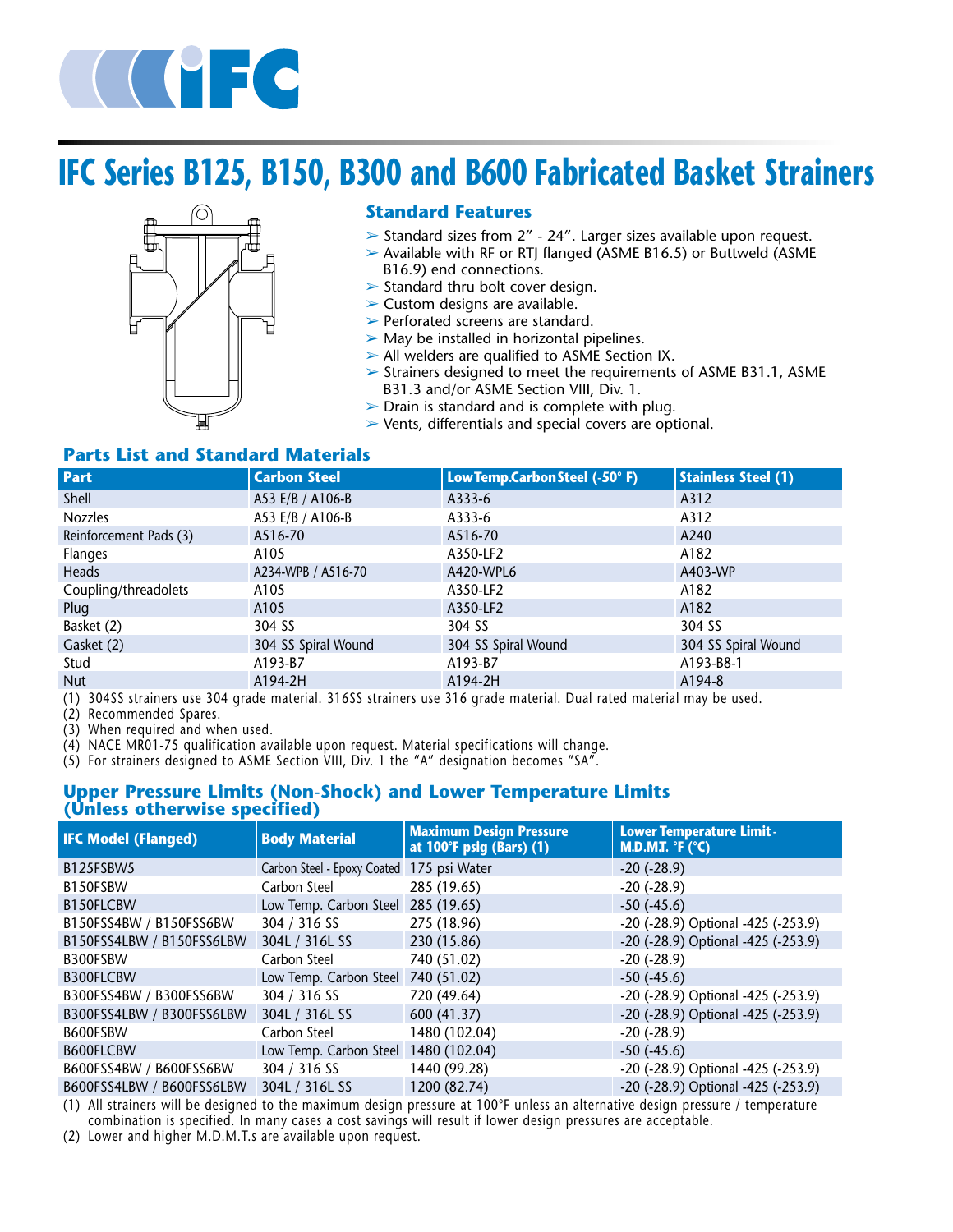

# **IFC Series B125 and B150 Dimensional Data**





### **Standard Screens**

**SERIES B150 STYLE 1**

| Series 150B - Style 1                            |         | Series 125B - Style 5                                             |         |  |  |  |
|--------------------------------------------------|---------|-------------------------------------------------------------------|---------|--|--|--|
| <b>Size Range</b>                                | Opening | <b>Size Range</b>                                                 | Opening |  |  |  |
| $2'' - 8''$ (50 mm - 200 mm) 0.125 in. (3.2 mm)  |         | $3'' - 10''$ (80 mm - 250 mm) 0.25 in. (6.4 mm)                   |         |  |  |  |
| $10" - 12"$ (250 mm - 300 mm) 0.125 in. (3.2 mm) |         |                                                                   |         |  |  |  |
| 14"-24" (250 mm - 600 mm) 0.188 in. (4.8 mm)     |         | <b>Notes:</b> These strainers are UL Listed for Fireline Service. |         |  |  |  |

#### **Dimensional Data**

| <b>Size</b><br>in    | A<br>in       |              | B<br>in       |              | C<br>in       |              | D<br>in      |              | E<br>in        | F<br>in       |                      |                      | $\mathsf{G}$<br>in | <b>Weight Lb. (kg.)</b> |             |              |            |
|----------------------|---------------|--------------|---------------|--------------|---------------|--------------|--------------|--------------|----------------|---------------|----------------------|----------------------|--------------------|-------------------------|-------------|--------------|------------|
| (mm)                 | (mm)          |              | (mm)          |              | (mm)          |              | (mm)         |              | (mm)           | (mm)          |                      | (mm)                 | <b>Cover</b>       |                         | <b>Unit</b> |              |            |
| <b>Style</b>         | 1             | 5            | 1             | 5            | $\mathbf{1}$  | 5            | $\mathbf{1}$ | 5            | 1              | 5             | 1                    | 5                    | 5                  | 1                       | 5           | 1            | 5          |
| $\overline{2}$<br>50 | 12.75<br>324  | N/A          | 18.63<br>473  | N/A          | 11.13<br>283  | N/A          | 6.63<br>168  | N/A          | 25.00<br>635   | N/A           | 1/2<br>15            | N/A                  | N/A                | 26<br>12                | N/A         | 85<br>39     | N/A        |
| 3<br>80              | 14.00<br>356  | 14.13<br>359 | 20.50<br>521  | 18.44<br>468 | 12.50<br>318  | 10.63<br>270 | 8.63<br>219  | 8.63<br>219  | 28.50<br>724   | 26.25<br>667  | 3/4<br>20            | 2<br>50              | 2.13<br>54         | 45<br>20                | 28<br>13    | 140<br>63    | 107<br>48  |
| 4<br>100             | 16.00<br>406  | 21.00<br>533 | 22.25<br>565  | 18.44<br>468 | 14.00<br>356  | 10.63<br>270 | 8.63<br>219  | 8.63<br>219  | 30.50<br>775   | 26.25<br>667  | $\overline{1}$<br>25 | $\overline{2}$<br>50 | 2.13<br>54         | 45<br>20                | 28<br>13    | 145<br>66    | 142<br>64  |
| 5<br>125             | 18.00<br>457  | N/A          | 24.25<br>616  | N/A          | 17.00<br>432  | N/A          | 10.75<br>273 | N/A          | 30.50<br>775   | N/A           | 1<br>25              | N/A                  | N/A                | 70<br>32                | N/A         | 160<br>72    | N/A        |
| 6<br>150             | 20.00<br>508  | 26.88<br>683 | 26.50<br>673  | 20.19<br>513 | 17.00<br>432  | 11.06<br>281 | 10.75<br>273 | 14.00<br>356 | 36.00<br>914   | 29.32<br>745  | $\mathbf{1}$<br>25   | $\overline{3}$<br>80 | 3.00<br>76         | 70<br>32                | 64<br>29    | 205<br>93    | 303<br>137 |
| 8<br>200             | 22.00<br>559  | 31.25<br>794 | 32.00<br>813  | 22.88<br>581 | 21.00<br>533  | 12.06<br>306 | 12.75<br>324 | 18.00<br>457 | 43.00<br>1092  | 33.70<br>856  | $1 - 1/2$<br>40      | 3<br>80              | 3.00<br>76         | 110<br>50               | 143<br>65   | 420<br>190   | 398<br>180 |
| 10<br>250            | 32.00<br>813  | 30.00<br>762 | 41.50<br>1054 | 27.13<br>689 | 25.00<br>635  | 14.81<br>376 | 16.00<br>406 | 20.00<br>508 | 58.00<br>1473  | 39.45<br>1002 | $1 - 1/2$<br>40      | $\overline{3}$<br>80 | 3.25<br>83         | 180<br>82               | 184<br>83   | 650<br>294   | 463<br>210 |
| 12<br>300            | 35.00<br>889  | N/A          | 44.75<br>1137 | N/A          | 28.00<br>711  | N/A          | 18.00<br>457 | N/A          | 61.50<br>1562  | N/A           | $1 - 1/2$<br>40      | N/A                  | N/A                | 220<br>100              | N/A         | 1205<br>546  | N/A        |
| 14<br>350            | 37.00<br>940  | N/A          | 48.75<br>1238 | N/A          | 33.00<br>838  | N/A          | 20.00<br>508 | N/A          | 64.50<br>1638  | N/A           | $\overline{2}$<br>50 | N/A                  | N/A                | 285<br>129              | N/A         | 1600<br>725  | N/A        |
| 16<br>400            | 42.00<br>1067 | N/A          | 54.25<br>1378 | N/A          | 36.00<br>914  | N/A          | 24.00<br>610 | N/A          | 72.50<br>1842  | N/A           | 2<br>50              | N/A                  | N/A                | 430<br>195              | N/A         | 1965<br>890  | N/A        |
| 18<br>450            | 46.50<br>1181 | N/A          | 60.00<br>1524 | N/A          | 40.00<br>1016 | N/A          | 24.00<br>610 | N/A          | 80.00<br>2032  | N/A           | $\overline{2}$<br>50 | N/A                  | N/A                | 430<br>195              | N/A         | 2200<br>997  | N/A        |
| 20<br>500            | 52.00<br>1321 | N/A          | 68.00<br>1727 | N/A          | 46.00<br>1168 | N/A          | 30.00<br>762 | N/A          | 90.00<br>2286  | N/A           | $\overline{a}$<br>50 | N/A                  | N/A                | 965<br>437              | N/A         | 3200<br>1450 | N/A        |
| 24<br>600            | 64.00<br>1626 | N/A          | 82.75<br>2102 | N/A          | 55.00<br>1397 | N/A          | 36.00<br>914 | N/A          | 110.50<br>2807 | N/A           | $\overline{2}$<br>50 | N/A                  | N/A                | 1540<br>698             | N/A         | 4500<br>2039 | N/A        |

**Notes:** (1) Vents and Differentials are optional.

(2) Cover lifting lug standard on sizes 10" and larger.

#### **General:**

- 1. For further optional features see pages 21-22.
- 2. Other perforations and screen materials available. Please see page 24.
- 3. For pressure loss information see page 27.
- 4. For ordering information please see page 38.
- 5. Dimensions shown are subject to change. Contact factory for certified prints when required.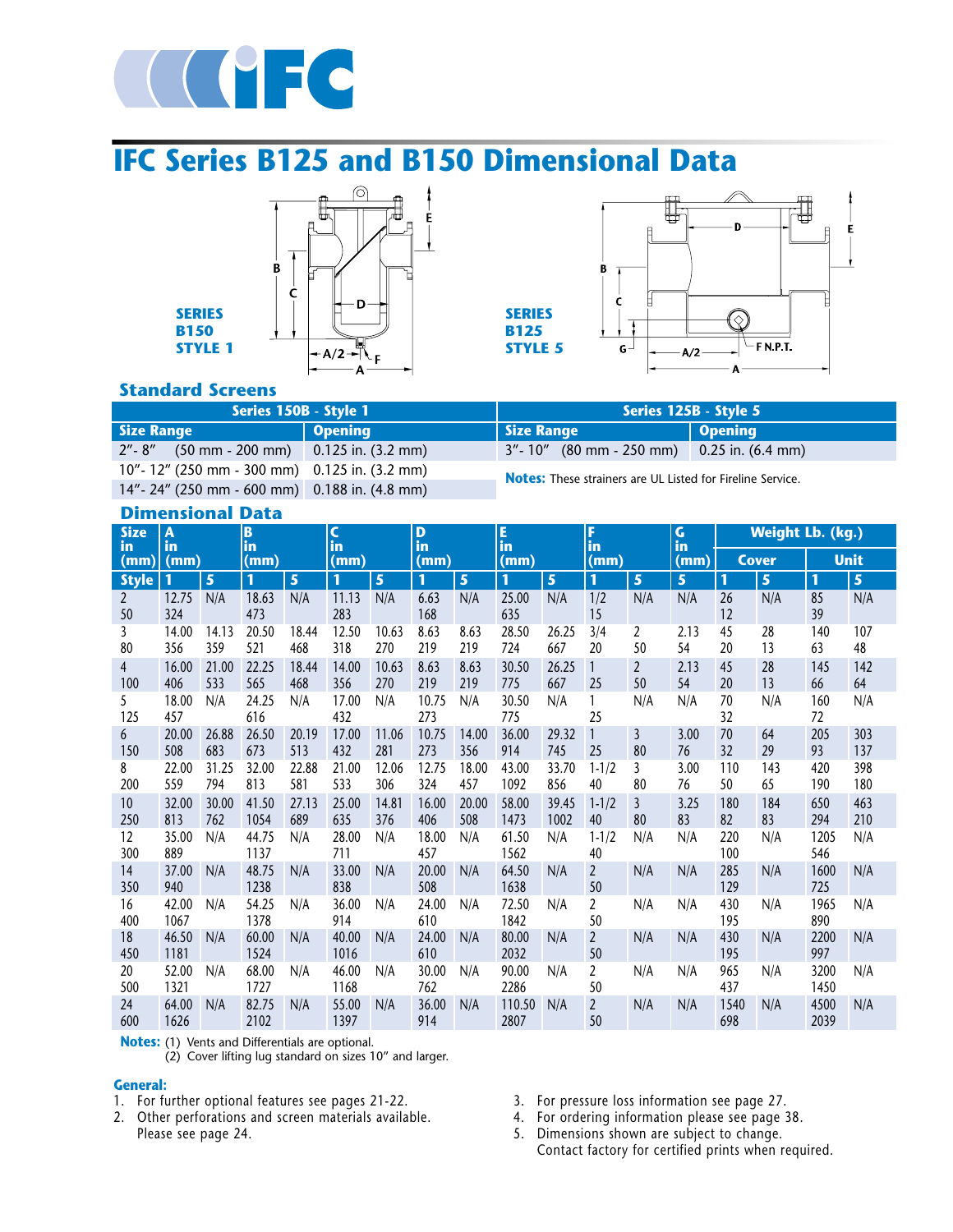

# **IFC Series B300 Dimensional Data**

### **Standard Screens**

| <b>Size Range</b>        | <b>Opening</b>         | <b>Gauge Thickness</b> |
|--------------------------|------------------------|------------------------|
| $2" - 8"$ (50 mm-200 mm) | $0.125$ in. $(3.2$ mm) | 22                     |
| 10"-12" (250 mm-300 mm)  | $0.125$ in. $(3.2$ mm) | 16                     |
| 14"-16" (350 mm-400 mm)  | $0.188$ in. $(4.8$ mm) | 11                     |



# **Dimensional Data**

| <b>Size</b>    | A          | $\mathbf{B}$ | $\mathsf{C}$ | D          | E          | F.             | <b>Weight Lb. (kg.)</b> |             |  |
|----------------|------------|--------------|--------------|------------|------------|----------------|-------------------------|-------------|--|
| in<br>(mm)     | in<br>(mm) | in<br>(mm)   | in<br>(mm)   | in<br>(mm) | in<br>(mm) | in<br>(mm)     | <b>Cover</b>            | <b>Unit</b> |  |
| $\overline{2}$ | 14.88      | 20.00        | 12.00        | 6.63       | 28.00      | 1/2            | 50                      | 195         |  |
| 50             | 378        | 508          | 305          | 168        | 711        | 15             | 23                      | 89          |  |
| $\overline{3}$ | 16.50      | 25.00        | 15.75        | 8.63       | 34.25      | 3/4            | 81                      | 250         |  |
| 80             | 419        | 635          | 400          | 219        | 870        | 20             | 37                      | 114         |  |
| $\overline{4}$ | 18.63      | 26.00        | 15.88        | 8.63       | 36.13      | $\mathbf{1}$   | 81                      | 300         |  |
| 100            | 473        | 660          | 403          | 219        | 918        | 25             | 37                      | 136         |  |
| 5 <sup>5</sup> | 20.25      | 28.00        | 17.13        | 10.75      | 38.88      | $\mathbf{1}$   | 125                     | 400         |  |
| 125            | 514        | 711          | 435          | 273        | 987        | 25             | 57                      | 182         |  |
| 6              | 24.50      | 30.75        | 19.13        | 10.75      | 42.38      | $\mathbf{1}$   | 125                     | 480         |  |
| 150            | 622        | 781          | 486          | 273        | 10.76      | 25             | 57                      | 218         |  |
| 8              | 24.88      | 35.50        | 22.00        | 12.75      | 55.75      | $1 - 1/2$      | 185                     | 681         |  |
| 200            | 632        | 902          | 559          | 324        | 1416       | 40             | 84                      | 310         |  |
| 10             | 35.38      | 42.50        | 27.25        | 16.00      | 57.25      | $1 - 1/2$      | 295                     | 1100        |  |
| 250            | 899        | 1080         | 692          | 406        | 1454       | 40             | 134                     | 500         |  |
| 12             | 39.38      | 47.75        | 30.38        | 18.00      | 65.12      | $1 - 1/2$      | 395                     | 1650        |  |
| 300            | 1000       | 1213         | 772          | 457        | 1654       | 40             | 179                     | 750         |  |
| 14             | 41.50      | 52.50        | 33.00        | 20.00      | 72.00      | $\overline{2}$ | 505                     | 2600        |  |
| 350            | 1054       | 1334         | 838          | 508        | 1829       | 50             | 229                     | 1182        |  |
| 16             | 47.50      | 60.00        | 38.88        | 24.00      | 81.13      | $\overline{2}$ | 790                     | 2750        |  |
| 400            | 1207       | 1524         | 988          | 610        | 2061       | 50             | 358                     | 1250        |  |

**Notes:** (1) Vents and differentials are optional.

(2) Cover lifting lug standard on sizes 8" and larger.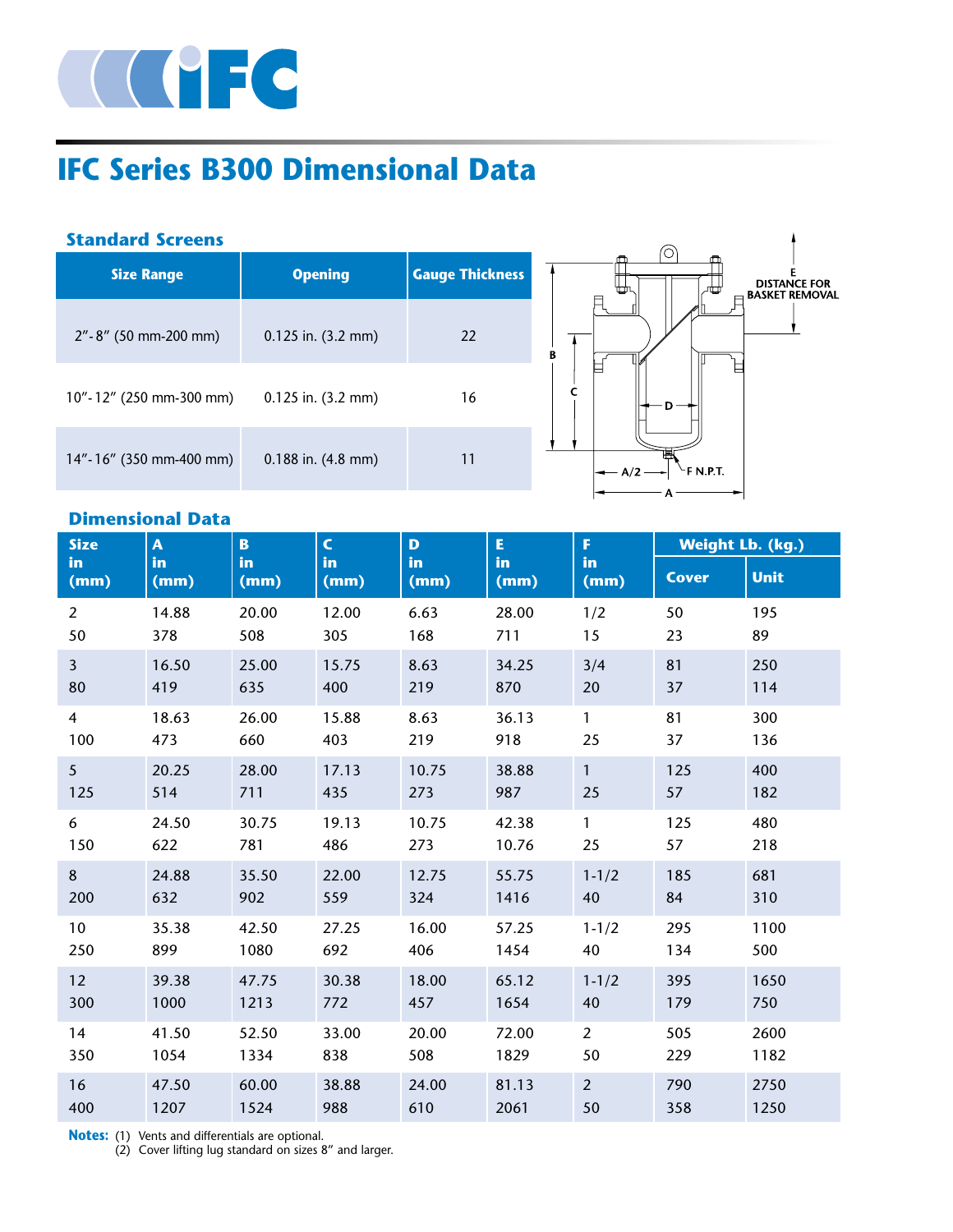

# **IFC Series B600 Dimensional Data**

### **Standard Screens**

| <b>Size Range</b>        | <b>Opening</b>         | <b>Gauge Thickness</b> |
|--------------------------|------------------------|------------------------|
| $2" - 8"$ (50 mm-200 mm) | $0.125$ in. $(3.2$ mm) | 22                     |
| 10"-12" (250 mm-300 mm)  | $0.125$ in. $(3.2$ mm) | 16                     |
| 14"- 16" (350 mm-400 mm) | $0.188$ in. $(4.8$ mm) | 11                     |



### **Dimensional Data**

| <b>Size</b>       | A.          | B.         |            | D.         | E.         | F.             | <b>Weight Lb. (kg.)</b> |             |  |
|-------------------|-------------|------------|------------|------------|------------|----------------|-------------------------|-------------|--|
| <b>in</b><br>(mm) | in.<br>(mm) | in<br>(mm) | in<br>(mm) | in<br>(mm) | in<br>(mm) | in<br>(mm)     | <b>Cover</b>            | <b>Unit</b> |  |
| $\overline{2}$    | 18.38       | 21.88      | 12.00      | 6.63       | 31.75      | 1/2            | 86                      | 245         |  |
| 50                | 467         | 556        | 305        | 168        | 806        | 15             | 39                      | 111         |  |
| $\overline{3}$    | 23.88       | 26.50      | 15.75      | 8.63       | 37.25      | 3/4            | 140                     | 360         |  |
| 80                | 606         | 673        | 400        | 219        | 946        | 20             | 64                      | 164         |  |
| 4                 | 23.88       | 29.00      | 17.38      | 8.63       | 44.63      | $\mathbf{1}$   | 140                     | 400         |  |
| 100               | 606         | 737        | 441        | 219        | 1133       | 25             | 64                      | 182         |  |
| 5 <sup>5</sup>    | 28.13       | 32.13      | 19.13      | 10.75      | 45.13      | $\mathbf{1}$   | 230                     | 750         |  |
| 125               | 714         | 816        | 486        | 273        | 1146       | 25             | 105                     | 341         |  |
| 6                 | 29.88       | 36.25      | 21.38      | 10.75      | 51.13      | $\mathbf{1}$   | 230                     | 825         |  |
| 150               | 759         | 921        | 543        | 273        | 1299       | 25             | 105                     | 375         |  |
| 8                 | 37.00       | 38.75      | 23.38      | 12.75      | 54.13      | $1 - 1/2$      | 295                     | 1200        |  |
| 200               | 940         | 984        | 594        | 324        | 1375       | 40             | 134                     | 545         |  |
| 10                | 42.50       | 47.25      | 27.25      | 16.00      | 68.25      | $1 - 1/2$      | 495                     | 1600        |  |
| 250               | 1080        | 1200       | 692        | 406        | 1708       | 40             | 225                     | 727         |  |
| 12                | 44.00       | 53.25      | 30.38      | 18.00      | 76.13      | $1 - 1/2$      | 630                     | 1800        |  |
| 300               | 1118        | 1353       | 772        | 457        | 1934       | 40             | 286                     | 818         |  |
| 14                | 46.00       | 60.00      | 35.13      | 20.00      | 84.88      | $\overline{2}$ | 810                     | 3000        |  |
| 350               | 1168        | 1524       | 892        | 508        | 2156       | 50             | 367                     | 1364        |  |
| 16                | 54.00       | 70.00      | 42.25      | 24.00      | 97.75      | $\overline{2}$ | 1250                    | 3200        |  |
| 400               | 1372        | 1778       | 1073       | 610        | 2483       | 50             | 567                     | 1455        |  |

**Notes:** (1) Vents and differentials are optional.

(2) Cover lifting lug standard on sizes 6" and larger.

### **General:**

- 1. For further optional features see pages 21-22.
- 2. Other perforations and screen materials available. Please see page 24.
- 3. For pressure loss information see page 27.
- 4. For ordering information please see page 38.
- 5. Dimensions shown are subject to change. Contact factory for certified prints when required.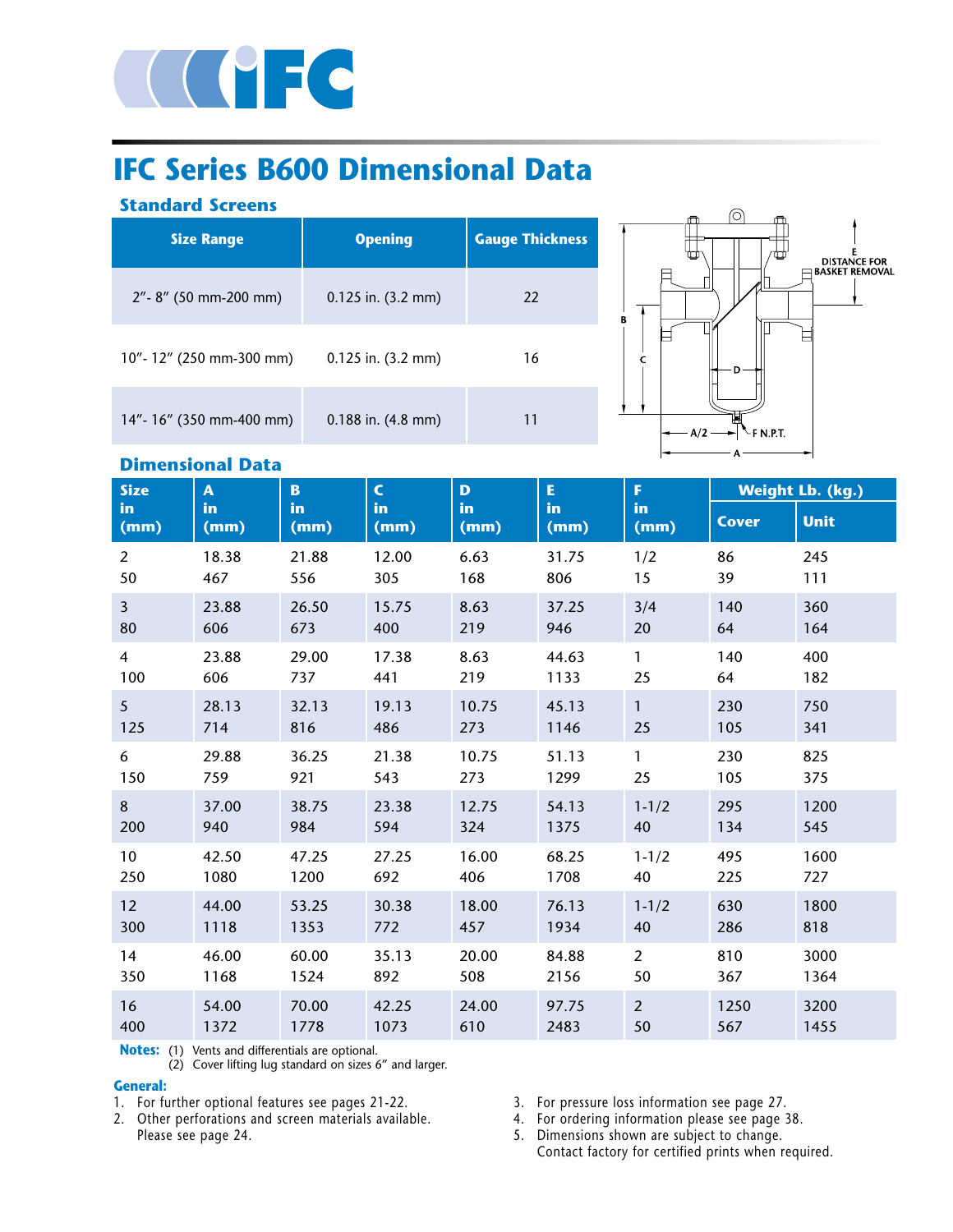

# **IFC Series DB125 Duplex Strainers**



### **Design Features**

- $\triangleright$  Inlet/outlet connections are FF flanged in accordance with ASME B16.1.
- $\triangleright$  Four individual operated butterfly valves (IFC series BI125W/L) are used to divert and isolate flow.
- ➢ 304 SS perforated screens are standard.
- $\blacktriangleright$  Cast components.
- ➢ Quick opening clamp covers (MAWP 50 psig) are optional.
- $\triangleright$  Drain connections furnished with plug as standard.
- $\blacktriangleright$  Inexpensive construction and quick delivery.

### **Parts List and Standard Materials**

| <b>Part</b>          | <b>Description</b>                                                 | <b>Specifications</b>                                               |
|----------------------|--------------------------------------------------------------------|---------------------------------------------------------------------|
| Basket Strainers x 2 | IFC Model B125FIB1 or B125FIC1<br>Screen (1):<br>Cover Gasket (1): | ASTM A126-B<br>Type 304 SS<br>Graphite                              |
| Butterfly Valves x 4 | IFC Series BI125W/L<br>Seat:<br>Disc:                              | ASTM A126-B<br>FPDM or Buna-N<br>316 SS, Bronze or<br>Ductile Iron. |
| Flanged Fittings x 4 | Cast Iron                                                          | ASTM A126-B                                                         |
| Hardware:            | Carbon Steel                                                       | ASTM A193-B7,<br>A194-2H                                            |
| Gaskets              | Rubber                                                             |                                                                     |

(1) Recommended Spares.

(2) Consult the IFC "Simplex Basket Strainer" and "Butterfly Valve" brochures for detailed information on these items.

### **Upper Pressure Limits (Non-Shock)**

| <b>Size</b>                       | M.A.W.P. |
|-----------------------------------|----------|
| 5" - 12" (125 - 300 mm) 200 psig. |          |

### **Lower Temperature Limits**

|        | <b>Body Material   Lower Limit °F (°C)</b> |
|--------|--------------------------------------------|
| A126-B | $-20$ ( $-28.9$ )                          |

## **Velocity Limits**

| <b>Fluids</b> | 30 Ft/s $(10 \text{ m/s})$  |
|---------------|-----------------------------|
| Gases         | 200 Ft/s $(65 \text{ m/s})$ |

**Notes:** For greater velocities consult factory.



### **IFC Series DB125 Pressure Temperature Chart (Using IFC BI125W/L Butterfly Valves)**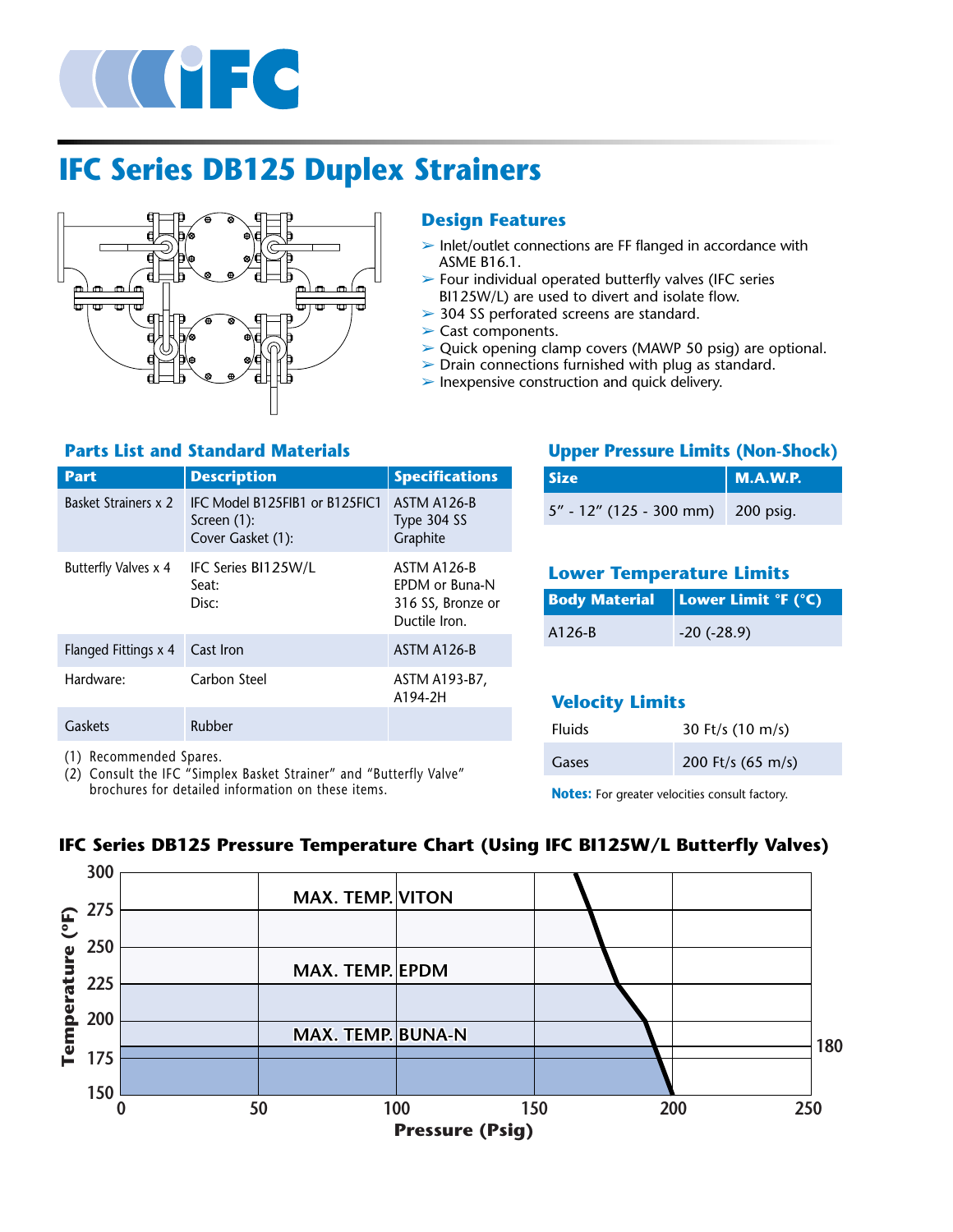

# **IFC Series DB125 Duplex Strainers**





### **Standard Screens**

| <b>Size Range</b>         | <b>Opening</b>       | <b>Gauge Thickness</b> |
|---------------------------|----------------------|------------------------|
| 5"- 8" (125mm-200mm)      | $0.125$ in. (3.2 mm) |                        |
| $10"$ - 12" (250mm-300mm) | $0.125$ in. (3.2 mm) |                        |

| <b>Size</b>     | $\mathbf{A}$ | <b>B</b>   | $\mathsf{C}$ | D           | E          | <b>F NPT</b>   | <b>Weight Lb. (kg.)</b> |             |
|-----------------|--------------|------------|--------------|-------------|------------|----------------|-------------------------|-------------|
| in<br>(mm)      | in<br>(mm)   | in<br>(mm) | in<br>(mm)   | in.<br>(mm) | in<br>(mm) | in<br>(mm)     | <b>Cover</b>            | <b>Unit</b> |
| $\overline{5}$  | 47.38        | 15.13      | 6.63         | 8.00        | 21.25      | $\mathbf{1}$   | 20                      | 725         |
| 125             | 1203         | 384        | 168          | 203         | 540        | 25             | 9                       | 329         |
| 6               | 51.00        | 16.13      | 7.00         | 8.62        | 22.62      | 1              | 26                      | 800         |
| 150             | 1295         | 410        | 178          | 219         | 575        | 25             | 12                      | 363         |
| 8               | 61.00        | 18.13      | 9.25         | 11.75       | 30.25      | $1 - 1/2$      | 45                      | 1400        |
| 200             | 1549         | 461        | 235          | 298         | 768        | 40             | 20                      | 636         |
| 10 <sub>o</sub> | 69.25        | 22.13      | 10.75        | 13.75       | 35.25      | $1 - 1/2$      | 70                      | 1850        |
| 250             | 1759         | 562        | 273          | 349         | 895        | 40             | 32                      | 840         |
| 12              | 79.25        | 24.13      | 13.38        | 16.38       | 43.13      | $\overline{2}$ | 110                     | 3300        |
| 300             | 2013         | 613        | 340          | 416         | 1096       | 50             | 50                      | 1497        |

## **Dimensional Data**

**Notes:** (1) Strainers may be supplied with 50 psig clamped covers. Please contact factory.

(2) Vents and differential connections are optional.

#### **General:**

- 1. For further optional features see pages 21-22.
- 2. Other perforations and screen materials available. Please see page 24.
- 3. For pressure loss information see page 27.
- 4. For ordering information please see page 38.

5. Dimensions shown are subject to change. Contact factory for certified prints when required.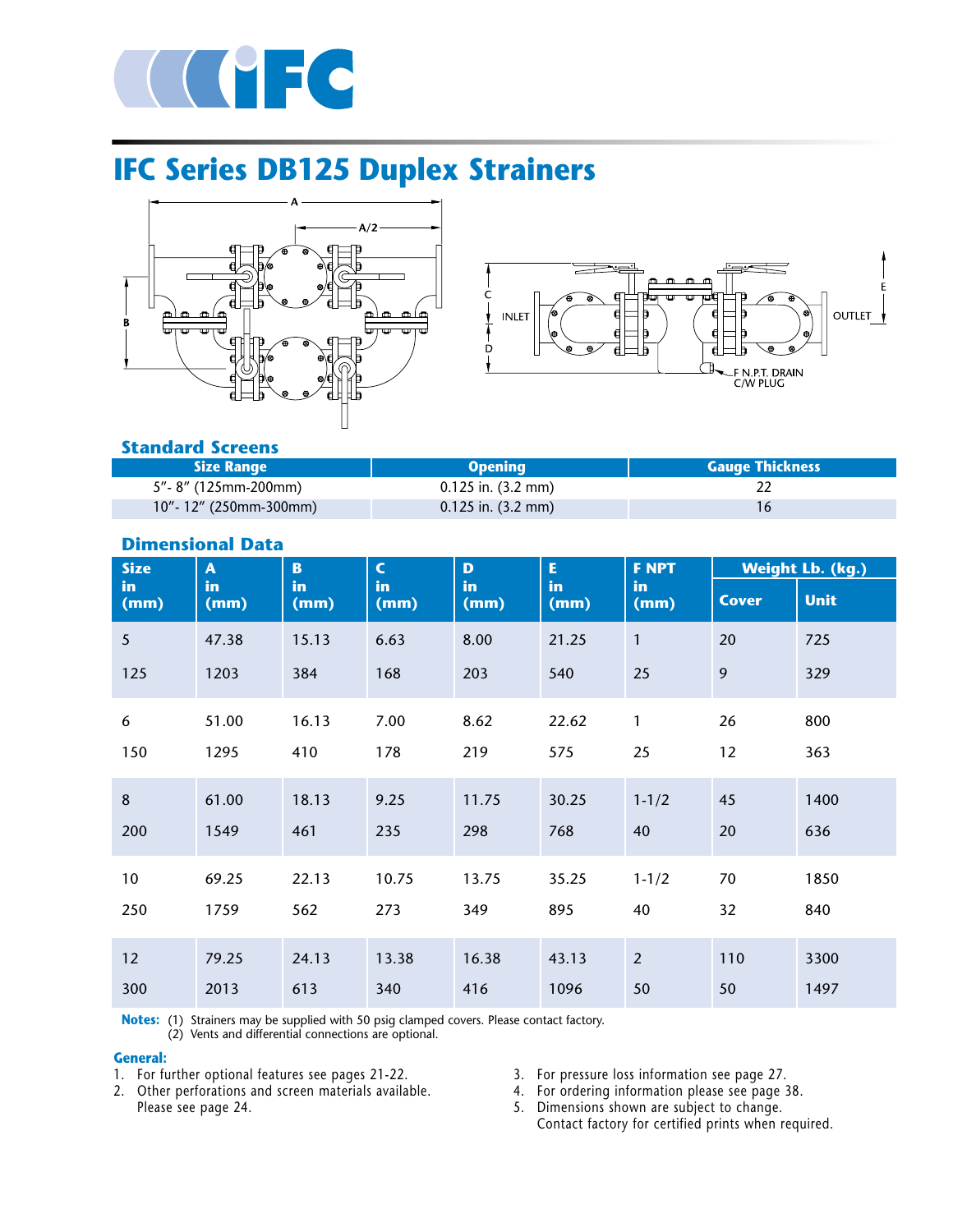

# **IFC Series DB150 Duplex Strainers**



### **Design Features**

- $\triangleright$  Standard sizes from 6" 24".
- ➢ Available with RF or RTJ flanged (ASME B16.5) or Buttweld (ASME B16.9) end connections.
- $\triangleright$  Standard thru bolt cover design.
- ➢ Custom modifications are available.
- $\triangleright$  May be installed in horizontal pipelines.
- ➢ All welders qualified to ASME Section IX.
- $\triangleright$  Strainers designed to meet the requirements of ASME B31.1, ASME B31.3 and/or ASME Section VIII, Div.1.
- $\triangleright$  Four individual operated butterfly valves (IFC series BI125W/L) are used to divert and isolate flow. Ball, gate and other isolation valve types may be used if requested.
- ➢ 304 SS perforated screens are standard.
- $\triangleright$  Drains and differential connections are standard and are furnished with plug.
- $\triangleright$  Vents and special covers are optional (See pages 21-22).

### **Parts List and Standard Materials**

| <b>Part</b>                 | <b>Description</b>      | <b>Specifications</b><br><b>Carbon Steel</b> | <b>Stainless Steel (1)</b>        |
|-----------------------------|-------------------------|----------------------------------------------|-----------------------------------|
| <b>Basket Strainers x 2</b> | IFC Series B150 (2)     | <b>Fabricated Carbon Steel</b>               | <b>Fabricated Stainless Steel</b> |
|                             | Screen $(3)$ :          | Type 304 SS                                  | Type 304 SS                       |
|                             | Cover Gasket (3):       | 304 SS Spiral Wound                          | 304 SS Spiral Wound               |
| Butterfly Valves x 4        | IFC Series BI125W/L (4) | ASTM A126-B (5)                              | ASTM A126-B (5)                   |
|                             | Seat:                   | EPDM or Buna-N                               | EPDM or Buna-N                    |
|                             | Disc:                   | 316 SS, Bronze or Ductile Iron.              | 316 SS, Bronze or Ductile Iron.   |
| Manifolds x 2               | Pipe                    | A53 E/B, A106-B                              | A312                              |
|                             | <b>Flanges</b>          | A105                                         | A182                              |
|                             | Couplings / Threadolets | A105                                         | A182                              |
| Hardware:                   | <b>Studs</b>            | A193-B7                                      | A193-B8-1                         |
|                             | <b>Nuts</b>             | A194-2H                                      | A194-8                            |
| <b>Gaskets</b>              |                         | 304 SS Spiral Wound                          | 304 SS Spiral Wound               |

(1) 304 SS strainers use 304 grade material, 316 SS strainers use 316 grade material, etc.

(2) See page 13 for detailed information.

(3) Recommended Spares.

(4) Consult the IFC "Butterfly Valve" brochure for detailed information.

(5) Non-wetted.

(6) For strainers designed to ASME Section VIII, Div. 1 the "A" designation becomes "SA".

### **IFC Series DB150 Pressure Temperature Chart (Using IFC BI125W/L Butterfly Valves)**

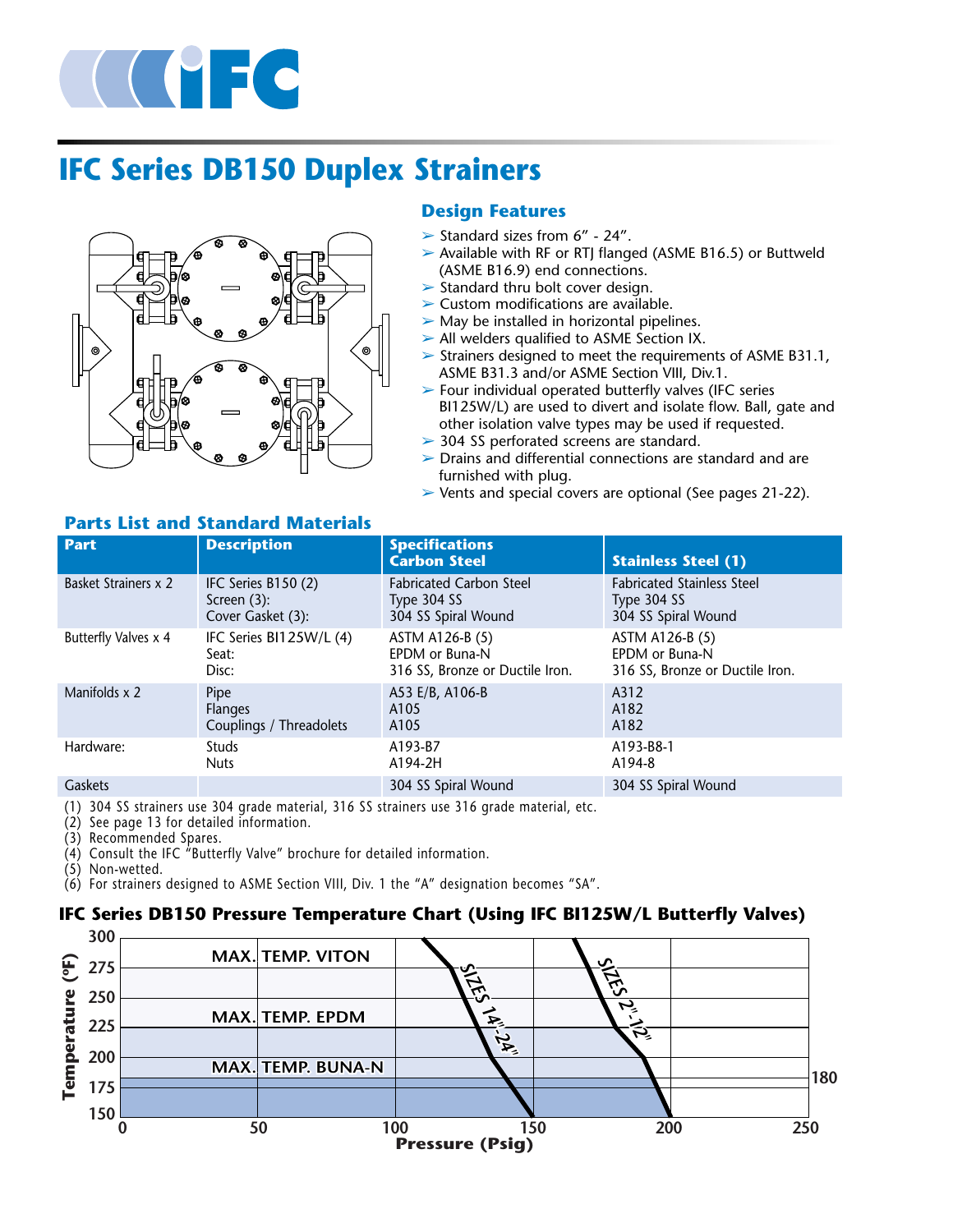

# **IFC Series DB150 - Style 1 Duplex Strainers**





**Standard Screens**

| <b>Size Range</b>         | <b>Opening</b>         | <b>Gauge Thickness</b> |
|---------------------------|------------------------|------------------------|
| $2"$ - 8" (50mm-200mm)    | $0.125$ in. (3.2 mm)   |                        |
| $10"$ - 12" (250mm-300mm) | $0.125$ in. (3.2 mm)   |                        |
| 14"-24" (350mm-600mm)     | $0.188$ in. $(4.8$ mm) |                        |

### **Dimensional Data (Style 1)**

| Size $(1)$     | $\boldsymbol{\mathsf{A}}$ | B          | $\mathsf{C}$ | D          | E          | <b>F NPT</b>   | <b>G NPT</b> | <b>Weight Lb. (kg.)</b> |             |
|----------------|---------------------------|------------|--------------|------------|------------|----------------|--------------|-------------------------|-------------|
| in.<br>(mm)    | <i>in</i><br>(mm)         | in<br>(mm) | in<br>(mm)   | in<br>(mm) | in<br>(mm) | in.<br>(mm)    | in<br>(mm)   | <b>Cover</b>            | <b>Unit</b> |
| 2              | 32.00                     | 20.00      | 6.00         | 11.00      | 25.00      | 3/4            | 1/2          | 26                      | 280         |
| 50             | 813                       | 508        | 152          | 279        | 635        | 20             | 15           | 12                      | 127         |
| 3              | 38.00                     | 24.00      | 8.00         | 14.00      | 29.00      |                | 1/2          | 45                      | 300         |
| 80             | 965                       | 610        | 203          | 356        | 737        | 25             | 15           | 20                      | 136         |
| $\overline{4}$ | 38.00                     | 26.00      | 8.00         | 14.00      | 31.00      |                | 1/2          | 45                      | 450         |
| 100            | 965                       | 660        | 203          | 356        | 787        | 25             | 15           | 20                      | 204         |
| 6              | 48.00                     | 36.00      | 10.00        | 17.00      | 36.00      | $\mathbf{1}$   | 1/2          | 70                      | 700         |
| 150            | 1219                      | 914        | 254          | 432        | 914        | 25             | 15           | 32                      | 318         |
| 8              | 57.00                     | 43.00      | 12.00        | 21.00      | 43.00      | 1              | 1/2          | 110                     | 1400        |
| 200            | 1448                      | 1092       | 305          | 533        | 1092       | 25             | 15           | 50                      | 636         |
| 10             | 76.00                     | 55.00      | 13.00        | 25.00      | 58.00      | $1 - 1/2$      | 1/2          | 180                     | 1850        |
| 250            | 1930                      | 1397       | 330          | 635        | 1473       | 40             | 15           | 82                      | 840         |
| 12             | 85.00                     | 57.00      | 14.00        | 28.00      | 62.00      | $1 - 1/2$      | 1/2          | 220                     | 2750        |
| 300            | 2159                      | 1448       | 356          | 711        | 1575       | 40             | 15           | 100                     | 1249        |
| 14             | 92.00                     | 60.00      | 18.00        | 33.00      | 65.00      | $\overline{2}$ | 1/2          | 285                     | 4000        |
| 350            | 2337                      | 1524       | 457          | 838        | 1651       | 50             | 15           | 129                     | 1816        |
| 16             | 104.00                    | 64.00      | 20.00        | 36.00      | 72.00      | $\overline{2}$ | 3/4          | 430                     | 5300        |
| 400            | 2642                      | 1626       | 508          | 914        | 1829       | 50             | 20           | 195                     | 2406        |
| 18             | 116.00                    | 82.00      | 20.00        | 40.00      | 80.00      | $\overline{2}$ | 3/4          | 430                     | 5900        |
| 450            | 2946                      | 2083       | 508          | 1016       | 2032       | 50             | 20           | 195                     | 2679        |
| 20             | 120.00                    | 87.00      | 24.00        | 46.00      | 90.00      | 2              | 3/4          | 965                     | 8000        |
| 500            | 3048                      | 2210       | 610          | 1168       | 2286       | 50             | 20           | 438                     | 3632        |
| 24             | 132.00                    | 94.00      | 28.00        | 40.00      | 110.00     | $\overline{2}$ | 3/4          | 1540                    | 9000        |
| 600            | 3353                      | 2388       | 711          | 1016       | 2794       | 50             | 20           | 699                     | 4086        |

**Notes:** (1) Other sizes available. Consult factory.

(2) Dimensions can be modified to suit the customers requirements. Please consult factory.

(3) Legs and other supports are available. Please contact factory.

(4) Vents are optional.

#### **General:**

1. For further optional features see pages 21-22.

2. Other perforations and screen materials available. Please see page 24.

- 3. For pressure loss information see page 27.
- 4. For ordering information please see page 38.
- 5. Dimensions shown are subject to change. Contact factory for certified prints when required.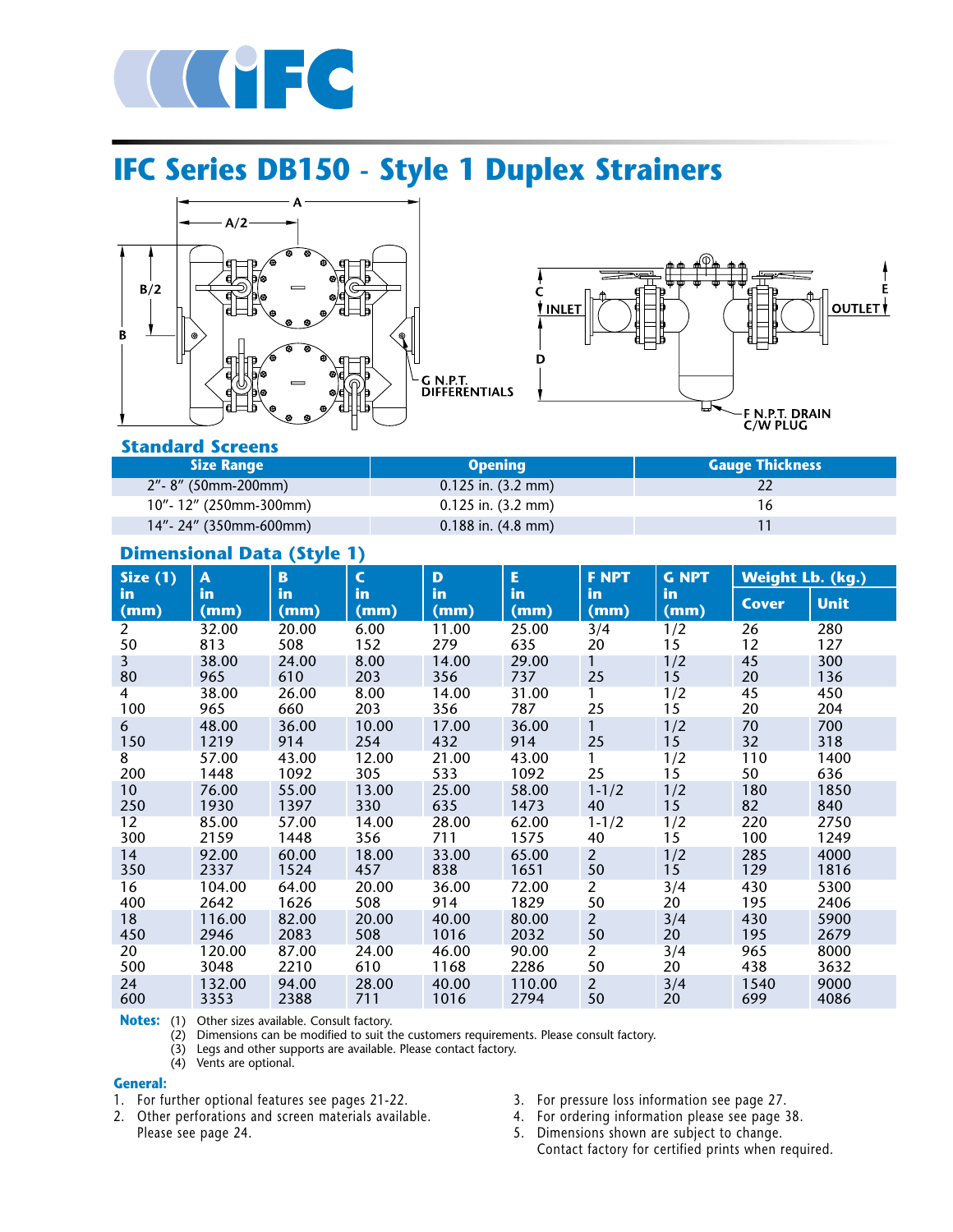

# **IFC Series DB150 - Style 2 Duplex Strainers**





### **Standard Screens**

| <b>Size Range</b>         | <b>Opening</b>         | <b>Gauge Thickness</b> |
|---------------------------|------------------------|------------------------|
| 2"- 8" (50mm-200mm)       | $0.125$ in. (3.2 mm)   |                        |
| $10"$ - 12" (250mm-300mm) | $0.125$ in. (3.2 mm)   | 16                     |
| $14"$ - 24" (350mm-600mm) | $0.188$ in. $(4.8$ mm) |                        |

# **Dimensional Data (Style 2)**

| Size $(1)$      | $\mathbf{A}$ | B          | $\mathsf{C}$ | D          | E          | <b>F NPT</b>   | <b>G NPT</b> | <b>Weight Lb. (kg.)</b> |             |
|-----------------|--------------|------------|--------------|------------|------------|----------------|--------------|-------------------------|-------------|
| in<br>(mm)      | in<br>(mm)   | in<br>(mm) | in<br>(mm)   | in<br>(mm) | in<br>(mm) | in<br>(mm)     | in<br>(mm)   | <b>Cover</b>            | <b>Unit</b> |
| $\overline{2}$  | 36.00        | 13.00      | 6.00         | 11.00      | 25.00      | 3/4            | 1/2          | 26                      | 280         |
| 50              | 914          | 330        | 152          | 279        | 635        | 20             | 15           | 12                      | 127         |
| $\overline{3}$  | 42.00        | 16.00      | 8.00         | 14.00      | 29.00      | $\mathbf{1}$   | 1/2          | 45                      | 300         |
| 80              | 1067         | 406        | 203          | 356        | 737        | 25             | 15           | 20                      | 136         |
| 4               | 49.00        | 16.00      | 8.00         | 14.00      | 31.00      | 1              | 1/2          | 45                      | 450         |
| 100             | 1245         | 406        | 203          | 356        | 787        | 25             | 15           | 20                      | 204         |
| 6               | 62.00        | 18.00      | 10.00        | 17.00      | 36.00      | $\mathbf{1}$   | 1/2          | 70                      | 700         |
| 150             | 1575         | 457        | 254          | 432        | 914        | 25             | 15           | 32                      | 318         |
| 8               | 74.00        | 22.00      | 12.00        | 21.00      | 43.00      | 1              | 1/2          | 110                     | 1400        |
| 200             | 1880         | 559        | 305          | 533        | 1092       | 25             | 15           | 50                      | 636         |
| 10 <sup>°</sup> | 92.00        | 28.00      | 13.00        | 25.00      | 58.00      | $1 - 1/2$      | 1/2          | 180                     | 1850        |
| 250             | 2337         | 711        | 330          | 635        | 1473       | 40             | 15           | 82                      | 840         |
| 12              | 104.00       | 24.00      | 14.00        | 28.00      | 62.00      | $1 - 1/2$      | 1/2          | 220                     | 2750        |
| 300             | 2642         | 610        | 356          | 711        | 1575       | 40             | 15           | 100                     | 1249        |
| 14              | 114.00       | 32.00      | 18.00        | 33.00      | 65.00      | $\overline{2}$ | 1/2          | 285                     | 4000        |
| 350             | 2896         | 813        | 457          | 838        | 1651       | 50             | 15           | 129                     | 1816        |
| 16              | 126.00       | 32.00      | 20.00        | 36.00      | 72.00      | $\overline{2}$ | 3/4          | 430                     | 5300        |
| 400             | 3200         | 813        | 508          | 914        | 1829       | 50             | 20           | 195                     | 2406        |
| 18              | 140.00       | 40.00      | 20.00        | 40.00      | 80.00      | $\overline{2}$ | 3/4          | 430                     | 5900        |
| 450             | 3556         | 1016       | 508          | 1016       | 2032       | 50             | 20           | 195                     | 2679        |
| 20              | 156.00       | 40.00      | 24.00        | 46.00      | 90.00      | $\overline{a}$ | 3/4          | 965                     | 8000        |
| 500             | 3962         | 1016       | 610          | 1168       | 2286       | 50             | 20           | 438                     | 3632        |
| 24              | 182.00       | 48.00      | 28.00        | 40.00      | 110.00     | $2^{\circ}$    | 3/4          | 1540                    | 9000        |
| 600             | 4623         | 1219       | 711          | 1016       | 2794       | 50             | 20           | 699                     | 4086        |

**Notes:** (1) Other sizes available. Consult factory.

(2) Dimensions can be modified to suit the customers requirements. Please consult factory.

(3) Legs and other supports are available. Please contact factory. (4) Vents are optional.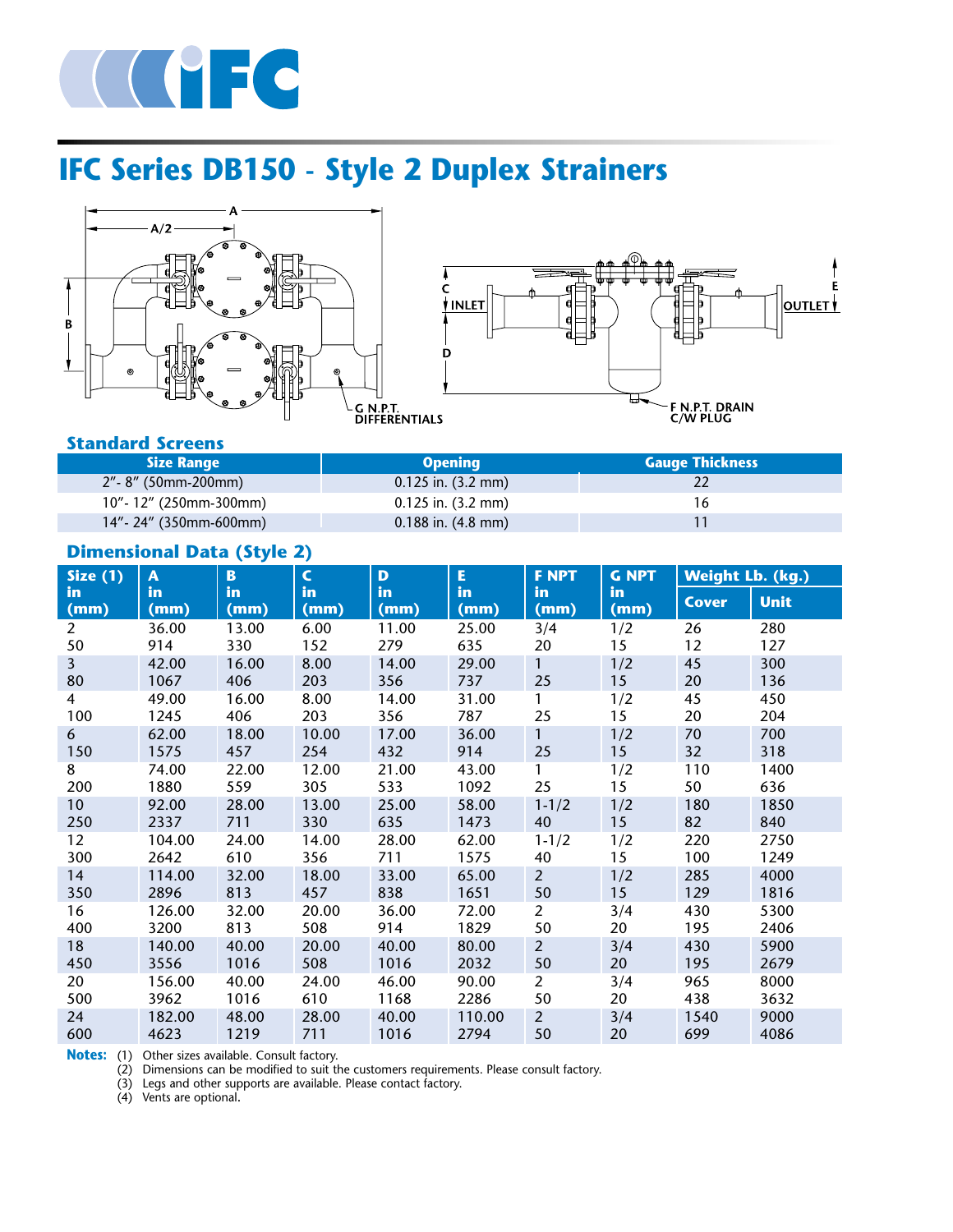

# **IFC Series DB150 - Style 3 Duplex Strainers**





### **Standard Screens**

| <b>Size Range</b>         | <b>Opening</b>         | <b>Gauge Thickness</b> |
|---------------------------|------------------------|------------------------|
| 2"- 8" (50mm-200mm)       | $0.125$ in. (3.2 mm)   |                        |
| $10"$ - 12" (250mm-300mm) | $0.125$ in. (3.2 mm)   | 16                     |
| $14" - 24"$ (350mm-600mm) | $0.188$ in. $(4.8$ mm) |                        |

### **Dimensional Data (Style 3)**

| Size $(1)$           | $\overline{\mathsf{A}}$ | $\mathbf{B}$ | $\mathsf{C}$ | D            | E            | F            | <b>G NPT</b>   | <b>H NPT</b>      |              | <b>Weight Lb. (kg.)</b> |
|----------------------|-------------------------|--------------|--------------|--------------|--------------|--------------|----------------|-------------------|--------------|-------------------------|
| in<br>(mm)           | in<br>(mm)              | in<br>(mm)   | in<br>(mm)   | in<br>(mm)   | in<br>(mm)   | in<br>(mm)   | in<br>(mm)     | <b>in</b><br>(mm) | <b>Cover</b> | <b>Unit</b>             |
| $\overline{2}$       | 10.00                   | 26.00        | 6.00         | 20.00        | 14.00        | 32.00        | 3/4            | 1/2               | 26           | 280                     |
| 50                   | 254                     | 660          | 152          | 508          | 356          | 813          | 20             | 15                | 12           | 127                     |
| $\overline{3}$<br>80 | 12.25<br>311            | 30.00<br>762 | 8.00<br>203  | 22.50<br>572 | 14.50<br>368 | 38.50<br>978 | 1<br>25        | 1/2<br>15         | 45<br>20     | 300<br>136              |
| 4                    | 14.25                   | 36.00        | 8.00         | 25.50        | 17.50        | 41.50        | 1              | 1/2               | 45           | 450                     |
| 100                  | 362                     | 914          | 203          | 648          | 445          | 1054         | 25             | 15                | 20           | 204                     |
| 6                    | 18.25                   | 44.00        | 10.00        | 31.00        | 21.00        | 51.00        | $\mathbf{1}$   | 1/2               | 70           | 700                     |
| 150                  | 464                     | 1118         | 254          | 787          | 533          | 1295         | 25             | 15                | 32           | 318                     |
| 8                    | 22.00                   | 50.00        | 12.00        | 35.00        | 23.00        | 59.00        | 1              | 1/2               | 110          | 1400                    |
| 200                  | 559                     | 1270         | 305          | 889          | 584          | 1499         | 25             | 15                | 50           | 636                     |
| 10 <sup>°</sup>      | 25.00                   | 64.00        | 13.00        | 39.00        | 28.00        | 65.00        | $1 - 1/2$      | 1/2               | 180          | 1850                    |
| 250                  | 635                     | 1626         | 330          | 991          | 660          | 1651         | 40             | 15                | 82           | 840                     |
| 12                   | 29.00                   | 72.00        | 14.00        | 48.00        | 30.00        | 72.00        | $1 - 1/2$      | 1/2               | 220          | 2750                    |
| 300                  | 737                     | 1829         | 356          | 1219         | 762          | 1829         | 40             | 15                | 100          | 1249                    |
| 14                   | 32.00                   | 76.00        | 18.00        | 50.00        | 32.00        | 86.00        | $\overline{2}$ | 1/2               | 285          | 4000                    |
| 350                  | 813                     | 1930         | 457          | 1270         | 813          | 2184         | 50             | 15                | 129          | 1816                    |
| 16                   | 34.00                   | 84.00        | 20.00        | 54.00        | 34.00        | 94.00        | $\overline{2}$ | 3/4               | 430          | 5300                    |
| 400                  | 864                     | 2134         | 508          | 1372         | 864          | 2388         | 50             | 20                | 195          | 2406                    |
| 18                   | 38.00                   | 94.00        | 20.00        | 56.00        | 36.00        | 96.00        | $\overline{2}$ | 3/4               | 430          | 5900                    |
| 450                  | 965                     | 2388         | 508          | 1422         | 914          | 2438         | 50             | 20                | 195          | 2679                    |
| 20                   | 41.38                   | 104.00       | 24.00        | 64.00        | 40.00        | 112.00       | $\overline{2}$ | 3/4               | 965          | 8000                    |
| 500                  | 1051                    | 2642         | 610          | 1626         | 1016         | 2845         | 50             | 20                | 438          | 3632                    |
| 24                   | 46.00                   | 122.00       | 28.00        | 76.00        | 48.00        | 132.00       | $\overline{2}$ | 3/4               | 1540         | 9000                    |
| 600                  | 1168                    | 3099         | 711          | 1930         | 1219         | 3353         | 50             | 20                | 699          | 4086                    |

**Notes:** (1) Other sizes available. Consult factory.

(2) Dimensions can be modified to suit the customers requirements. Please consult factory.

(3) Legs and other supports are available. Please contact factory.

(4) Vents are optional.

#### **General:**

1. For further optional features see pages 21-22.

2. Other perforations and screen materials available. Please see page 24.

- 3. For pressure loss information see page 27.
- 4. For ordering information please see page 38.
- 5. Dimensions shown are subject to change. Contact factory for certified prints when required.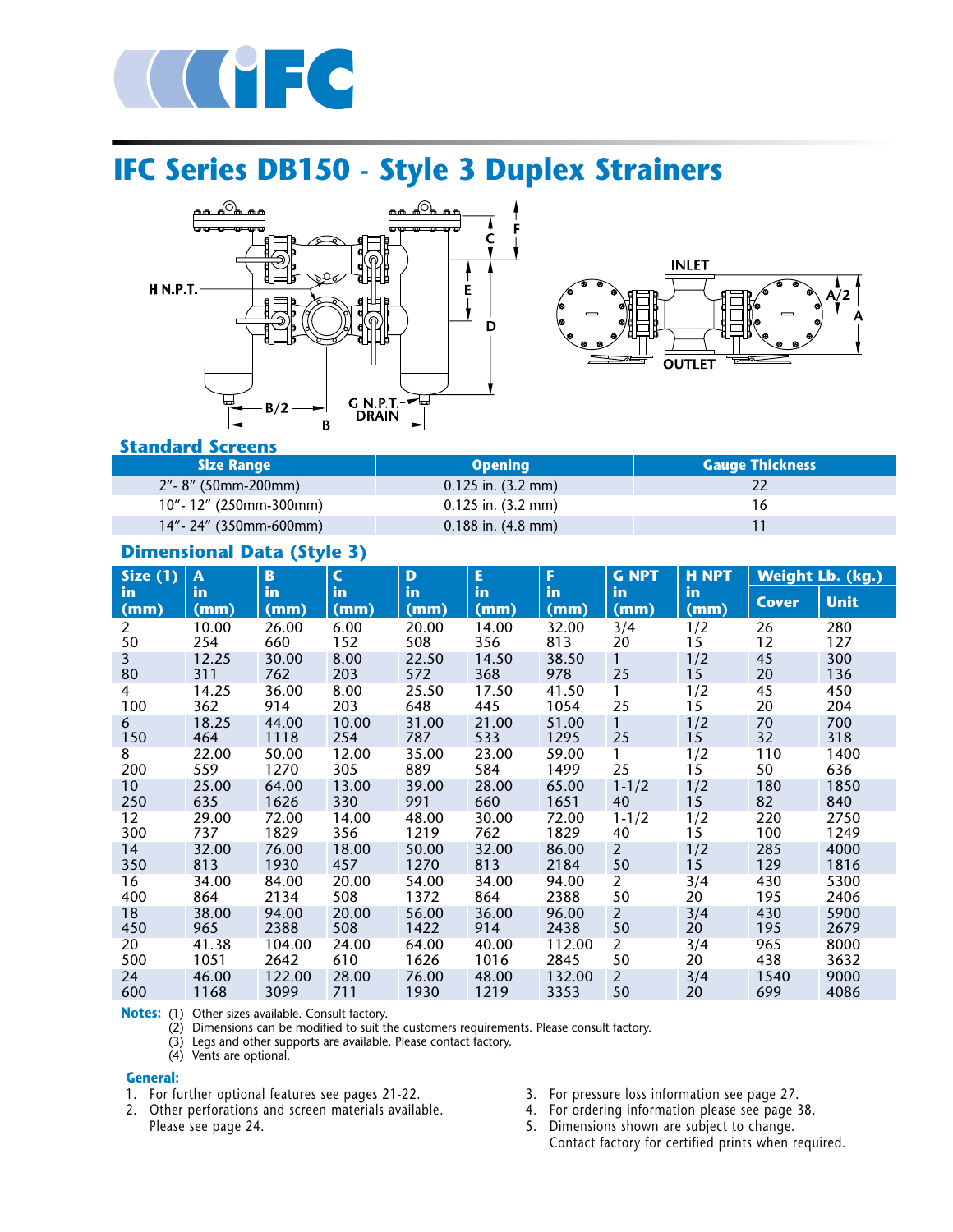# COMPLE COMPLETE

# **Quick Opening Covers and Cover Removal Aids**

The quick release covers and cover removal aids available on IFC fabricated strainers are distinguished by their compact size and functional design. Materials of construction are in accordance with ASME specifications and manufacturing complies with the applicable rules of the ASME Code for Pressure Piping and with the ASME Boiler and Pressure Vessel Code.

# **Cover Type BD - Davit Assembly**

The Davit assembly is used to enable the user to swing the cover away from the strainer in order to facilitate basket or screen removal for cleaning. It's primary use is for larger sized strainers where cover removal is difficult. The davit assembly is an inexpensive alternative to quick release covers, especially when operating conditions require a bolted cover to be utilized.



# **Cover Type H - T-Bolt Hinged Cover**

The T-bolt hinged cover is used for nominal pressure applications while being the most inexpensive closure available on IFC fabricated strainers. The T-bolt hinged cover is opened quickly and easily using an O-Ring as a seal. The operator merely loosens the T-bolts until they clear the holding lugs and allow the head to be swung open on it's hinge. Camlock and Breakover Wrench assemblies are also available that eliminate the need for a wrench.

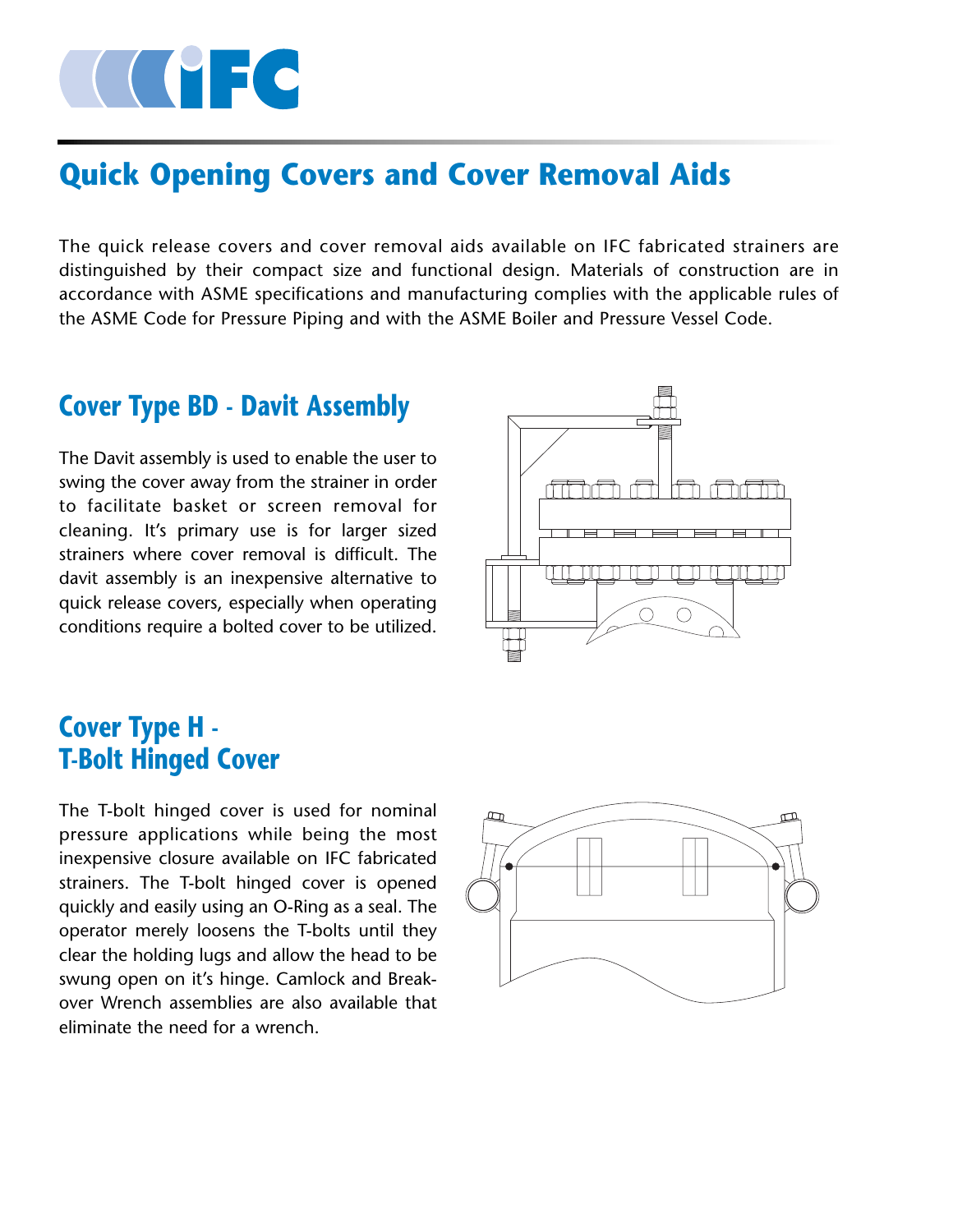

# **Quick Opening Covers and Cover Removal Aids**

# **Cover Type Y - Yoke Hinged Cover**

The yoke hinged closure is a true ANSI rated closure. Used primarily on high pressure applications, yoke hinged covers are available with 150#, 300#, 600#, 900#, and 1500# ANSI ratings. Yoke hinged covers available on IFC fabricated strainers are available with a wide range of operating aids ranging from singlelever chain and sprocket drives to completely automated types. O-rings are utilized as the sealing member.



# **Cover Type T - Quick Opening Threaded Cover**

The threaded cover closure consists of a cap which fastens to a hub that has been welded to the strainer body. The female cap is threaded onto the male hub and an O-Ring is utilized to make the seal. The placement of this O-Ring prevents corrosion of the closure threads allowing for long, trouble free service. The threaded closure can be utilized on both nominal and high pressure applications.



### **General Comparison of Different Closure Types**

|                                                             |                                |                | <b>Closure Type</b>                                         |                              |                                  |
|-------------------------------------------------------------|--------------------------------|----------------|-------------------------------------------------------------|------------------------------|----------------------------------|
| <b>Comparison</b><br><b>Item</b>                            | <b>Bolted</b><br><b>Type B</b> | <b>Type BD</b> | <b>Bolted with davit Swing Bolt Hinged</b><br><b>Type H</b> | <b>Yoke</b><br><b>Type Y</b> | <b>Threaded</b><br><b>Type T</b> |
| Cost<br>(Ranking 1 = Least Expensive)                       |                                | 2              | 3                                                           | 4                            | 4                                |
| <b>Quick Opening Ability</b><br>(Ranking $1 =$ Quickest)    | 5                              | 4              | 3                                                           |                              |                                  |
| Low Pressure Applications<br>(Recommended Closures)         | X                              | $\mathsf{X}$   | X                                                           |                              |                                  |
| Nominal Pressure Applications<br>(Recommended Closures)     | X                              | X              | х                                                           | X                            | X                                |
| <b>High Pressure Applications</b><br>(Recommended Closures) | X                              | $\mathsf{X}$   |                                                             | X                            | X                                |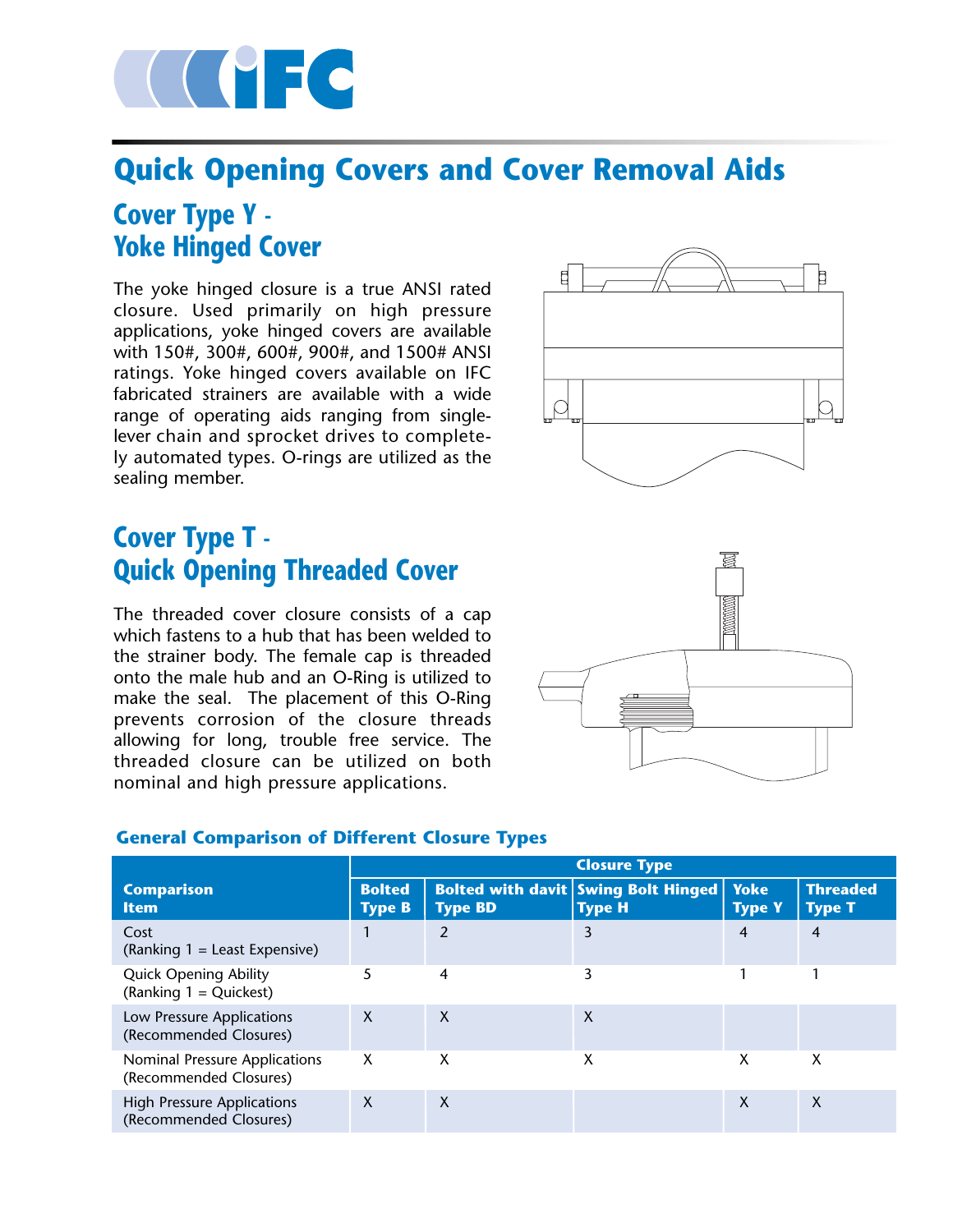

# **Replacement Baskets**

### **Design Features:**

IFC designs and manufactures baskets for all makes of basket and duplex strainers. The range of materials and size of units is unlimited.

IFC is able to provide baskets manufactured from:

- ➢ Perforated Plate
- ➢ Mesh or Mesh/Perf. combination
- ➢ Wedge Wire
- ➢ Electron Beam Small Hole Perforated Plate

Using the above processes or combination thereof, IFC can provide screens and baskets suitable for a wide range of applications.

# **Screen/Basket Checklist**

Kindly photocopy this page and fill out the pertinent information.

# B**ASKET STRAINER STYLE "1" C D E F B** ÷ **A**

### **Performance Requirements**

| <b>Description</b>               | <b>Customers Requirement</b> |
|----------------------------------|------------------------------|
| Required Level of Filtration     |                              |
| Material of Construction         |                              |
| Minimum Specified Burst Pressure |                              |
| <b>Flow Direction</b>            |                              |
| Other                            |                              |

### **Dimensional Requirements**

| <b>Description</b>           |          | <b>Customers Requirement</b> |
|------------------------------|----------|------------------------------|
| <b>Basket Style</b>          | (1 or 2) |                              |
| <b>Basket Outer Diameter</b> | A        |                              |
| <b>Basket Height</b>         | B        |                              |
| Ring OD                      | C        |                              |
| Overall Height               | D        |                              |
| <b>Ring Thickness</b>        | F        |                              |
| <b>Basket Long Height</b>    | F        |                              |

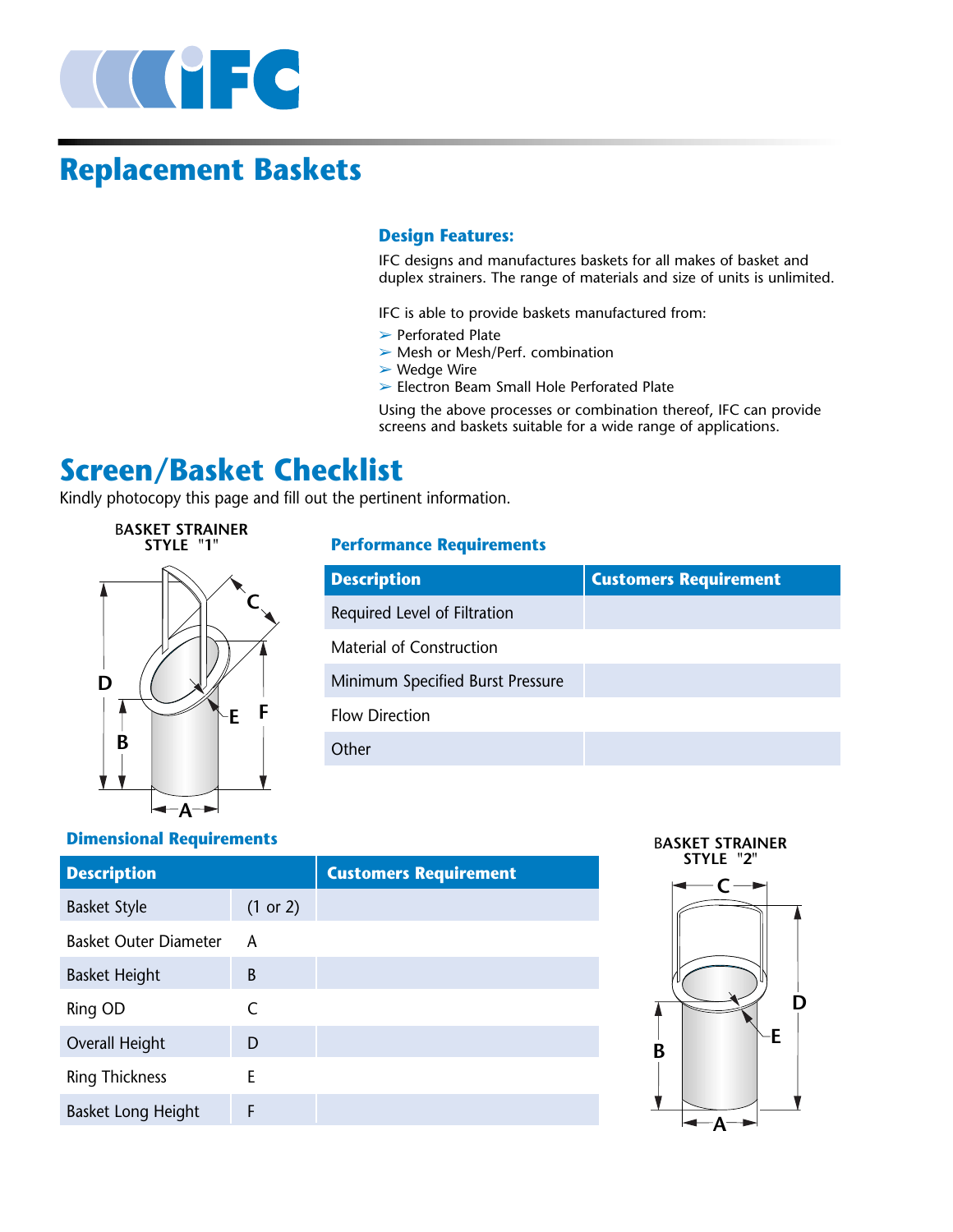

# **Engineering Data Screen Openings for Basket Strainers**

### **FACTORS TO CONSIDER**

### **1. Purpose**

If the basket strainer is being used for protection rather than direct filtration, IFC's standard screens will suffice in most applications.

### **2. Service**

With services that require extremely sturdy screens, such as high pressure/ temperature applications or services with high viscosities, IFC recommends that perforated screens without mesh liners be used. If mesh is required to obtain a certain level of filtration, then IFC recommends a trapped perf/mesh/perf combination.

### **3. Filtration Level**

When choosing a perf. or a mesh/perf. combination attention should be given to ensure overstraining does not occur. As a general rule the specified level of filtration should be no smaller than half the size of the particle to be removed. If too fine a filtration is specified the pressure drop through the strainer will increase very rapidly, possibly causing damage to the basket.

- **Notes:** 1. Screen openings other than those shown above are readily available. IFC inventories various mesh sizes as fine as 5 micron and perforated plate as coarse as 1/2" Dia.
	- 2. Screens are available in a wide range of materials. IFC inventories various screen material in carbon steel, stainless steel (304, 316), alloy 20, monel 400, hastalloy C and titanium grade 2.
	- 3. Custom manufactured screens are available upon request. Please consult factory.

| Ó.<br>40%<br>$\blacksquare$<br>Dia.<br>1/4''                                |  |
|-----------------------------------------------------------------------------|--|
|                                                                             |  |
| 50% O.A.<br>$\mathbf{I}$<br>Dia.<br>3/16''                                  |  |
| $\widetilde{\circ}$<br>58%<br>п.<br>Dia.<br>5/32''                          |  |
| $\widetilde{\mathcal{L}}$<br>40%<br>$\mathbf{I}$<br>Dia.<br>1/8''           |  |
| ⋖<br>0<br>39%<br>Dia<br>3/32''                                              |  |
| نج<br>$\circ$<br>37%<br>$\mathbf{I}$<br>Dia.<br>1/16''                      |  |
| $\sim$<br>36%<br>п.<br>Dia.<br>3/64"                                        |  |
| 40% O.A.<br>$\mathbf{I}$<br>Dia.<br>1/32''                                  |  |
| $\sim$<br>23%<br>п.<br>Dia.<br>0.027''                                      |  |
| ۼ<br>49% O<br>Openings<br>$\mathbf{I}$<br>Mesh<br>0.035''<br>$\overline{c}$ |  |
| 45% O.A.<br>Openings<br>30 Mesh -<br>0.022''                                |  |
| 41% O.A.<br>0.016" Openings<br>$\blacksquare$<br>40 Mesh                    |  |
| 38% O.A.<br>0.010" Openings<br>$\blacksquare$<br>60 Mesh                    |  |
| 36% O.A.<br>0.008" Openings<br>$\mathbf{I}$<br>80 Mesh                      |  |
| 30% O.A.<br>Openings<br>100 Mesh -<br>0.006''                               |  |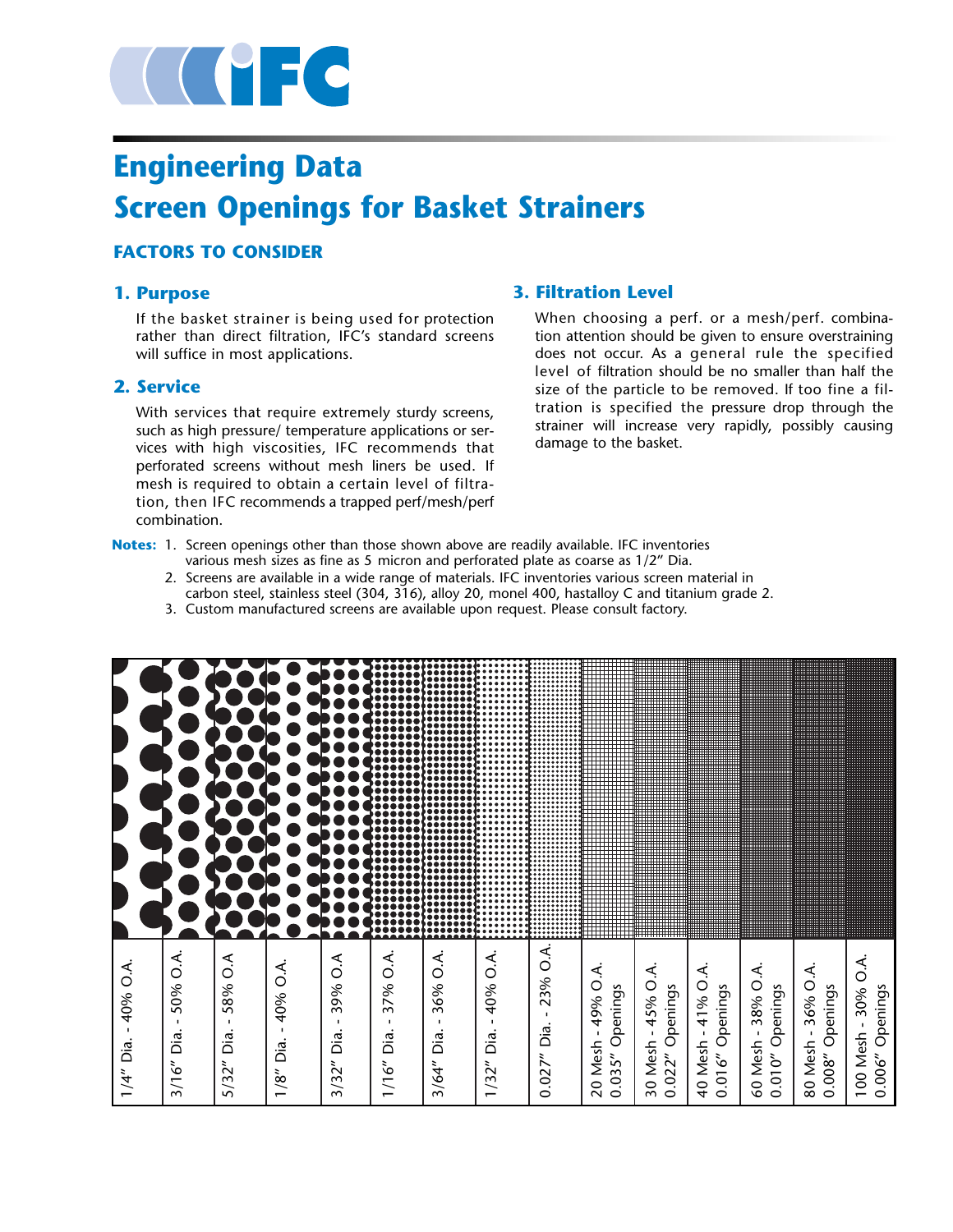

# **Engineering Data Temporary Strainer Pressure Drop - Liquids**



**Notes:** 1. Pressure drop curves are based on water flow with standard screens. See page 28 for correction factors to be used with other fluids and/or screen openings.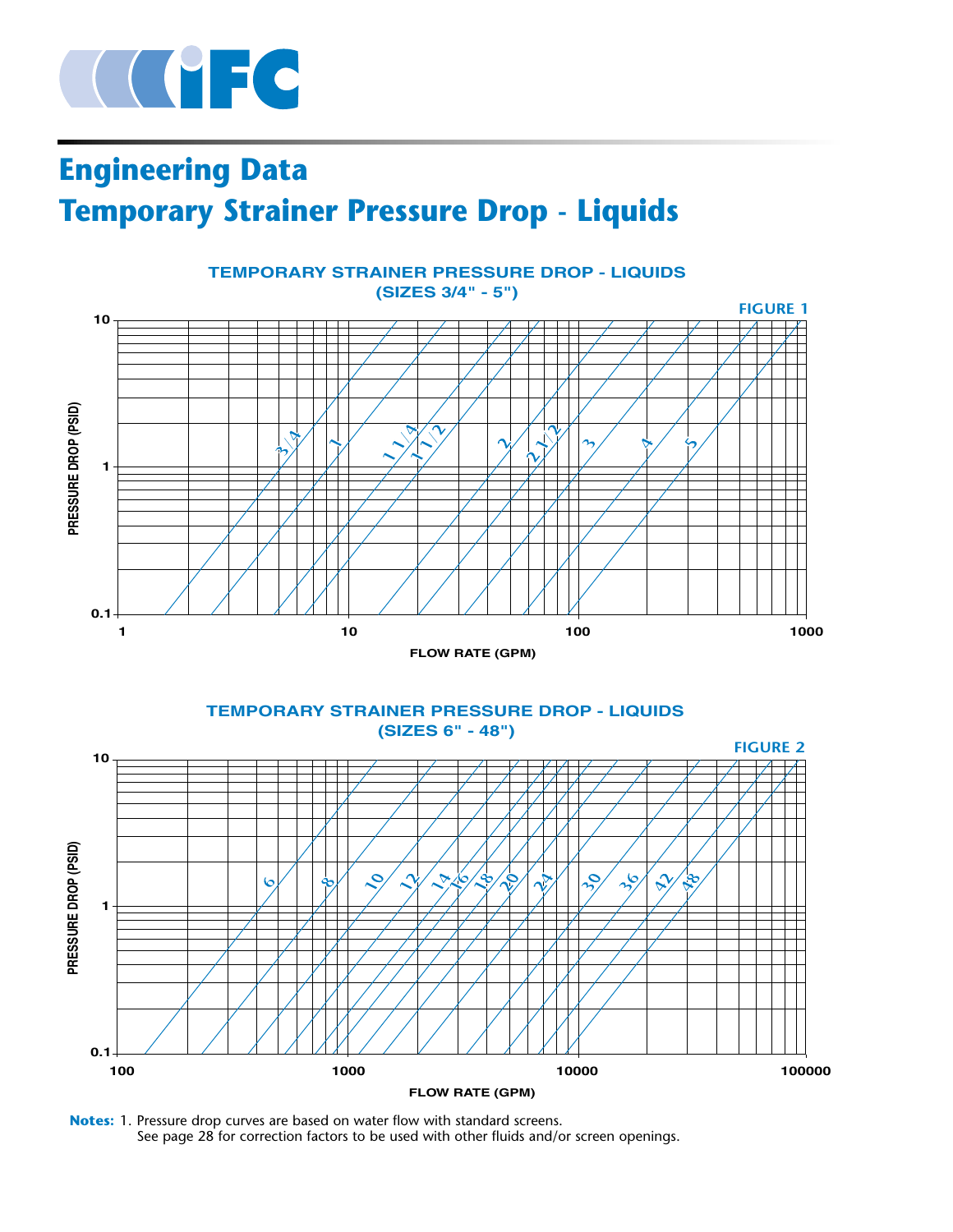

 **0.1**

# **Engineering Data Fabricated Y and Tee Strainer Pressure Drop - Liquids**





**100 1000 10000**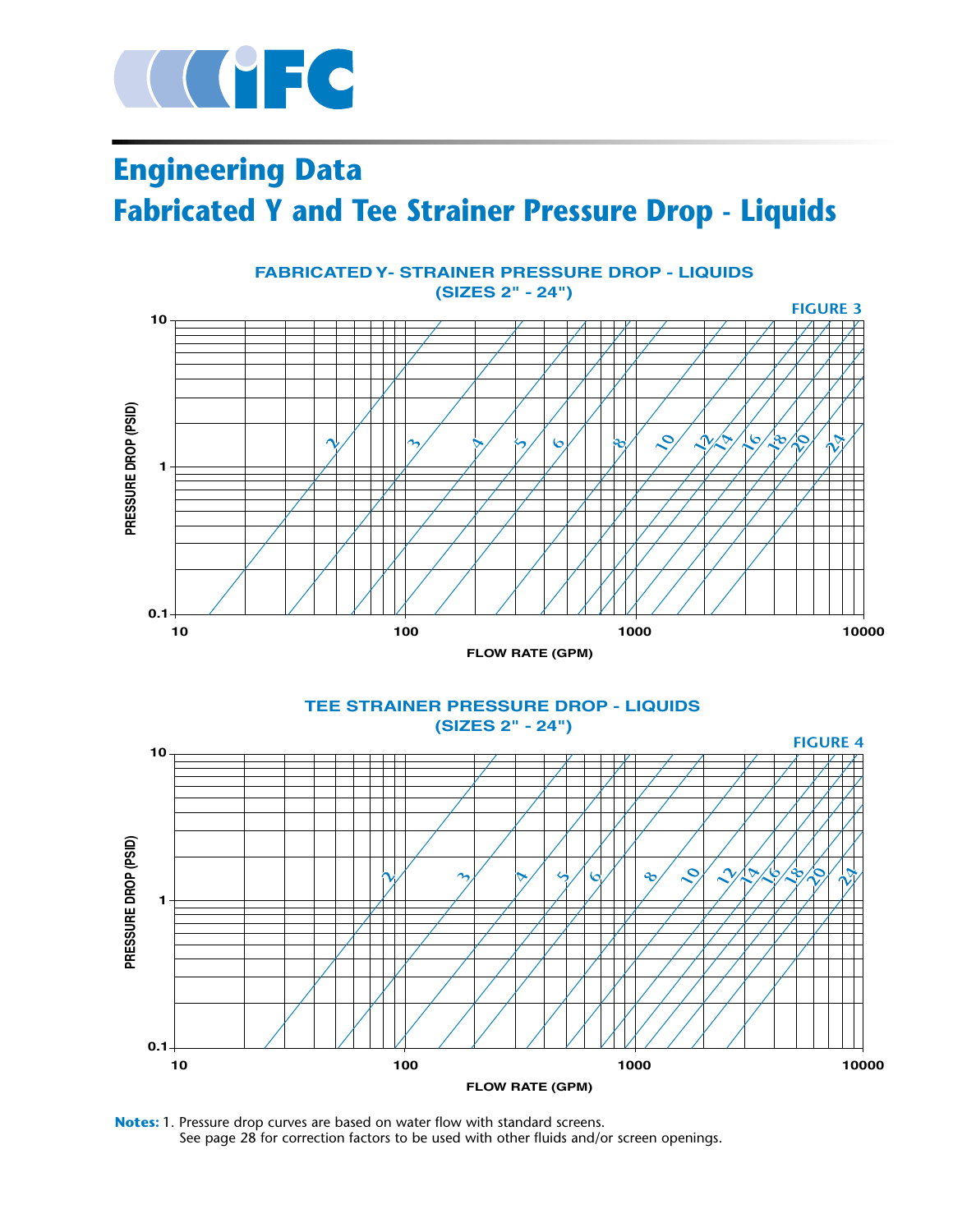

# **Engineering Data Fabricated Basket and Duplex Strainer Pressure Drop - Liquids**



**FABRICATED DUPLEX STRAINER PRESSURE DROP - LIQUIDS (SIZES 5" - 24")**



**Notes:** 1. Pressure drop curves are based on water flow with standard screens. See page 28 for correction factors to be used with other fluids and/or screen openings.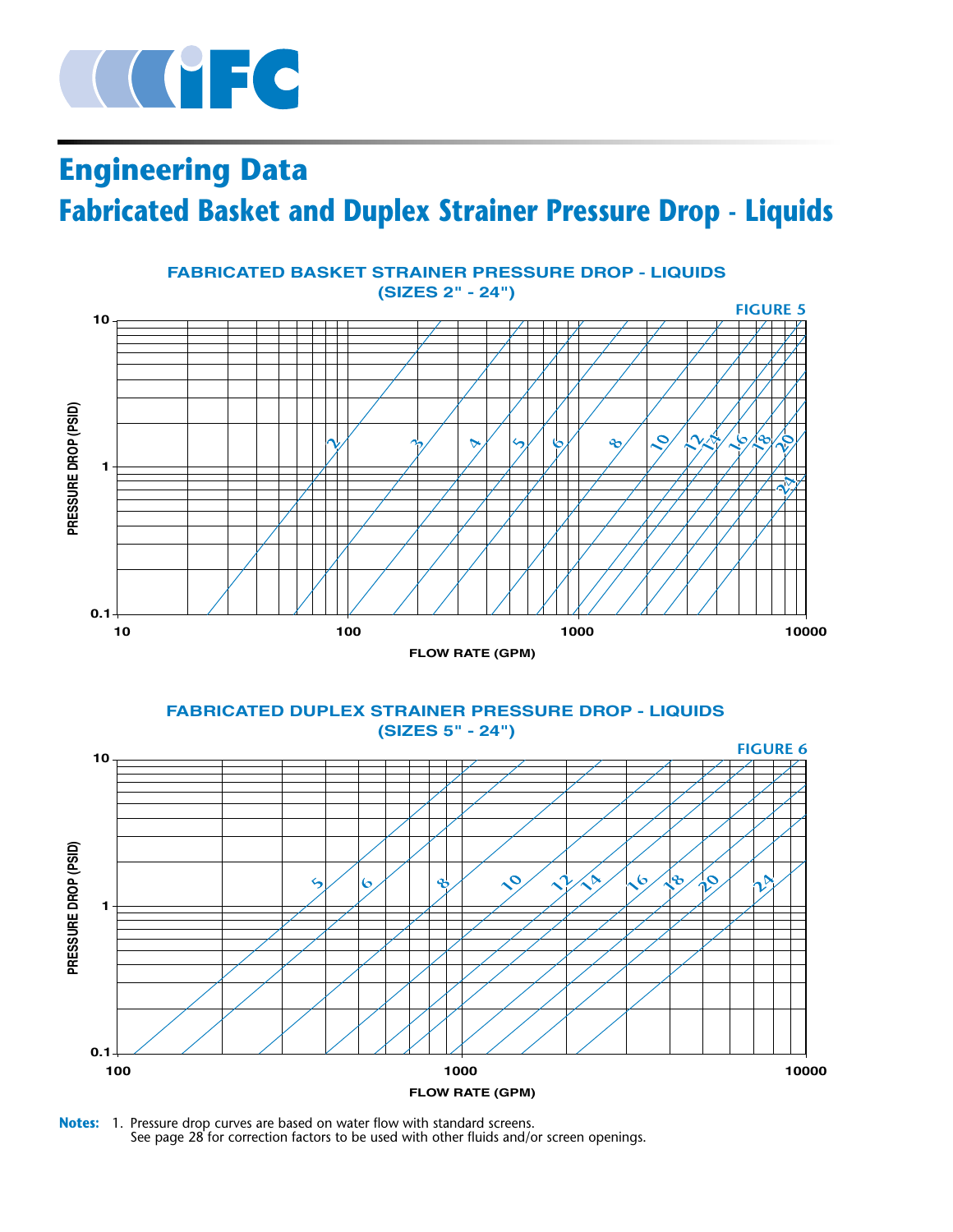

# **Engineering Data Screen Correction Factor Chart For Non-Standard and Mesh Lined Screens**

\*Multiply values obtained from figure 1 thru 6 by the appropriate values shown below

**Chart #1**

| <b>Size</b>       |      |      |                                                        | <b>SCREEN OPENINGS</b>                                            |      |      |      |     |
|-------------------|------|------|--------------------------------------------------------|-------------------------------------------------------------------|------|------|------|-----|
| Range             |      |      | <b>Perforated Plate</b><br>% Screen Material Open Area | <b>Mesh lined standard screens</b><br>% Screen Material Open Area |      |      |      |     |
|                   | 60%  | 50%  | 40%                                                    | 30%                                                               | 20%  | 50%  | 40%  | 30% |
| $3/4" - 1 - 1/2"$ | 0.45 | 0.55 | 0.7                                                    |                                                                   | 1.15 | 1.05 | 1.05 | 1.2 |
| $2'' - 48''$      | 0.65 | 0.8  |                                                        | 1.4                                                               | 2.15 | 1.05 | 1.05 | 1.2 |

**Notes:** 1. See page 24 for % Open Areas of IFC inventoried perforated plate.

2. Standard screens for sizes 3/4" to 1-1/2" is approximately a 30% open area screen media.

3. Standard screens for sizes 2" and larger is approximately a 40% open area screen media.

| . | × |
|---|---|

| <b>Example:</b>       |                           | A) Using figure 5 the pressure drop is determined to be 2.0 psid with IFC's |
|-----------------------|---------------------------|-----------------------------------------------------------------------------|
| <b>Strainer Size:</b> | 10''                      | standard screen.                                                            |
| <b>IFC Model:</b>     | B150FSBW1                 | B) Looking at page 26 we find that the % Open area of 100 mesh is 30%.      |
| <b>Filtration:</b>    | 100 Mesh lined 1/8" Perf. | C) Using chart 1 we read the correction factor to be 1.2 for 100 mesh lined |
| <b>Flow rate:</b>     | 3000 GPM                  | $1/8$ " perf.                                                               |
| Service:              | Water                     | <b>D</b> ) Total pressure drop equals $2.0 \times 1.2 = 2.4$ psid clean.    |

# **Viscosity and Density Correction Factor Chart**

|                         | Chart #2         |                           |                       |                              |                       |                      | Chart #3                     |
|-------------------------|------------------|---------------------------|-----------------------|------------------------------|-----------------------|----------------------|------------------------------|
| <b>Size</b>             | <b>Component</b> |                           | Viscosity Body Loss   | <b>Screen Loss Factor</b>    |                       |                      |                              |
| factor<br>Range<br>(CF) |                  | $\mathsf{c}_{\mathsf{p}}$ | <b>Factor</b><br>(BF) | Perf alone   20 mesh<br>(PF) | lined (MF) lined (MF) | $\vert$ 30, 40, mesh | 60 to 300 Mesh<br>lined (MF) |
|                         |                  | 10                        |                       | 1.15                         | 1.3                   | 1.4                  | 1.5                          |
| $3/4" - 1 - 1/2" 0.25$  |                  | 25                        | 1.2                   | 1.25                         |                       | 2.2                  | 2.5                          |
|                         |                  | 100                       | 1.6                   | 1.4                          |                       | 4                    | 6.5                          |
|                         |                  | 200                       | 2.2                   | 1.5                          | 4.5                   |                      | 11.5                         |
|                         |                  | 500                       | 4.4                   | 1.6                          | 10                    | 15                   | 25                           |
| $2'' - 48''$            | 0.35             | 1000                      | 8                     | 1.7                          | 15                    | 30                   | 50                           |
|                         |                  | 2000                      | 15.2                  | 1.9                          | 30                    | 60                   | 100                          |

**How to Use:**

**1)** Determine the pressure drop (P1) through the strainer with water flow and standard screens.

- **2)** If non-standard screens (i.e. 40 mesh, etc.) are being used, apply factors in chart #1 to determine corrected pressure drop (P2).
- **3)** Multiply P1 or P2 (if used) by the specific gravity of the fluid actually flowing through the strainer to get P3.
- **4)** Using chart #2 multiply P3 by the appropriate Component Factor (CF) to get P4.
- **5)** Let  $P5 = P3 P4$ .
- **6)** Multiply P4 by the appropriate Body Loss Factor (BF) in chart #3 to get P6.
- **7)** Multiply P5 by the appropriate Screen Loss Factor (PF or MF) in chart #3 to get P7.
- **8)** Total pressure drop P8 = P6 + P7.

#### **Example:**

**Strainer Size:** 10" **IFC Model:** B150FSBW1 Filtration: 100 mesh lined 1/8" perf. **Flow rate:** 3000 GPM **Specific Gravity:** 1 **Viscosity:** 100 cP

- **A)** As shown in the above example, the corrected pressure drop (P2) = 2.4 psid
- **B)** Since S.G. = 1, P3 = P2 = 2.4 psid
- **C)** Using chart #2 P4 =  $0.35 \times P3 = 0.84$  psid
- **D)** P5 = 2.4 0.84 = 1.56 psid
- **E)** Using chart #3 P6 =  $0.84 \times 1.6 = 1.34$  psid
- **F)** Again using chart #3 P7 =  $1.56 \times 6.5 = 10.14$  psid
- **G)** Total pressure drop  $P8 = 1.34 + 10.14 = 11.48$  psid clean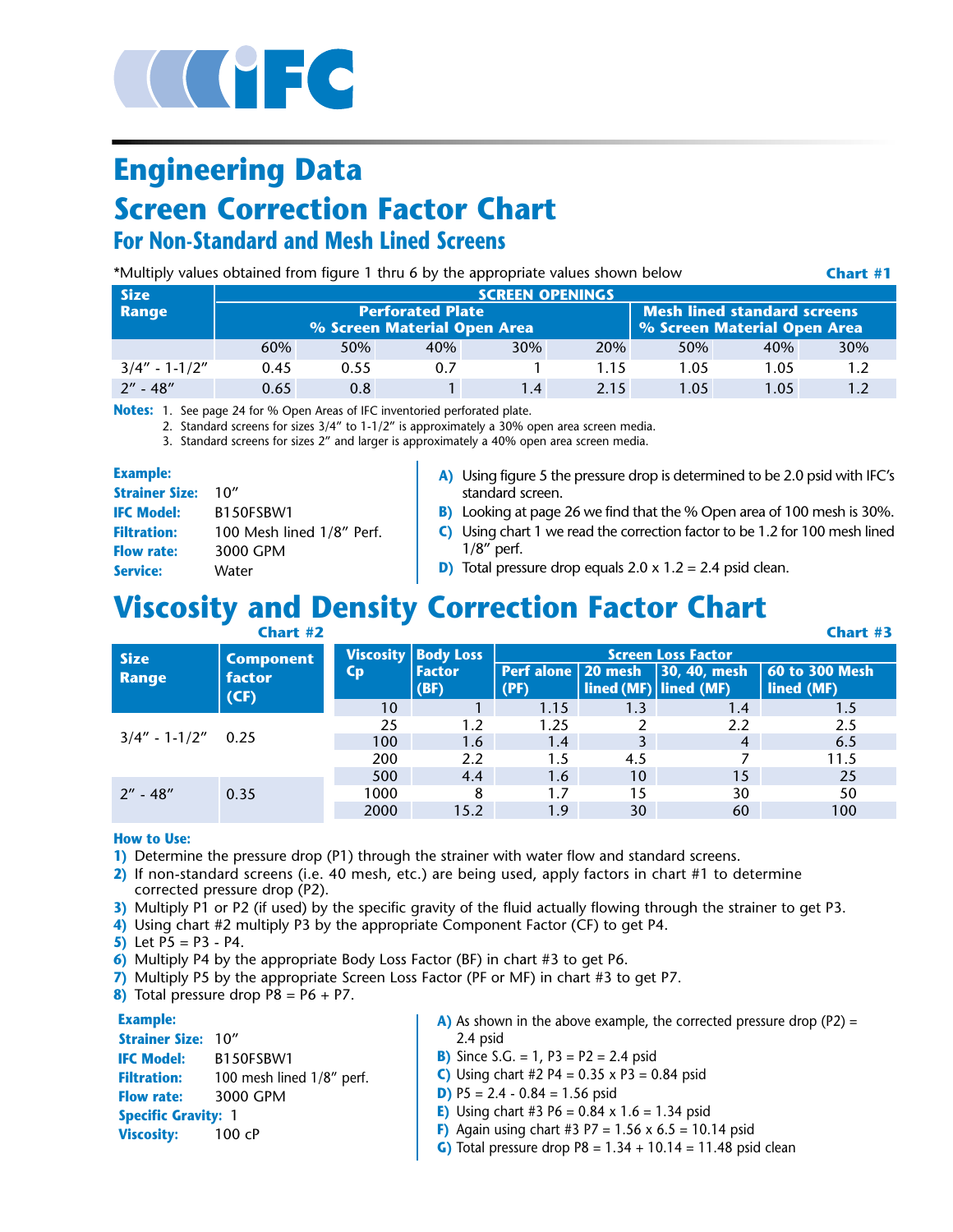

# **Engineering Data Correction Factors For Clogged Screens**

| * Multiply values obtained from figures 1 thru 6 by the appropriate values shown below<br><b>Chart #4</b> |      |                                               |      |      |      |      |      |  |  |  |
|-----------------------------------------------------------------------------------------------------------|------|-----------------------------------------------|------|------|------|------|------|--|--|--|
| $\%$                                                                                                      |      | <b>Ratio of Free Screen Area to Pipe Area</b> |      |      |      |      |      |  |  |  |
| <b>Clogged</b>                                                                                            | 10:1 | 8:1                                           | 6:1  | 4:1  | 3:1  | 2:1  | 1:1  |  |  |  |
| 10%                                                                                                       |      |                                               |      |      |      |      | 3.15 |  |  |  |
| 20%                                                                                                       |      |                                               |      |      |      | 1.15 | 3.9  |  |  |  |
| 30%                                                                                                       |      |                                               |      |      |      | 1.4  | 5    |  |  |  |
| 40%                                                                                                       |      |                                               |      |      |      | 1.8  | 6.65 |  |  |  |
| 50%                                                                                                       |      |                                               |      |      | 1.25 | 2.5  | 9.45 |  |  |  |
| 60%                                                                                                       |      |                                               |      | 1.15 | 1.8  | 3.7  | 14.5 |  |  |  |
| 70%                                                                                                       |      |                                               |      | 1.75 | 2.95 | 6.4  | 26   |  |  |  |
| 80%                                                                                                       |      | 1.1                                           | 1.75 | 3.6  | 6.25 | 14   | 58   |  |  |  |
| 90%                                                                                                       | 2.3  | 3.45                                          | 6    | 13.5 | 24   | 55   |      |  |  |  |

**Notes:** A) See page 35 for the ratio of free area to pipe area for IFC Strainers equipped with standard screens.

B) For screens other than IFC's standard, use the following formula to calculate the ratio free area to pipe area:

$$
R = \frac{Ag \times OA}{100Ap}
$$

#### **Example #1**

| <b>Strainer Size:</b> | 8''              |
|-----------------------|------------------|
| <b>IFC Model:</b>     | <b>T150ESBW1</b> |
| <b>Filtration:</b>    | $1/8$ " Perf.    |
| <b>Flow rate:</b>     | 1000 GPM         |
| <b>Service:</b>       | Water            |
| % Clogged:            | 20%              |

### **Example #2**

| <b>Strainer Size:</b> | 8''              |
|-----------------------|------------------|
| <b>IFC Model:</b>     | <b>T150ESBW1</b> |
| <b>Filtration:</b>    | 5/32" Perf.      |
| <b>Flow rate:</b>     | 1000 GPM         |
| <b>Service:</b>       | Water            |
| % Clogged:            | 60%              |

| where; R |  |  |  |  | $=$ Ratio free area to pipe area |
|----------|--|--|--|--|----------------------------------|
|----------|--|--|--|--|----------------------------------|

- Ag = Gross screen area, sq. in. (See page 35)
- OA = Open area of screen media, % (See page 24, i.e.  $1/8''$  perf. =  $40\%$ )
- $Ap = Nominal area of pipe fitting, sq. in. (See page 35)$
- **A)** Using figure #4 the pressure drop is determined to be 0.9 psid with IFC's standard screen.
- **B)** Looking at page 35 ratio of free area to pipe area for a 8" IFC series T strainer is equal to 1.3:1 (1:1 approx.).
- **C)** Using chart #4 we read the correction factor to be 3.9 at 20% clogged.
- **D)** Total pressure drop equals  $0.9 \times 3.9 = 3.51$  psid when 20% clogged.
- **A)** Using figure #4 the pressure drop is determined to be 0.9 psid with IFC's standard screen.
- **B)** Looking at page 24 we find that the % Open area (OA) of 5/32" Perf. is 58%.
- **C)** Using chart #1 we read the correction factor to be 0.65 for 5/32" Perf.
- **D)** Total clean pressure drop equals 0.9 x 0.65 = 0.59 psid.
- **E)** Since a non-standard screen is being used, we must calculate the Ratio free area to pipe area.
- **F)** Looking at page 35 we find  $Ag = 167$  in2,  $Ap = 50.03$  in2.
- **G)** The ratio free area to pipe area is calculated as 1.9:1. (2:1 approx.)
- **H)** Using chart #4 we read the correction factor to be 3.7 at 60% clogged.
- **I)** Total pressure drop equals 0.59 x 3.7 = 2.2 psid when 60% clogged.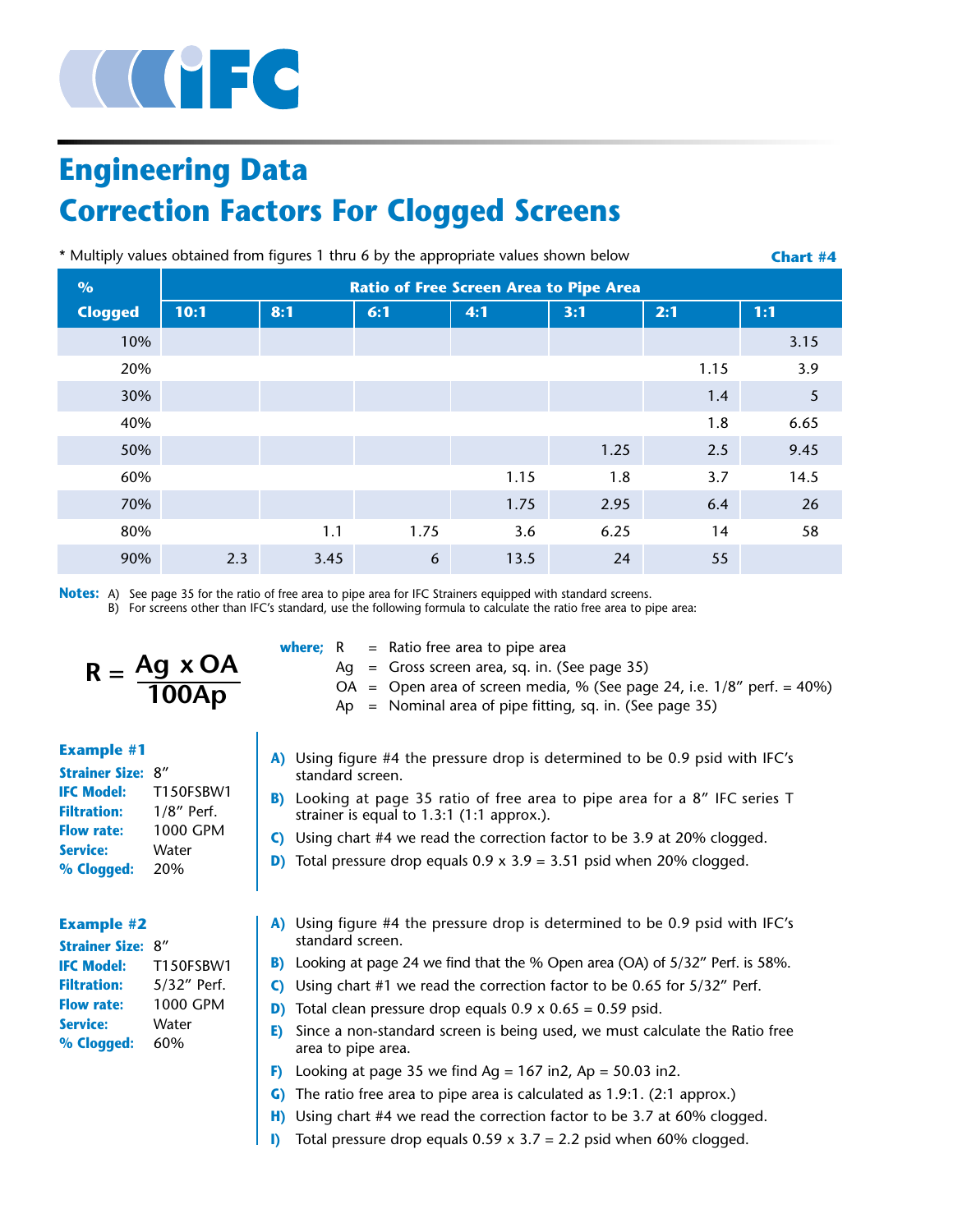

# **Engineering Data IFC Series TB Strainer Burst Pressure**



#### **Notes:**

1. The above chart is to be used for strainers manufactured from perforated plate and is based on the formula:



 $t =$  Thickness of perforated plate, in.

- $d =$  Dimension B (See page 4), in.
- P = Burst Pressure, psi
- S = Reduced allowable stress, psi
- 2. The above chart is based on IFC's standard dimensions. Higher burst pressure ratings are available. Please contact factory.
- 3. The above chart is based on a screen material of stainless steel. No safety factor is incorporated. It is the responsibility of the user to determine an acceptable safety factor.
- 4. See page 24 for % Open Areas of IFC's inventoried perforated plate.

#### ➢ Locate Strainer size.  $\triangleright$  Follow vertical line to gauge thickness. ➢ Follow horizontal line to required perforation open area. ➢ Follow vertical line downwards to read burst pressure. ➢ Burst pressure equals 27 psid. **Example: Strainer Size:** 10" **Screen Thickness:** 11 gauge **Screen Material Open Area:** 20%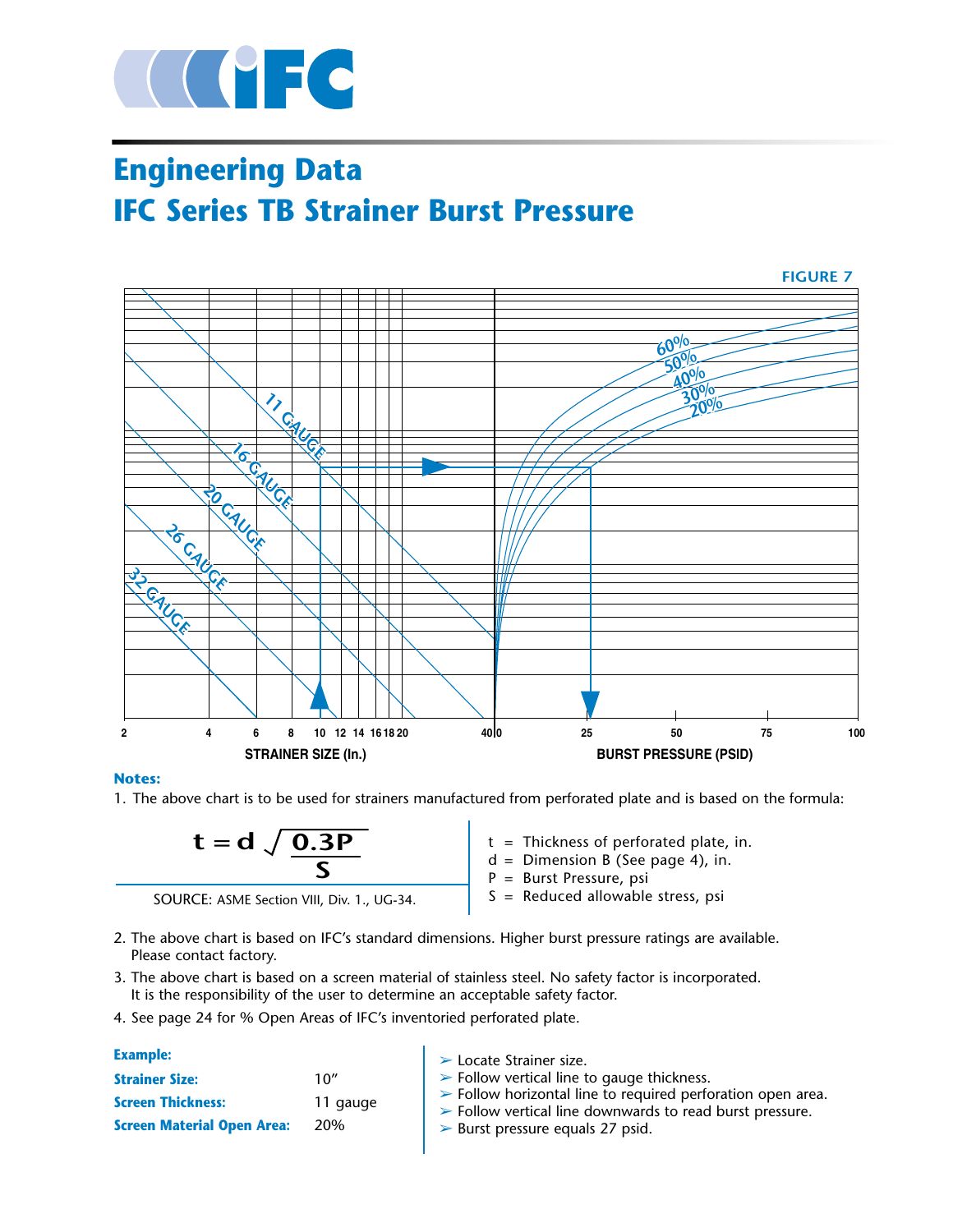

# **Engineering Data IFC Series TC Strainer Burst Pressure**



#### **Notes:**

1. The above chart is to be used for strainers manufactured from perforated plate and is based on the formula:



SOURCE: ASME Section VIII, Div. 1., Appendix 1.

- P = Burst Pressure, psi.  $S =$  Reduced allowable stress  $t =$  Thickness of perforated plate, in. D = Dimension B (See page 4), in.  $8\,$  =  $\,$  15 degree
- 2. The above chart is based on IFC's standard dimensions. Higher burst pressure ratings are available. Please contact factory.
- 3. The above chart is based on a screen material of stainless steel. No safety factor is incorporated. It is the responsibility of the user to determine an acceptable safety factor.
- 4. See page 24 for % Open Areas of IFC's inventoried perforated plate.

| <b>Example:</b>                   |          | $\triangleright$ Locate Strainer size.                                                                                                                |
|-----------------------------------|----------|-------------------------------------------------------------------------------------------------------------------------------------------------------|
| <b>Strainer Size:</b>             | 10''     | $\triangleright$ Follow vertical line to gauge thickness.                                                                                             |
| <b>Screen Thickness:</b>          | 26 gauge | $\triangleright$ Follow horizontal line to required perforation open area.<br>$\triangleright$ Follow vertical line downwards to read burst pressure. |
| <b>Screen Material Open Area:</b> | 30%      | $\triangleright$ Burst pressure equals 41 psid.                                                                                                       |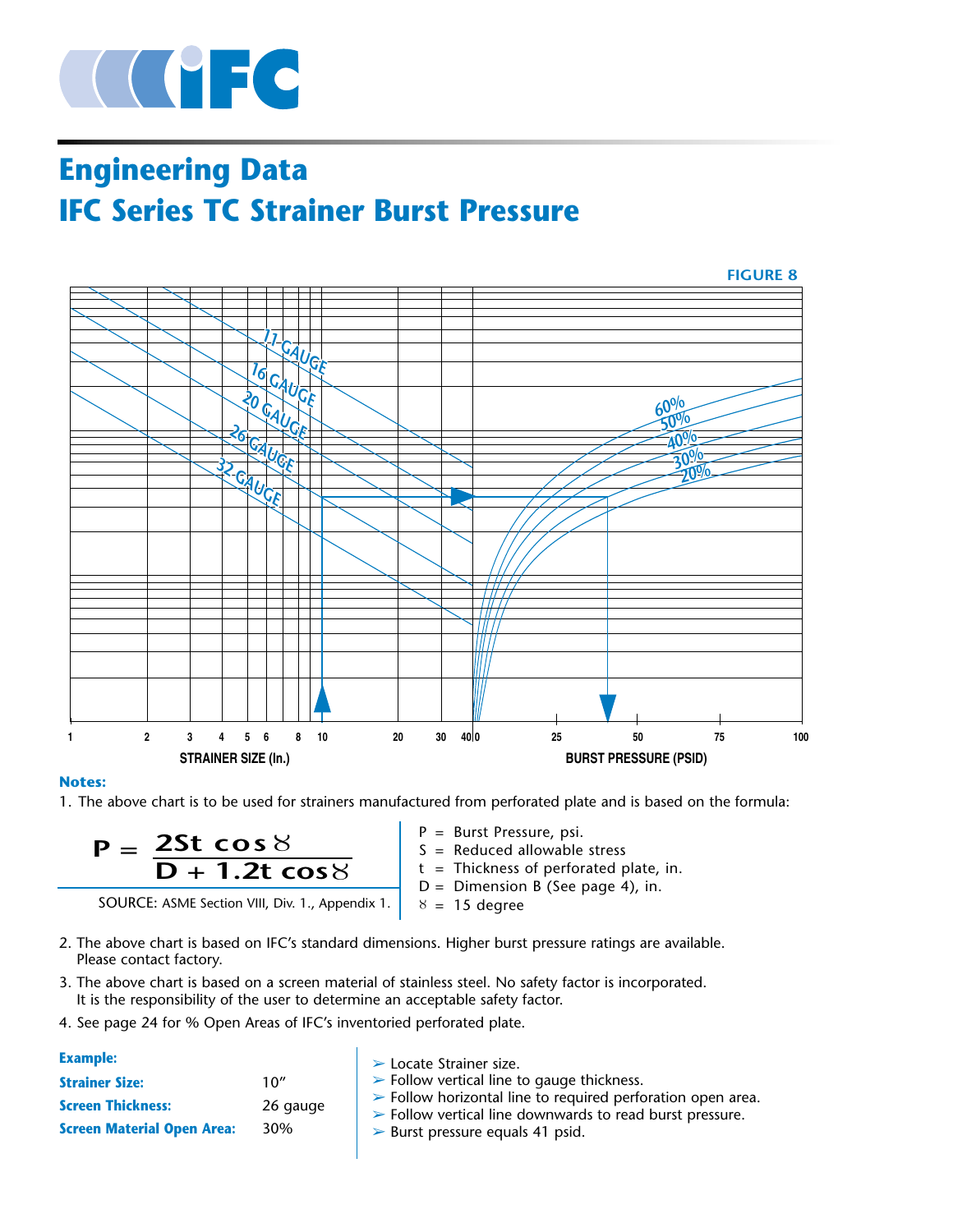

# **Engineering Data Y-Strainer Screen Burst Pressure**



#### **Notes:**

1. The above chart is to be used for strainers manufactured from perforated plate and is based on the formula:



P = Burst Pressure, psi

 $S =$  Reduced allowable stress, psi

 $t =$  Thickness of perforated plate, in.

- $R =$  Outside radius of screen, in.
- 2. The above chart is based on IFC's standard dimensions. Higher burst pressure ratings are available. Please contact factory.
- 3. The above chart is based on a screen material of stainless steel. No safety factor is incorporated. It is the responsibility of the user to determine an acceptable safety factor.
- 4. See page 24 for % Open Areas of IFC's inventoried perforated plate.

#### ➢ Locate Strainer size.  $\triangleright$  Follow vertical line to gauge thickness.  $\triangleright$  Follow horizontal line to required perforation open area. ➢ Follow vertical line downwards to read burst pressure.  $\blacktriangleright$  Burst pressure equals 56 psid. **Example: Strainer Size:** 10" **Screen Thickness:** 16 gauge **Screen Material Open Area:** 60%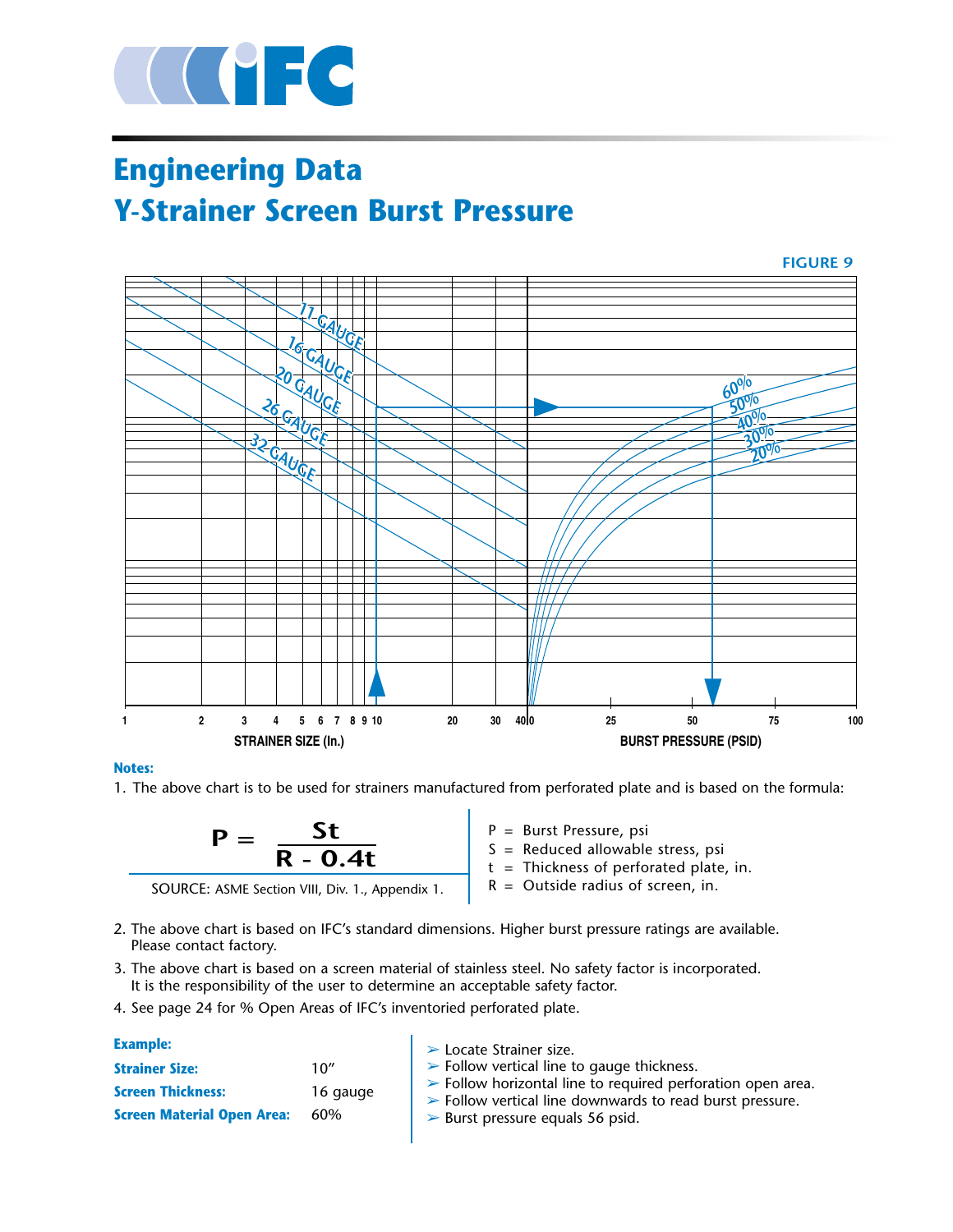

# **Engineering Data T-Strainer Screen Burst Pressure**



#### **Notes:**

1. The above chart is to be used for strainers manufactured from perforated plate and is based on the formula:

| 0.3P<br>= |  |
|-----------|--|
|           |  |

SOURCE: ASME Section VIII, Div. 1., UG-34.

- $t = Thichness of performed plate, in.$ d = Basket Diameter, in. P = Burst Pressure, psi
- S = Reduced allowable stress, psi
- 3. The above chart is based on IFC's standard dimensions. Higher burst pressure ratings are available. Please contact factory.
- 4. The above chart is based on a screen material of stainless steel. No safety factor is incorporated. It is the responsibility of the user to determine an acceptable safety factor.
- 5. See page 24 for % Open Areas of IFC's inventoried perforated plate.

| <b>Example: #1</b>                                                                     |                        | $\triangleright$ Locate Strainer size.                                                                                                                                                                                                                                |
|----------------------------------------------------------------------------------------|------------------------|-----------------------------------------------------------------------------------------------------------------------------------------------------------------------------------------------------------------------------------------------------------------------|
| <b>Strainer Size:</b><br><b>Screen Thickness:</b><br><b>Screen Material Open Area:</b> | 8''<br>11 gauge<br>40% | $\triangleright$ Follow vertical line to gauge thickness.<br>$\triangleright$ Follow horizontal line to required perforation open area.<br>$\triangleright$ Follow vertical line downwards to read burst pressure.<br>$\triangleright$ Burst pressure equals 20 psid. |
|                                                                                        |                        |                                                                                                                                                                                                                                                                       |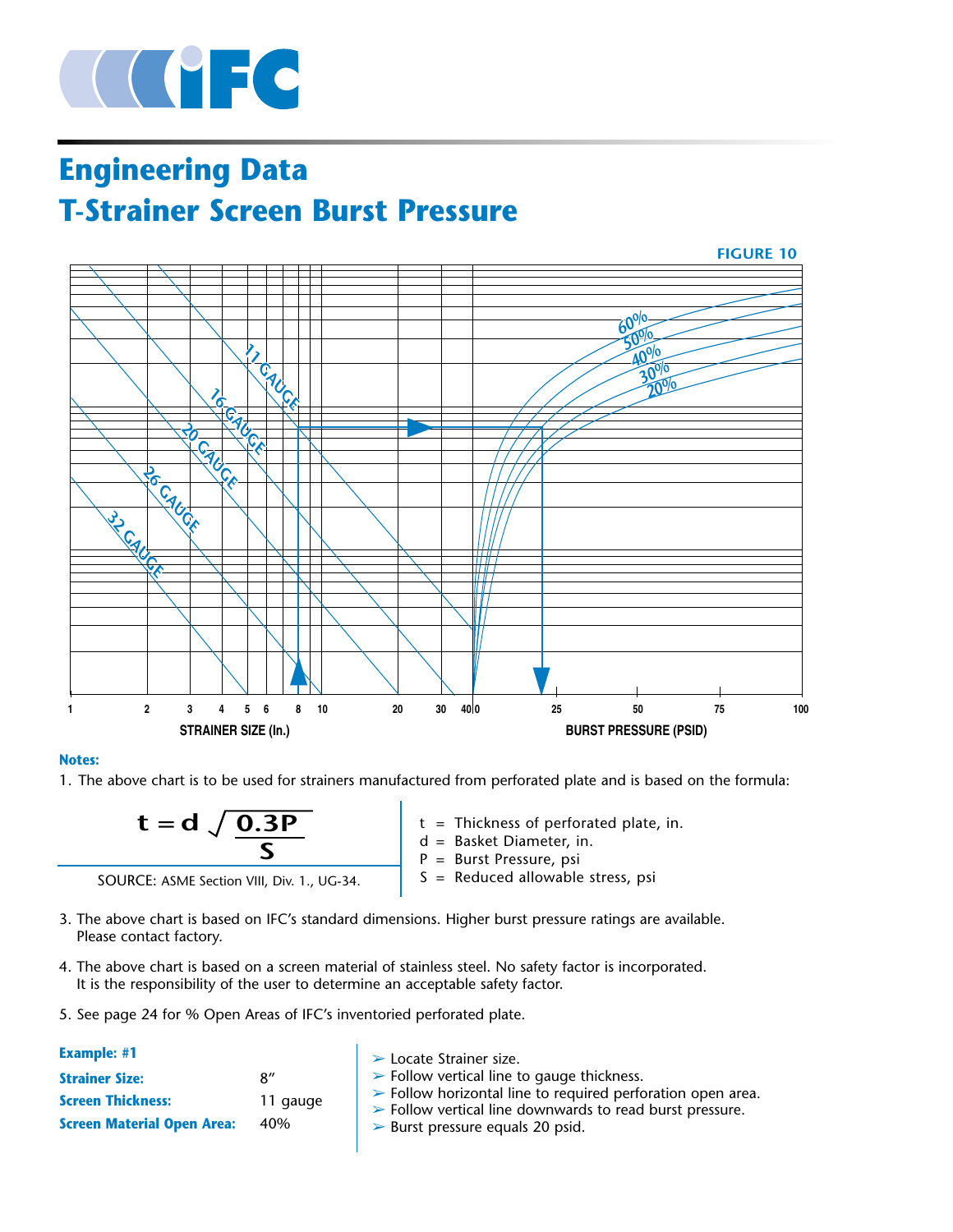

# **Engineering Data Basket and Duplex Strainer Basket Burst Pressure**



#### **Notes:**

1. The above chart is to be used for strainers manufactured from perforated plate and is based on the formula:

$$
t = d \sqrt{\frac{0.3P}{S}}
$$

SOURCE: ASME Section VIII, Div. 1., UG-34.

- t = Thickness of perforated plate, in.
- d = Basket Diameter, in.
- P = Burst Pressure, psi
- $S =$  Reduced allowable stress, psi
- 2. As standard, IFC supplies baskets with perforated bottoms.
- 3. The above chart is based on IFC's standard dimensions. Higher burst pressure ratings are available. Please contact factory.
- 3. The above chart is based on a screen material of stainless steel. No safety factor is incorporated. It is the responsibility of the user to determine an acceptable safety factor.
- 5. See page 24 for % Open Areas of IFC's inventoried perforated plate.

#### $\blacktriangleright$  Locate Strainer size.  $\triangleright$  Follow vertical line to solid thickness.  $\triangleright$  Follow horizontal line to solid bottom curve.  $\triangleright$  Follow vertical line downwards to read burst pressure.  $\triangleright$  Burst pressure equals 19 psid. **Example: #1 Strainer Size:** 8" **Basket Type:** Perforated screen with 11 gauge solid flat bottom **Screen Material Open Area:** 20% - 60%  $\blacktriangleright$  Locate Strainer size.  $\blacktriangleright$  Follow vertical line to gauge thickness. ➢ Follow horizontal line to 40% Open Area curve.  $\triangleright$  Follow vertical line downwards to read burst pressure.  $\triangleright$  Burst pressure equals 44 psid. **Example: #2 Strainer Size:** 4" **Basket Type:** 11 gauge perforated screen with 11 gauge perforated flat bottom. **Screen Material Open Area: 40%**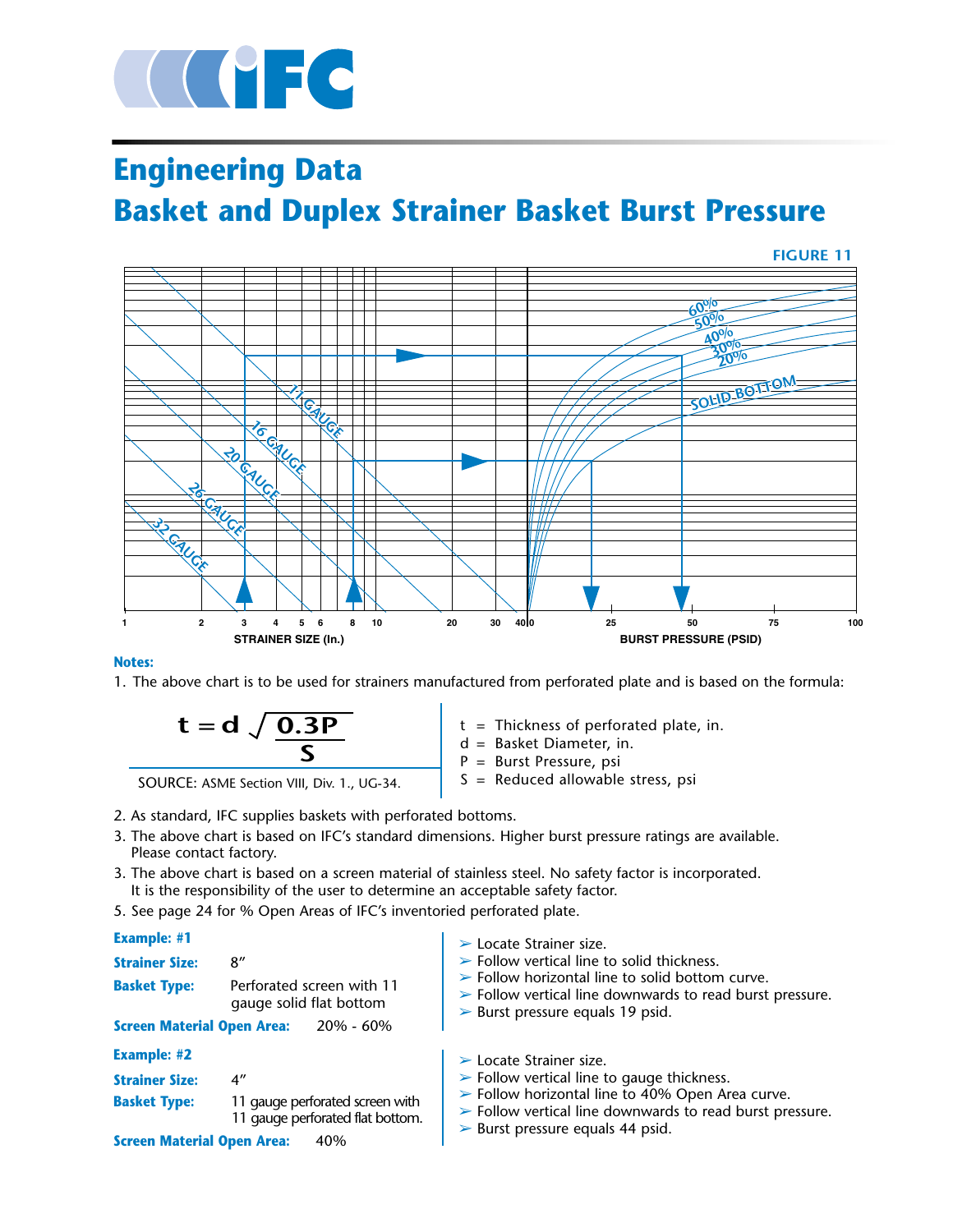

# **Engineering Data**

# **Fabricated Strainer Screen Effective Areas**

|                                    |                           | Std.                    | <b>Nominal</b><br>Area of Sch. | Gross<br><b>Screen</b>   | Free              | <b>Ratio</b><br><b>Free Area</b> |
|------------------------------------|---------------------------|-------------------------|--------------------------------|--------------------------|-------------------|----------------------------------|
| <b>Strainer</b><br><b>Type</b>     | <b>Pipe</b><br>Size (In.) | <b>Opening</b><br>(in.) | $40 /$ Std. Pipe<br>(Sq. In.)  | <b>Area</b><br>(Sq. In.) | Area<br>(Sq. In.) | to Pipe<br>Area                  |
| Y (Style $#1$ )                    | $\overline{2}$            | 0.125                   | 3.36                           | 39                       | 16                | 4.6                              |
| Y (Style $#1$ )                    | 3                         | 0.125                   | 7.39                           | 77                       | 31                | 4.2                              |
| Y (Style $#1$ )                    | $\overline{\mathbf{4}}$   | 0.125                   | 12.73                          | 135                      | 54                | 4.2                              |
| Y (Style $#1$ )                    | 5                         | 0.125                   | 20.01                          | 160                      | 64                | 3.2                              |
| Y (Style $#1$ )                    | 6                         | 0.125                   | 28.89                          | 215                      | 86                | 3.0                              |
| Y (Style $#1$ )                    | 8                         | 0.125                   | 50.03                          | 375                      | 150               | 3.0                              |
| Y (Style $#1$ )                    | 10                        | 0.125                   | 78.85                          | 545                      | 218               | 2.8                              |
| Y (Style $#1$ )                    | 12                        | 0.125                   | 113.10                         | 785                      | 314               | 2.8                              |
| Y (Style $#1$ )                    | 14                        | 0.188                   | 140.50                         | 900                      | 360               | 2.6                              |
| Y (Style $#1$ )                    | 16                        | 0.188                   | 185.66<br>237.10               | 1210<br>1560             | 484               | 2.6                              |
| $Y$ (Style #1)                     | 18<br>20                  | 0.188<br>0.188          | 294.83                         | 1950                     | 624<br>780        | 2.6<br>2.6                       |
| Y (Style $#1$ )<br>Y (Style $#1$ ) | 24                        | 0.188                   | 429.13                         | 2765                     | 1106              | 2.6                              |
|                                    |                           |                         |                                |                          |                   |                                  |
| $T$ (Style #1)                     | $\overline{2}$            | 0.125                   | 3.36                           | 22                       | 9                 | 2.6                              |
| $T$ (Style #1)                     | 2.5                       | 0.125                   | 4.79                           | 25                       | 10                | 2.1                              |
| $T$ (Style #1)                     | 3                         | 0.125                   | 7.39                           | 40                       | 16                | 2.2                              |
| $T$ (Style #1)                     | $\overline{\mathbf{4}}$   | 0.125                   | 12.73                          | 58                       | 23                | 1.8                              |
| $T$ (Style #1)                     | 5                         | 0.125                   | 20.01                          | 82                       | 33                | 1.6                              |
| $T$ (Style #1)                     | 6                         | 0.125                   | 28.89                          | 105                      | 42                | 1.5                              |
| $T$ (Style #1)                     | 8                         | 0.125                   | 50.03                          | 167                      | 67                | 1.3                              |
| $T$ (Style #1)                     | 10                        | 0.125                   | 78.85                          | 235                      | 94                | 1.2                              |
| $T$ (Style #1)                     | 12                        | 0.125                   | 113.10                         | 330                      | 132               | 1.2                              |
| $T$ (Style #1)                     | 14                        | 0.188                   | 140.50                         | 420                      | 168               | 1.2                              |
| T (Style $#1$ )                    | 16                        | 0.188                   | 185.66                         | 510                      | 204               | 1.1                              |
| $T$ (Style #1)                     | 18                        | 0.188                   | 237.10                         | 640                      | 256               | 1.1                              |
| $T$ (Style #1)                     | 20                        | 0.188                   | 294.83                         | 780                      | 312               | 1.1                              |
| $T$ (Style #1)                     | 24                        | 0.188                   | 429.13                         | 1060                     | 424               | 1.0                              |
| $B$ (Style #1)                     | $\boldsymbol{2}$          | 0.125                   | 3.36                           | 215                      | 86                | 25.6                             |
| B (Style $#1$ )                    | 3                         | 0.125                   | 7.39                           | 265                      | 106               | 14.3                             |
| B (Style $#1$ )                    | $\overline{\mathbf{4}}$   | 0.125                   | 12.73                          | 265                      | 106               | 8.3                              |
| $B$ (Style #1)                     | 5                         | 0.125                   | 20.01                          | 380                      | 152               | 7.6                              |
| B (Style $#1$ )                    | 6                         | 0.125                   | 28.89                          | 560                      | 224               | 7.8                              |
| $B$ (Style #1)                     | 8                         | 0.125                   | 50.03                          | 570                      | 228               | 4.6                              |
| B (Style $#1$ )                    | 10                        | 0.125                   | 78.85                          | 910                      | 364               | 4.6                              |
| B (Style $#1$ )                    | 12                        | 0.125                   | 113.10                         | 1300                     | 520               | 4.6                              |
| B (Style #1)                       | 14                        | 0.188                   | 140.50                         | 1600                     | 640               | 4.6                              |
| B (Style $#1$ )                    | 16                        | 0.188                   | 185.66                         | 1830                     | 732               | 3.9                              |
| B (Style $#1$ )                    | 18                        | 0.188                   | 237.10                         | 2290                     | 916               | 3.9                              |
| B (Style $#1$ )                    | 20                        | 0.188                   | 294.83                         | 2800                     | 1120              | 3.8                              |
| B (Style #1)                       | 24                        | 0.188                   | 429.13                         | 4090                     | 1636              | 3.8                              |
| DB (Style #1)                      | $\overline{2}$            | 0.125                   | 3.36                           | 215                      | 86                | 25.6                             |
| DB (Style #1)                      | 3                         | 0.125                   | 7.39                           | 265                      | 106               | 14.3                             |
| DB (Style #1)                      | $\overline{4}$            | 0.125                   | 12.73                          | 265                      | 106               | 8.3                              |
| DB (Style #1)                      | $\overline{\mathbf{5}}$   | 0.125                   | 20.01                          | 380                      | 152               | 7.6                              |
| DB (Style $#1$ )                   | 6                         | 0.125                   | 28.89                          | 560                      | 224               | 7.8                              |
| DB (Style #1)                      | 8                         | 0.125                   | 50.03                          | 570                      | 228               | 4.6                              |
| DB (Style #1)                      | 10                        | 0.125                   | 78.85                          | 910                      | 364               | 4.6                              |
| DB (Style #1)                      | 12                        | 0.125                   | 113.10                         | 1300                     | 520               | 4.6                              |
| DB (Style #1)                      | 14                        | 0.188                   | 140.50                         | 1600                     | 640               | 4.6                              |
| DB (Style #1)                      | 16                        | 0.188                   | 185.66                         | 1830                     | 732               | 3.9                              |
| DB (Style #1)                      | 18                        | 0.188                   | 237.10                         | 2290                     | 916               | 3.9                              |
| DB (Style #1)                      | 20                        | 0.188                   | 294.83                         | 2800                     | 1120              | 3.8                              |
| DB (Style #1)                      | 24                        | 0.188                   | 429.13                         | 4090                     | 1636              | 3.8                              |

**Notes:** 1. Values shown are approximate. Contact factory for exact ratios.

2. Values shown are for strainers with standard screens.

3. The ratio free area to pipe area may be increased by changing perf. stagger or by using heavy wire mesh.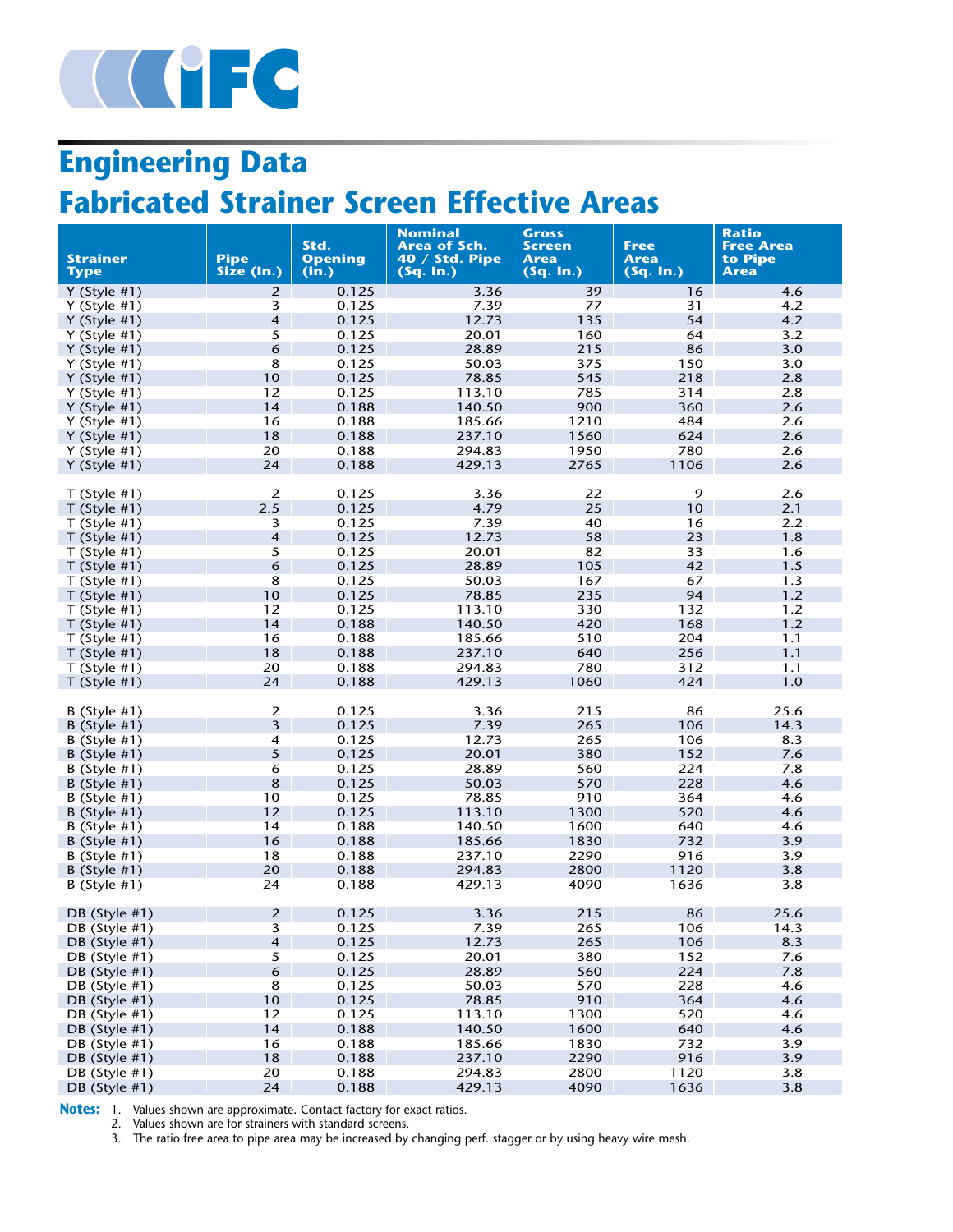

# **Check List and Suggested Specifications For ISLIP Flow Controls Inc.**

**Strainer Check List:** When selecting a strainer, please take the factors listed below into account. This will assist us when recommending a strainer to suit your specific requirements. Please photocopy this page and fill out the pertinent information. **Suggested Specifications**

|                                                                                                                                                | <b>Suggested Specifications</b>                                                                                                      |
|------------------------------------------------------------------------------------------------------------------------------------------------|--------------------------------------------------------------------------------------------------------------------------------------|
|                                                                                                                                                | The strainer shall be a basket strainer and have ________________________________                                                    |
| Density of fluid expression and the property of fluid<br>3.                                                                                    | (size) inlet/outlet connections. The end connections shall be                                                                        |
|                                                                                                                                                | (flanged, threaded etc.) and the body shall be complete with<br>(bolted, quick-opening, etc.) cover<br>$a \overline{\qquad \qquad }$ |
|                                                                                                                                                |                                                                                                                                      |
|                                                                                                                                                |                                                                                                                                      |
| 6. Fluid working temp.                                                                                                                         | temperature. The body shall be constructed of __________________________________                                                     |
| Maximum temp.                                                                                                                                  | (body material) while the screen shall be constructed of _____                                                                       |
| Preferred material of strainer construction<br>7.<br>the control of the control of the control of the control of the control of the control of | (basket or screen material). A mesh lining                                                                                           |
|                                                                                                                                                |                                                                                                                                      |
|                                                                                                                                                | psig. The strainer shall be equipped with a                                                                                          |
|                                                                                                                                                | (gasket material) gasket and the strainer screen shall be able                                                                       |
|                                                                                                                                                | to withstand __________________________ psig differential pressure                                                                   |
| Size of mesh or perf. req.                                                                                                                     | without any deformation.                                                                                                             |
|                                                                                                                                                |                                                                                                                                      |
| Left side facing inlet ______ Right side facing inlet ______                                                                                   | or approved equivalent.                                                                                                              |
|                                                                                                                                                |                                                                                                                                      |
|                                                                                                                                                |                                                                                                                                      |
|                                                                                                                                                |                                                                                                                                      |
|                                                                                                                                                |                                                                                                                                      |
|                                                                                                                                                |                                                                                                                                      |
|                                                                                                                                                |                                                                                                                                      |
|                                                                                                                                                | $\text{Telephone } (\_\_\_\_\_)$                                                                                                     |
|                                                                                                                                                | $\text{Fax} (\_\_\_\_\_)$                                                                                                            |
|                                                                                                                                                |                                                                                                                                      |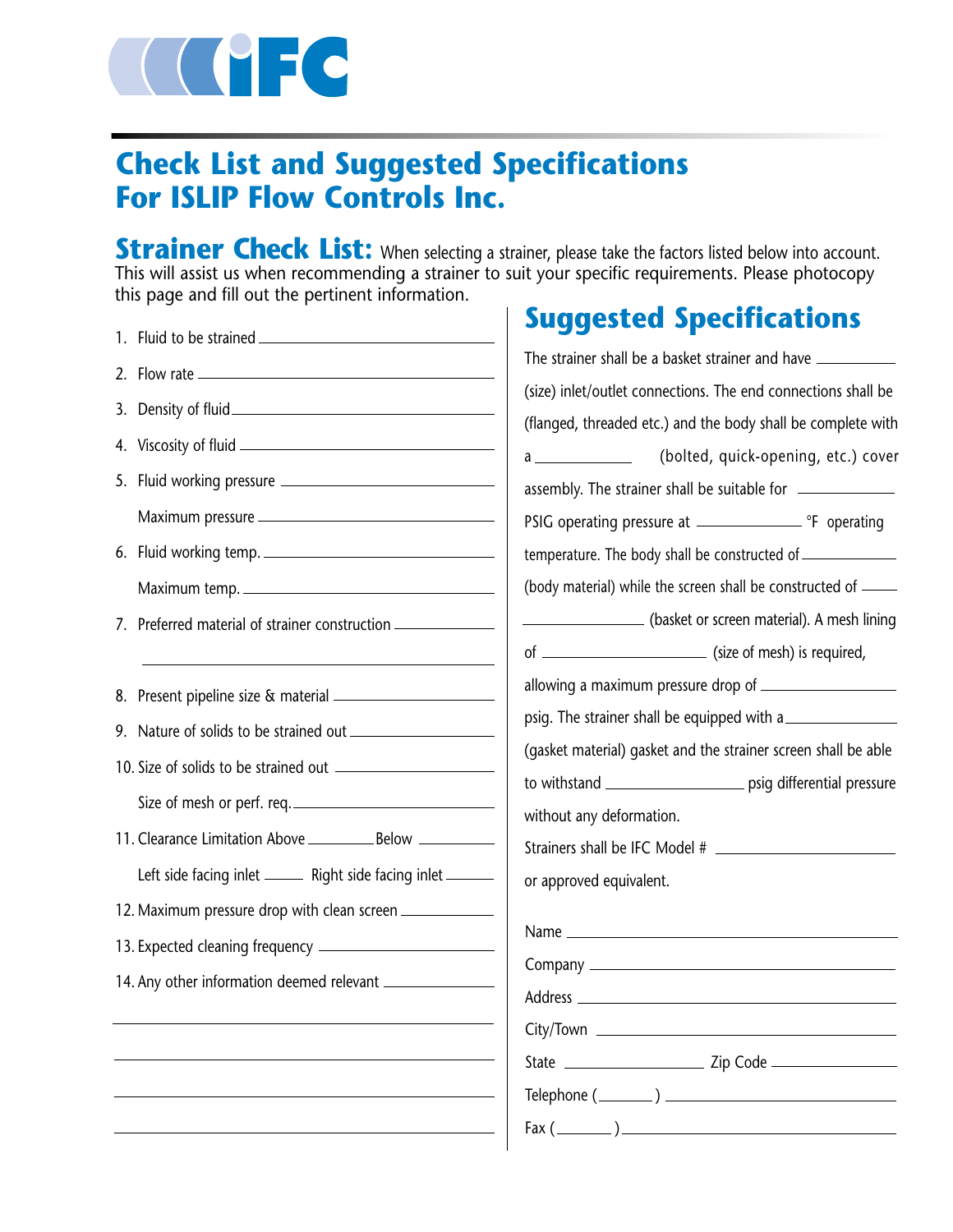

# **Installation and Maintenance Instructions for IFC Fabricated Strainers**

# **Strainer Installation Instructions**

- ➢ Ensure all machined surfaces are free of defects and that the inside of the strainer is free of foreign objects.
- $\triangleright$  For horizontal and vertical pipelines, the strainer should be installed so that the drain connection is pointed downwards.
- $\triangleright$  For flanged end strainers, the flange bolting should be tightened gradually in a back and forth clockwise motion.
- ➢ Threaded end strainers should use an appropriate sealant.
- ➢ Once installed, increase line pressure gradually and check for leakage around joints.
- $\triangleright$  If the strainer is supplied with a start-up screen, monitor pressure drop carefully.

# **Screen Removal Instructions (Y, Basket, T and Duplex)**

- ➢ Drain piping (For Duplex Strainers, isolate required chamber).
- ➢ Vent line to relieve pressure.
- ➢ Loosen cover and open to access screen.
- $\triangleright$  Remove, clean and replace screen in original position (Note: In some instances, a high pressure water jet or steam may be required for effective cleaning)
- ➢ Inspect cover gasket for damage. If necessary, replace. (Note: If spiral wound gaskets have been used, they must be replaced and can not be used again).
- $\triangleright$  Tighten cover. The strainer is ready for line start-up. **CAUTION SHOULD BE TAKEN DUE TO POSSIBLE EMISSION OF PROCESS MATERIAL FROM PIPING. ALWAYS ENSURE NO LINE PRESSURE EXISTS WHEN OPENING COVER.**

# **Maintenance Instructions**

For maximum efficiency, determine the length of time it takes for the pressure drop to double that in the clean condition. Once the pressure drop reaches an unacceptable value, shut down line (For Duplex Strainers divert flow to other chamber) and follow the "Screen Removal Instructions" above.

A pressure gauge installed before and after the strainer in-line will indicate pressure loss due to clogging and may be used to determine when cleaning is required.

# **Trouble Shooting Guides and Diagnostic Techniques**

- ➢ After pressurizing, inspect cover and other joints for leakage. Gasket replacement or cover tightening is necessary if leakage occurs.
- $\blacktriangleright$  If the required filtration is not taking place, ensure the screen is installed in the correct position, that being flush to the screen seating surfaces.

# **Limited Warranty**

All products are warranted to be free of defects in material and workmanship for a period of one year from the date of shipment, subject to the limitations below: If the purchaser believes a product defective, the purchaser shall:

(a) Notify the manufacturer, state the alleged defect and request permission to return the product.

(b) If permission is given, return the product with transportation prepaid. If the product is accepted for return and found to be defective, the manufacturer will, at its discretion, either repair or replace the product, f.o.b. factory, within 60 days of receipt, or refund the purchase price.

**Other than to repair, replace or refund described above, the purchaser agrees that the manufacturer shall not be liable for any losses, costs, expenses or damages of any kind arising out of the product, its use, installation or replacement, labeling, instructions, information or technical data of any kind, description of product use, sample or model, warnings or lack of foregoing. No other warranties, written or oral, expressed or implied, including the warranties of fitness for a particular purpose and merchantability, are made or authorized. No affirmation of fact, promise, description of product use or sample or model shall create any warranty from the manufacturer, unless signed by the president. These products are not manufactured, sold or intended for personal, family or household purposes.**